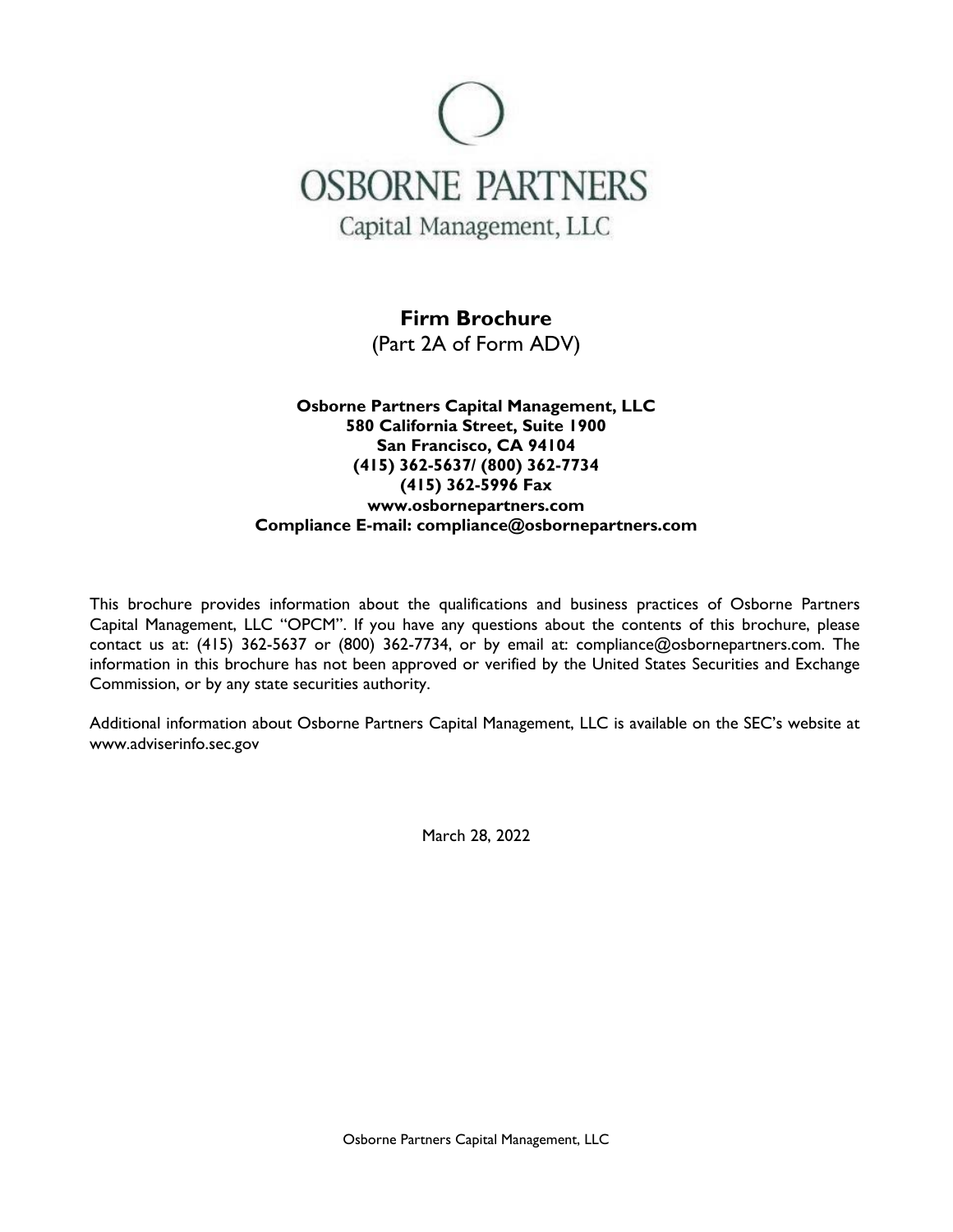## **Item 2 - Material Changes**

#### Annual Update

The Material Changes section of this brochure will be updated when material changes occur since the previous release of the Firm Brochure. OPCM will ensure that clients receive a summary of any material changes to this Brochure within 120 days of the close of OPCM's fiscal year, along with an offer to deliver the complete Firm Brochure. For more information about the firm, please visit www.osbornepartners.com.

Material Changes since the Last ADV Update, dated March 16, 2021

- **1.** Item 4 Removed Charles Osborne from the Principal Owners List. Removed the Reno, Nevada location as a branch office.
- **2.** Item 14 OPCM is no longer participating in Charles Schwab's Advisor Network program ("SAN"). Legacy clients referred through the program will continue to be Osborne clients and follow SAN's requirements. Please see Item 14 – Client Referrals and Other Compensation for more information.

Also made additional non-material changes to other Items within the Brochure. OPCM encourages you to read the full Firm Brochure.

Full Brochure Available

If you would like to receive a complete copy of our Firm Brochure, please contact us by telephone at: (415) 362-5637 or (800) 362-7734 or by email at: compliance@osbornepartners.com.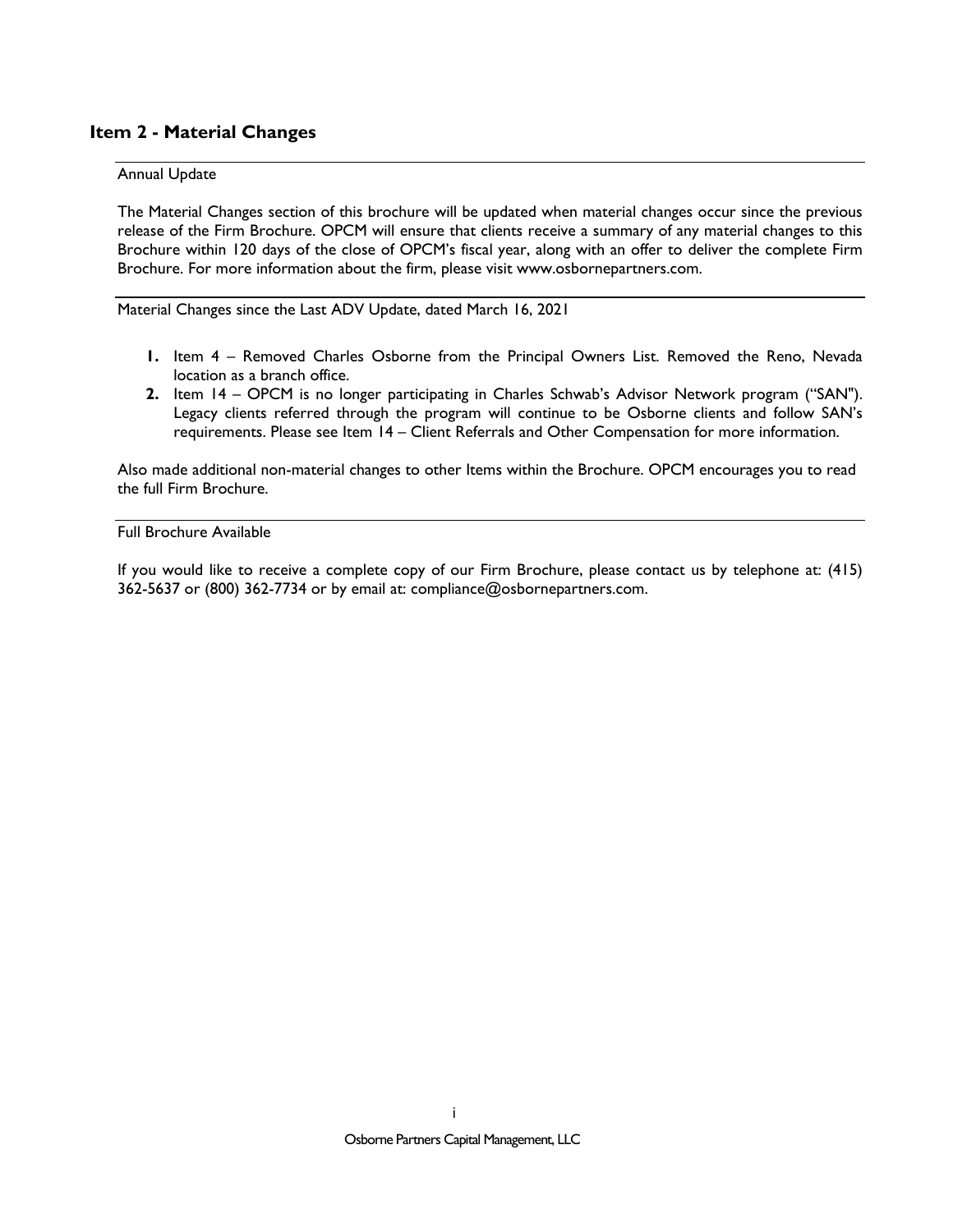# Item 3 - Table of Contents

| Item II - Code of Ethics, Participation or Interest in Client Transactions and Personal Trading 13 |  |
|----------------------------------------------------------------------------------------------------|--|
|                                                                                                    |  |
|                                                                                                    |  |
|                                                                                                    |  |
|                                                                                                    |  |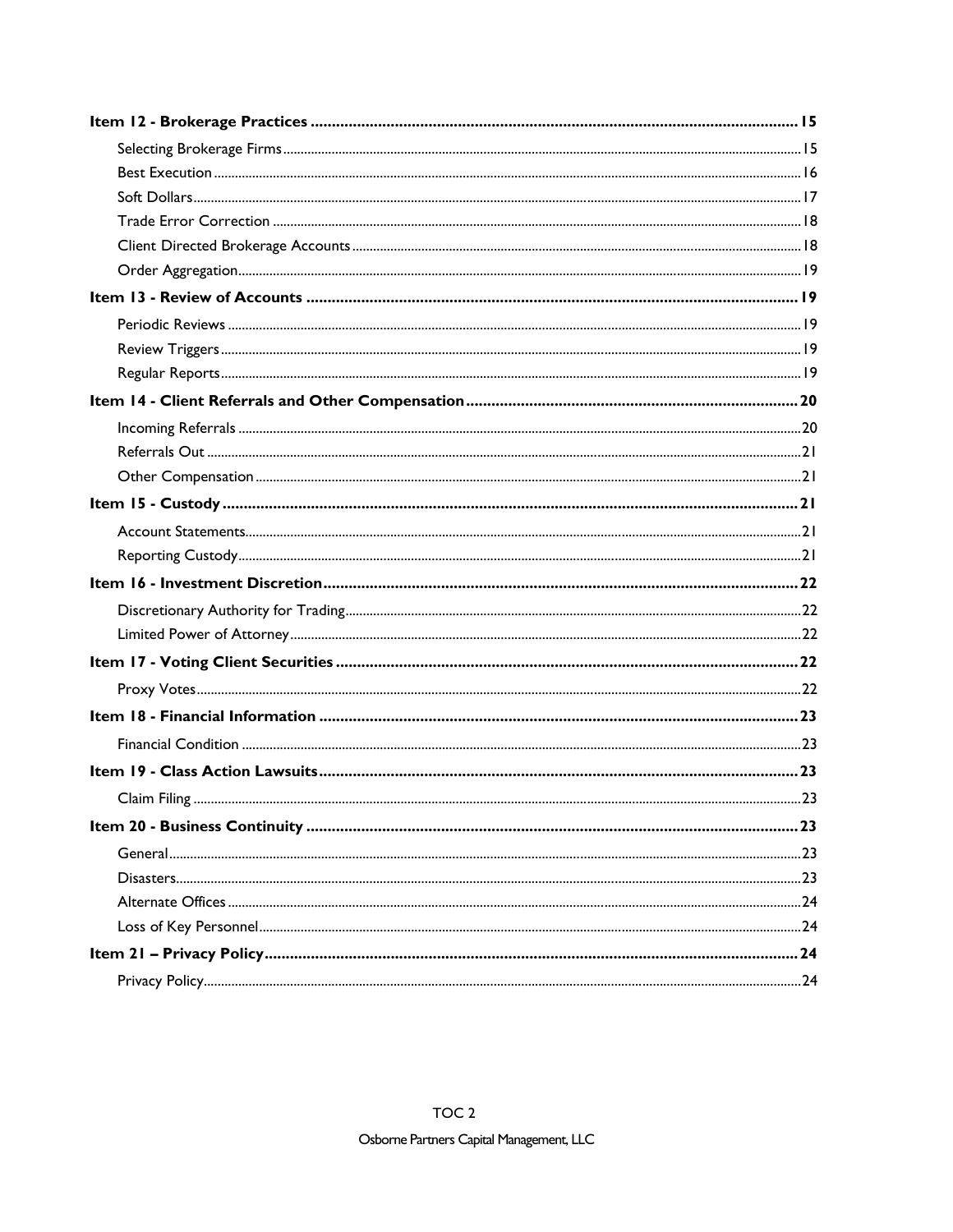### **Item 4 - Advisory Business**

#### Firm Description

Our firm was founded in 1937 and has been registered under various names since the original inception. In 2001, the firm transitioned to OSBORNE PARTNERS CAPITAL MANAGEMENT, LLC ("OPCM"). The firm has two chief offices, one located in San Francisco and one located in Menlo Park. In 2021, a branch office was opened in West Linn, Oregon. The San Francisco office is the main headquarters.

San Francisco Office Silicon Valley Office 580 California Street, Ste. 1900 525 Middlefield Road, Ste. 150 San Francisco, CA 94104 Menlo Park, CA 94025 Phone: (415) 362-5637/(800) 362-7734 Phone: (650) 854-5100/(800) 397-5101 Fax: (415) 362-5996 Fax: (650) 854-5661

Oregon Office West Linn, OR 97068 Phone: (503) 757-4584 Fax: (650) 223-6268

The firm is a Registered Investment Adviser ("RIA") with the Securities and Exchange Commission ("SEC"). However, being registered with the SEC is not meant to imply a specific level of training or skill and is not meant to denote any form of recommendation or endorsement by the SEC of state securities regulators.

We encourage the reader to carefully read this document to examine OPCM and our practices, and to discuss any potential business relationship with your own knowledgeable business advisers and legal counsel.

#### Principal Owners

The majority ownership of the firm is held by employees of the firm. The allocations for employees and owners of more than 5% are as follows:

> Daniel M. Haut: less than 5% Jay M. Skaalen: less than 5% Alicia W. Cheng: less than 5% Sonia J. Von Berg: less than 5% Charles J. Else: less than 5% Focus Financial Partners, LLC: 10% but less than 25% Justin W. McNichols: 25% but less than 50% OPCM Holdings, LLC\*: 25% but less than 50%

\* Norman D. Villarina is a Managing Partner of Industry Capital Partners II, LLC., which is the entity that owns the interest listed above.

#### Tailored Relationships

OPCM provides personalized investment management to individuals, families, trusts, estates, conservatorships, foundations, endowments, corporations or business entities and pension and profit-sharing plans, charitable organizations, public funds, investment limited partnerships, 401(k) plans, 401(k) self-directed accounts, IRAs and other retirement plans, through direct advisory relationships and via a sub-advisory arrangement. All portfolios are actively managed by our investment team and are tailored and managed according to an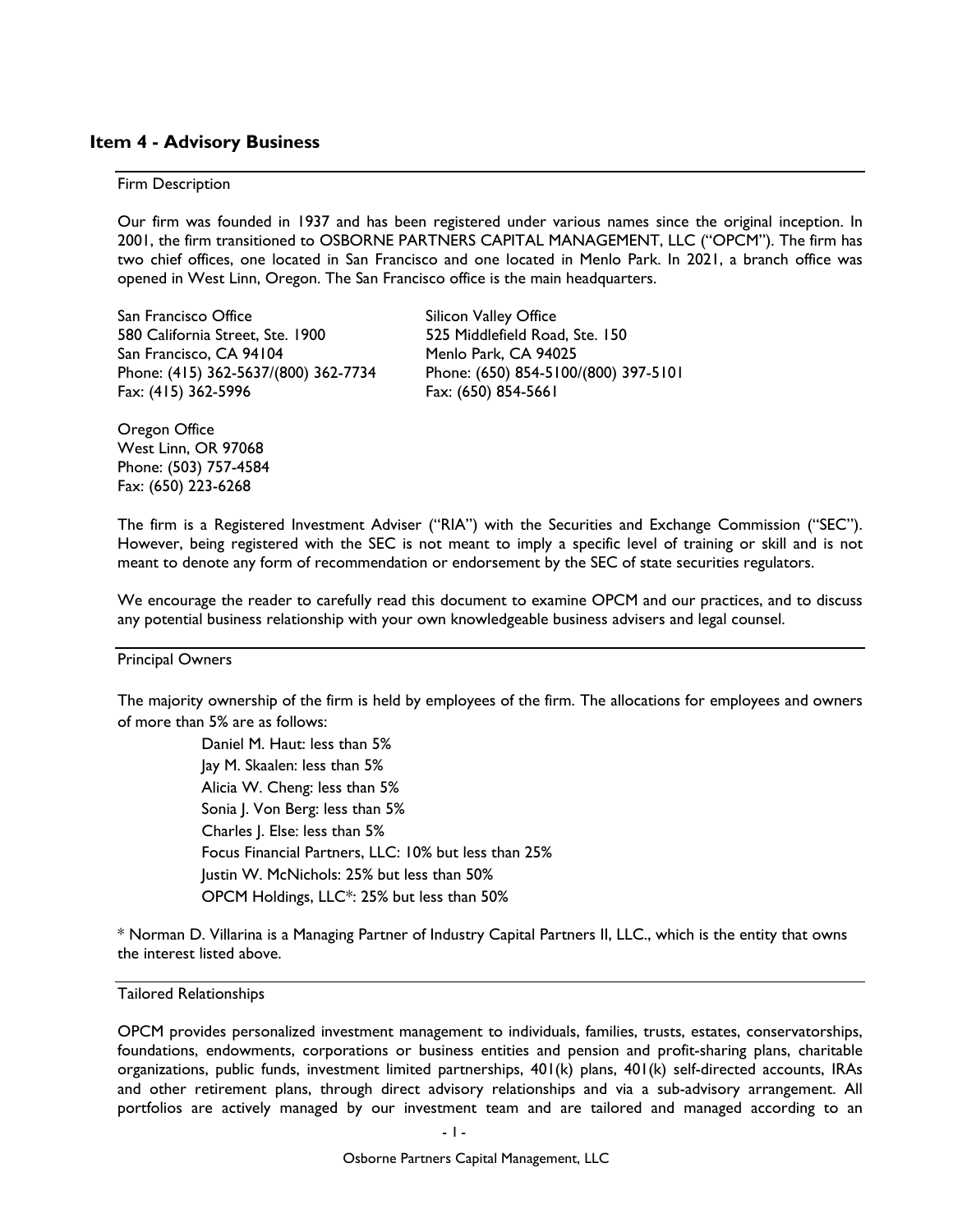individually prepared client Investment Policy Guidelines, which reflects the specific financial objectives, taxability, and risk tolerance of the client.

OPCM does not assume any responsibility for the accuracy of the information provided by the client and is not obligated to verify any information received from the client or from the client's other professionals (e.g., attorney, accountant, etc.). Under all circumstances, clients are responsible for promptly notifying OPCM in writing of any material changes to the client's financial and investment objectives, taxability, time horizon, or risk tolerance.

#### Client Imposed Restrictions

Clients can impose restrictions on investing in certain securities, types of securities or asset classes, in accordance with their values, beliefs or employer requirements. When imposing a restriction, we require restrictions be given at the start of the relationship, be focused, naming specific securities and detailed in writing and approved by OPCM and the client. Our view is that certain types of restrictions requested by a client can be vague, broad in nature, and be very subjective. One such example of a vague restriction is "no sin stocks". Due to the vague nature of what a "sin stock" is, the firm cannot enforce such restrictions. The restriction must detail the specific securities that OPCM would be prohibited from purchasing.

It is OPCM's policy to not purchase any tobacco related stocks. Clients who request a tobacco restriction will have their account(s) restricted but will not be prohibited from inclusion in the composite performance.

Our first priority is to purchase securities in client accounts that we believe will provide the best overall growth for the client to reach their investment objectives and goals, while taking into consideration the client's tolerance for risk.

#### Types of Advisory Services

#### *Investment Management Services*

OPCM offers investment management services directly to clients on a discretionary and non-discretionary basis. We tailor and manage each portfolio according to individually prepared Investment Policy Guidelines, which reflects the specific financial objectives, taxability, and risk tolerance of the client.

The six types of investment strategies OPCM offers are as follows: Global Equity Strategy, Global Growth Strategy, Global Moderate Growth Strategy, Global Balanced Strategy, Global Income Strategy, and the Fixed Income Strategy.

Our Global Growth, Global Moderate Growth, Global Balanced, and Global Income strategies are allocated over two or more of the following asset classes: equities (domestic and foreign), fixed income, natural resources, real estate, and alternative asset classes. Strategies are comprised of publicly traded securities.

For our Global Equity Strategy, we use a bottom-up fundamental discipline with a quantitative overlay to provide a value approach to growth investing. We use deep fundamental research to focus on a company's earnings quality and growth, balance sheet quality and trends, and absolute and relative valuation.

For our Fixed Income Strategy, our discipline typically revolves around high quality issues with the highest yield for the lowest maturity and duration. Portfolios can include fixed income funds and fixed income ETFs.

OPCM also provides investment management services to 401k plans, wherein OPCM provides management for three types of plan account offerings. The plan account types include: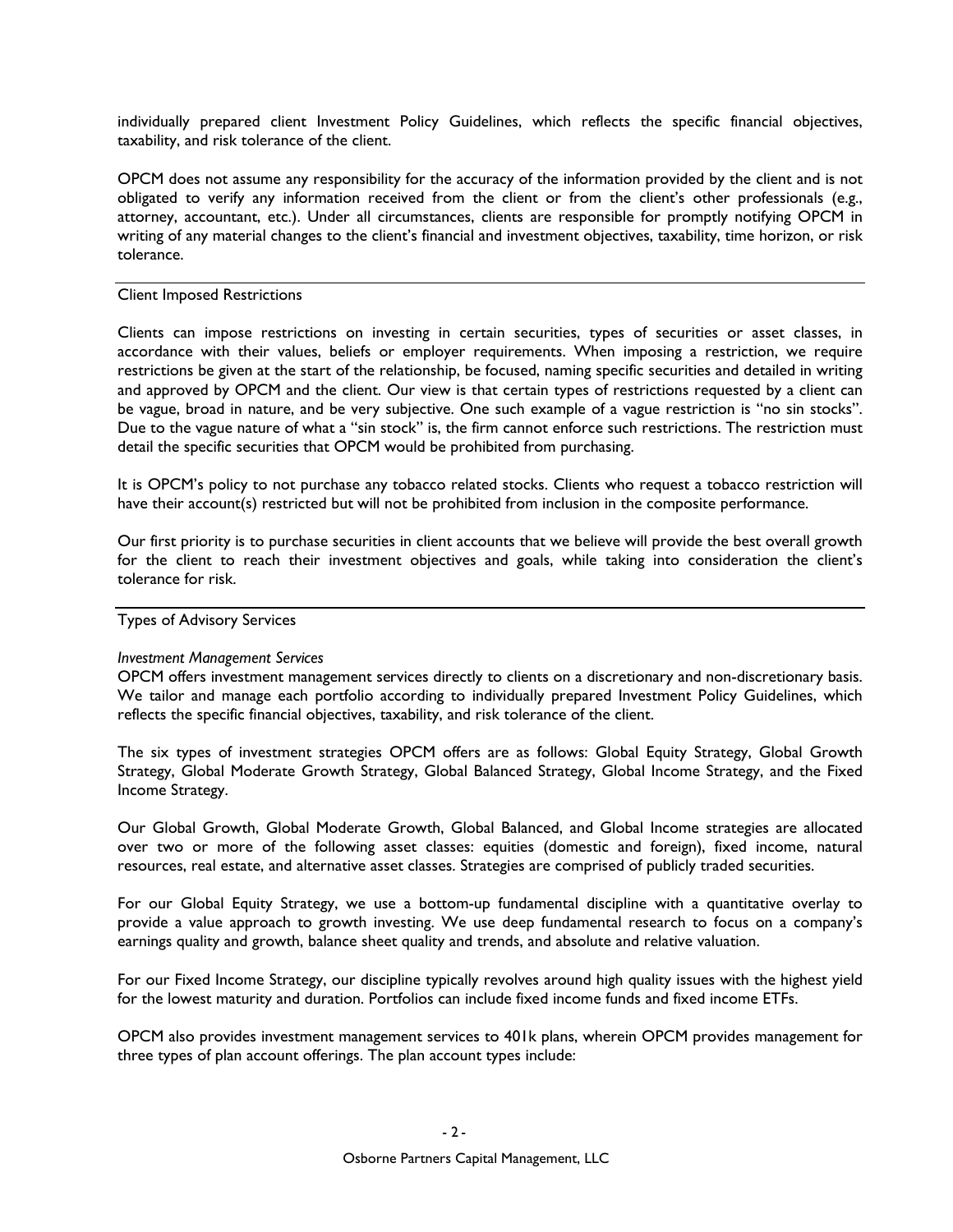- Traditional managing a menu of Exchange Trades Funds that can be chosen for investment by plan participants
- Model portfolios managing certain asset allocation portfolios, which can be selected by a plan participant
- Self-directed managing plan participant accounts based on individual investment objectives utilizing various asset classes.

#### *Sub-Advisory Arrangement*

OPCM is engaged as a sub-adviser by an unaffiliated investment adviser. As a sub-adviser, OPCM does not enter into a contract with clients. The agreement is entered between OPCM and the unaffiliated investment adviser to hire OPCM to provide investment management services to certain clients of the investment adviser that are delegated to OPCM ("Sub-Advisory Client"). In a sub-advisory relationship, each Sub-Advisory Client enters into an investment advisory agreement with the unaffiliated investment adviser. The agreement gives the unaffiliated investment adviser the authority to hire, monitor, and fire sub-advisers on behalf of a Sub-Advisory Client. The Sub-Advisory Client is not a direct client of OPCM and remains solely the client of the unaffiliated adviser.

OPCM, in its capacity as a sub-adviser, delivers its investment management services through its arrangement with the unaffiliated investment adviser. Under the sub-advisory agreement, OPCM is granted discretionary authority to invest a Sub-Advisory Client's assets based on the investment strategy selected by the unaffiliated investment adviser. The unaffiliated investment adviser is responsible for determining if the Sub-Advisory Client is suitable for receiving OPCM services.

#### *Wrap Programs*

We currently do not participate in any Wrap Fee Programs. A Wrap Fee Program is an arrangement between a broker-dealer and other financial institutions, who act as the sponsor of an investment program through which their clients can receive discretionary investment advisory services. The wrap program sponsor provides the investment platform, execution services, clearing, and custodial services in a "bundled" form, meaning the client is charged one fee for all services. The fee charged is usually based on a percentage of the assets held in the account. When OPCM decides to participate in a wrap program, we will manage the accounts in the same manner as our advisory clients with the investment and financial objectives provided by the broker-dealer.

#### *Affiliated Private Hedge Fund*

Finally, the firm manages an Absolute Return Strategy, which is only provided through the OPCM Absolute Return, L.P., an affiliated private hedge fund ("OPCM Fund"). The OPCM Fund is only open to individuals who meet the accredited investor and qualified client standards. The OPCM Fund invests in and trades securities, consisting principally, but not solely, of equity and equity related securities that are traded publicly in U.S. markets. The OPCM Fund can invest in other types of securities and engages in short selling and hedging, margin trading, and other investment strategies. Prospective investors are provided with an offering circular and other documentation that detail the investment objectives, risks, fees, and other important information about the OPCM Fund. It is important that each potential investor fully read all the offering documents prior to investing. Investing in the OPCM Fund is only available to persons who are deemed "accredited investors" under the Securities Act of 1940, as amended and "qualified client" as defined in Rule 205(3) of the Investment Advisers Act of 1940. The OPCM Fund is not made available to the public and is not a registered investment company. The OPCM Fund can be offered to current clients meeting the required qualifications, in conjunction with the overall asset allocation and management of the client's account.

OPCM's disclosure of information within this Brochure that pertains to the OPCM Fund is not intended to be a solicitation for or an advertisement of the fund. Instead, such disclosures have been made to provide important information about the services provided by OPCM and the overall risks involved in these types of activities as they relate to OPCM's advisory business.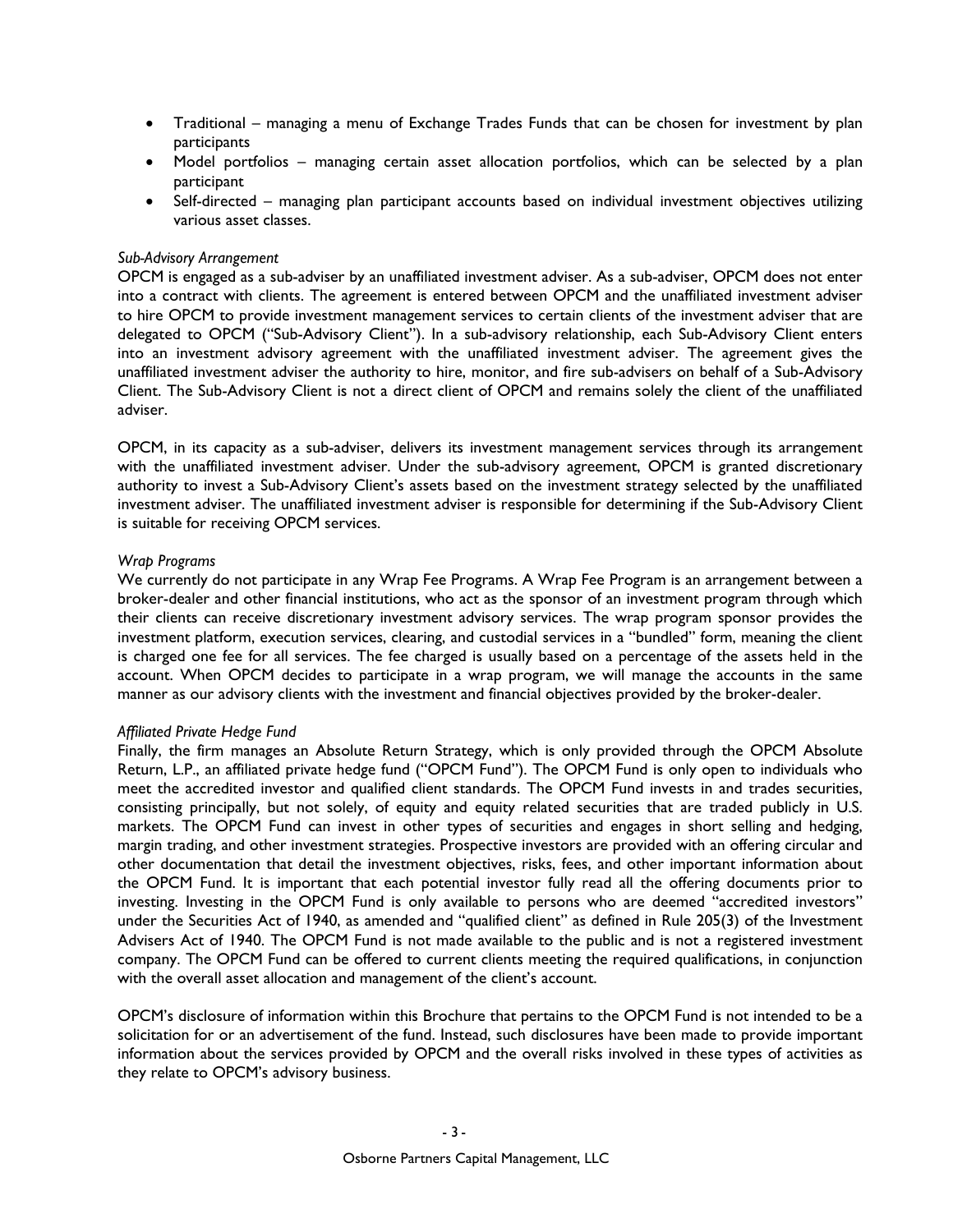OPCM has in the past, but no longer recommends that a portion of such client's assets be invested in certain non-affiliated private pooled investment vehicles (e.g., private funds, limited partnerships). These included private hedge funds that invest in alternative type investments, real estate funds, oil and gas partnerships, and other types of private investment vehicles (collectively "Private Funds"). Prior to investing, clients were provided with private placement memorandums and other offering and subscription documentation that detail the nature, risks, and associated fees of each Private Fund.

OPCM's strategies are based on long-term investing and we are dedicated to achieving our clients' goals and objectives. Please refer to Item 8 – Methods of Analysis, Investment Strategies and Risk of Loss for further details on the above-mentioned investment strategies and services.

#### Assets Under Management

OPCM manages approximately \$2,243,253,776 in assets for approximately 652 client relationships as of December 31, 2021. The assets are broken down as follows:

OPCM manages \$1,780,235,788 on a discretionary basis. OPCM manages \$463,017,988 on a non-discretionary basis.

Discretionary assets under management include the assets managed in the OPCM Fund and sub-advisory clients.

#### Types of Agreements

OPCM provides investment advisory services on a discretionary basis for the majority of our clients; however, we do provide non-discretionary asset management services under certain circumstances.

OPCM's advisory agreement gives us the authority to buy and sell securities for our designated client accounts. In addition to our agreement, the custodian requires a limited power of attorney signed by the client to allow us to transact within our client accounts.

#### Termination of Agreement

A client or unaffiliated investment adviser in which OPCM has a sub-advisory agreement with can terminate any of the aforementioned agreements at any time by notifying us 30 days in advance, either in writing or electronically via email. The termination notice will not affect commitments actually made prior to receiving the termination notice. At termination, fees will be billed on a pro rata basis for the portion of the quarter completed. The portfolio value as of the termination date will be used as the basis for the fee computation, adjusted for the number of days during the billing quarter prior to termination.

For clients billed in arrears, we will issue a closing fee bill based on the number of days you received investment management services in the current quarter. If we are authorized to debit the fee directly from your account at the time of termination, we will debit the fee from your account for the balance due. If we are not able to debit your account directly or if you have not authorized us to debit the account directly, we will issue you a closing bill for payment. You are responsible for paying any balance due to OPCM. In either instance, we will provide you a copy of the closing fee bill for your records.

For clients billed in advance, we will issue you a refund based on the number of days you received investment management services in the current quarter. We will either credit your account directly for the refund or issue your account a refund in the form of a check to your address of record.

OPCM can terminate any of the agreements at any time by notifying you in writing. In addition, OPCM reserves the right to terminate any investment advisory services when a client fails to provide pertinent information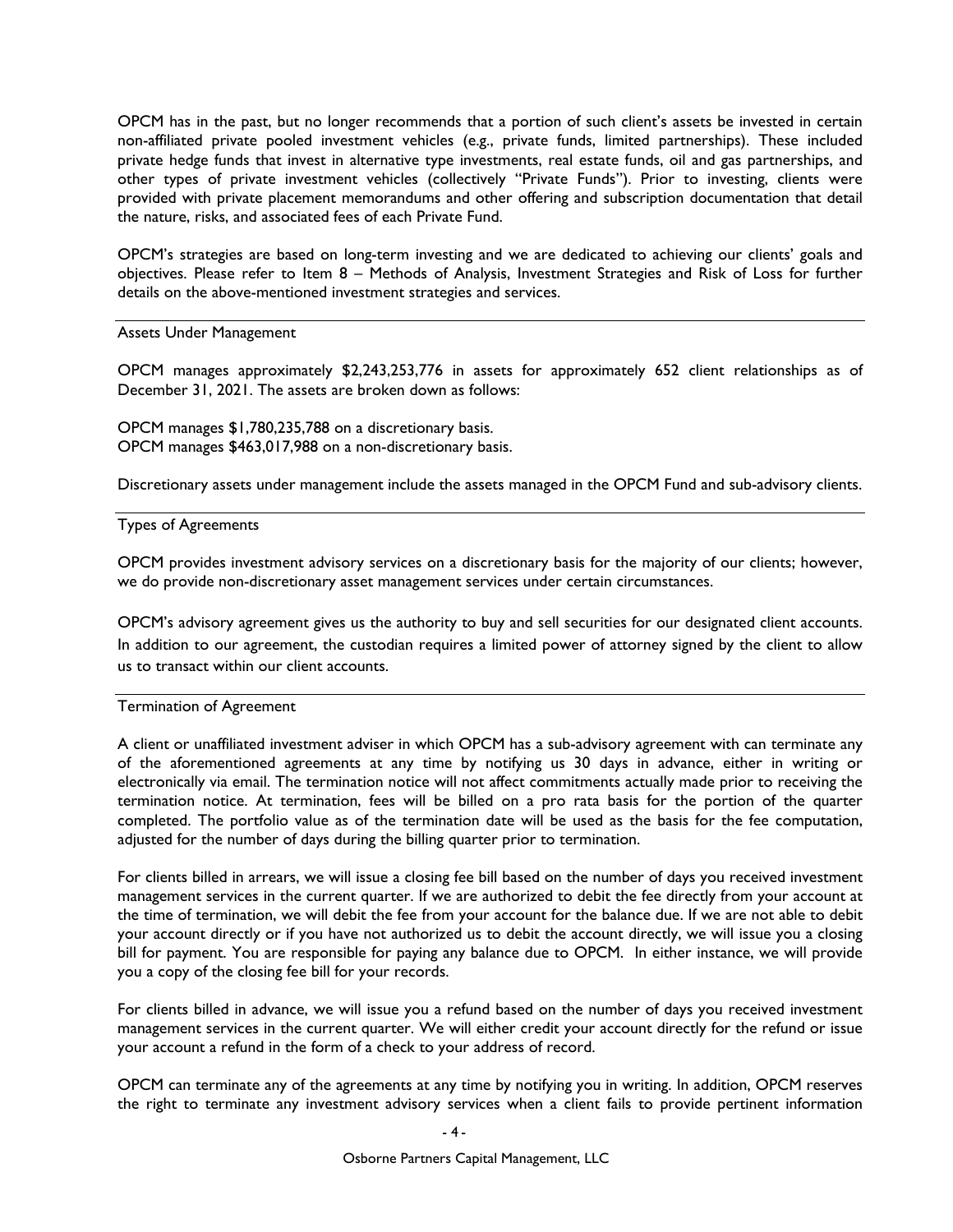about their account or financial situation when it is necessary and appropriate, and in our judgment, when the lack of information impairs us from properly providing prudent investment and or financial advice.

## **Item 5 - Fees and Compensation**

#### **Description**

OPCM manages separate accounts with a minimum relationship requirement of \$500,000 in assets for both advisory and sub-advisory services.

#### *Investment Management Services*

OPCM will primarily manage accounts on a fully discretionary basis; however, the firm will manage accounts on a non-discretionary basis under special circumstances. OPCM's investment management services incorporate investment strategies specifically tailored to reflect each client's individual circumstances. The management fee OPCM charges is a percentage of the market value of the managed assets held in the client's account as of the last business day of the quarter. Fees are billed in arrears, however some legacy clients are billed in advance based on the market value of the managed assets held in the account as of the last business day of the prior quarter end. We generally will invoice our clients in the month of the following quarter. In most cases, client fees are debited directly from their managed account, after we receive written authorization from the client. Some clients choose to pay their fees directly and not have them debited from their account. In those cases, we issue an invoice directly to the client. Legacy and current clients of the firm have different fee schedules, with some being higher and some lower than the firm's current fee schedule reflected below. This is generally due to the timing of when the client's account(s) were established. Listed below is the firm's current fee schedule:

1.00% on the first \$5,000,000 0.50% on assets above \$5,000,000 (Relationships with total Assets below \$1,000,000 = 1.25%)

The fee schedule is subject to change and also can be negotiated by OPCM under certain circumstances, and at the sole discretion of OPCM. Multiple portfolios with a common interest (such as a family relationship) can be combined as one for billing purposes. The firm has in the past and can in the future in its sole discretion waive the minimum asset requirement and charge a minimum fee for providing investment management services based upon certain criteria (e.g., historical relationship, type of assets, anticipated future earning capacity, anticipated future additional assets, dollar amounts of assets to be managed, related accounts, account composition, negotiations with clients, etc.). As a benefit to employees and former employees, the firm offers discretionary investment management services to such individuals, their families and their estates at a discounted fee or for no fees.

If a client requests the firm to hold cash for a special purpose, has a concentrated position or has low cost securities that the client desires periodic counsel on but does not want day to day discretionary management, the firm usually requests clients maintain a non-discretionary service account and charges an annual fee of 0.25% of assets under management. The fee is calculated and payable on a quarterly basis in the same manner as described above.

OPCM's fees for managing 401K plans range from 0.50% to 1.00% of the plan assets. The fee schedule is subject to change and can be negotiated by OPCM at our sole discretion. Fees are billed quarterly in arrears based on the assets in the plan as of the last business day of the prior quarter end. An invoice is sent directly to the plan sponsor for payment and is due upon receipt.

OPCM determines the market value of the account based on a hierarchy of data price files we receive from our clients' custodians. We use the data files for the pricing of securities held in client portfolios. We periodically review the accuracy of data received by each custodian. In determining the net asset value of a portfolio, OPCM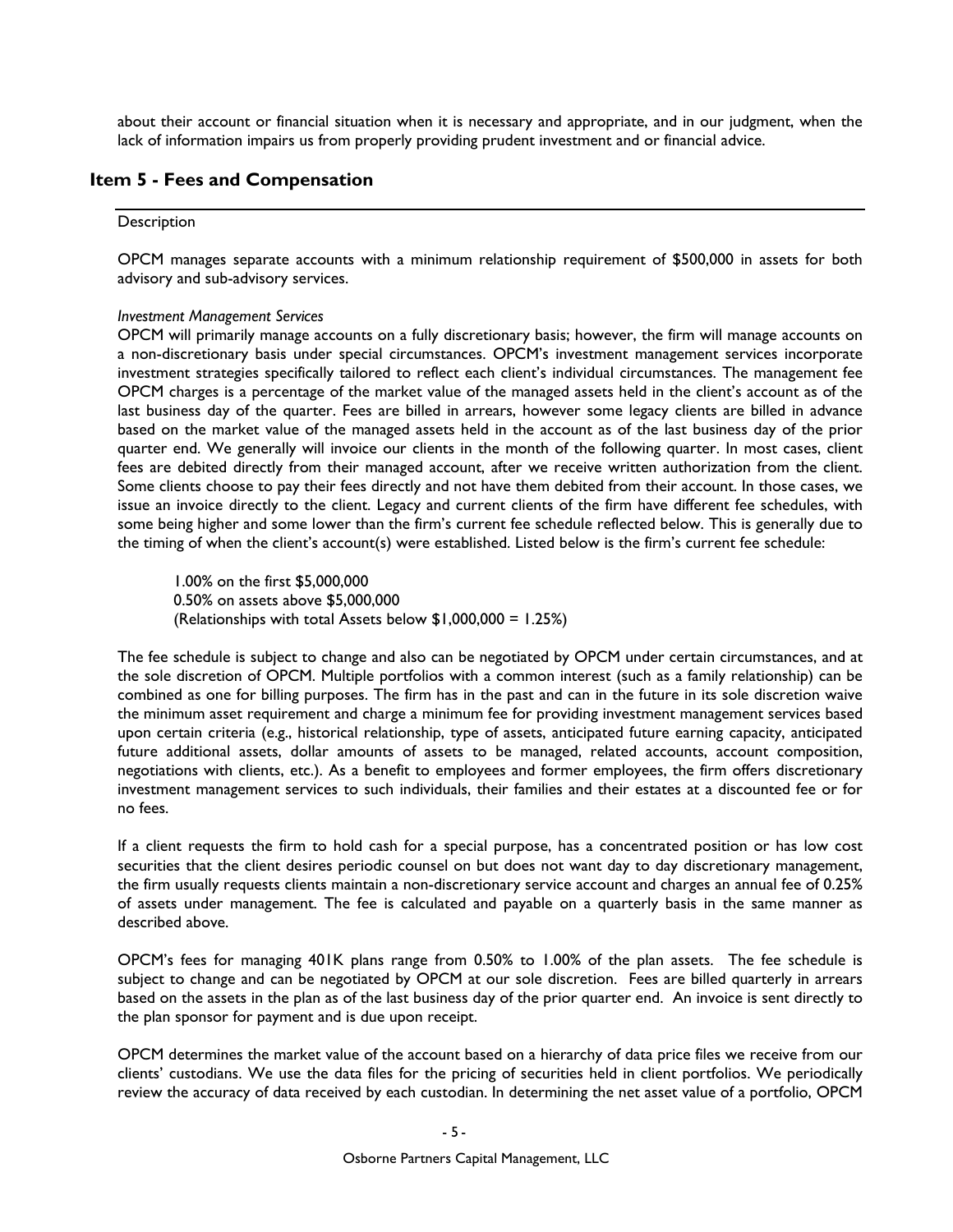uses the following guidelines: (a) for marketable securities, we will use the current market price, (b) for securities for which there exists no active market (including unsupervised assets, privately or closely held securities and limited partnerships, real estate, and other fixed asset securities that are not priced via a national exchange), we shall use such information as we deem in good faith relevant to determine the value thereof and value the security periodically, which means the value shown on reports can lag the current market value (in the absence of a readily determinable value, such securities will be valued at cost), and (c) we will value cash at its dollar value. OPCM shall use all information in good faith to determine the market value of the account for billing.

#### *Sub-Advisory Arrangement*

OPCM is currently a sub-adviser for an unaffiliated investment adviser. The annual fee for investment management services OPCM provides to Non-ERISA Sub-Advisory Clients is 0.45% and 0.25% for ERISA Sub-Advisory Clients. Both fees are paid quarterly in arrears. OPCM will calculate its quarterly fee for each Sub-Advisory Client, which is to be based on the account value (including any cash, cash equivalents, accrued interest and dividends) at the end of each calendar quarter and then send a spreadsheet that outlines the fees to the unaffiliated investment adviser. The unaffiliated investment adviser will send an invoice that reflects both the adviser's and OPCM's fee to the Sub-Advisory Clients' custodian, who will debit the aggregated fee from each Sub-Advisory client's account and pay the third-party adviser and OPCM separately.

### *OPCM Fund:*

The firm acts as the General Partner and is the primary adviser for the OPCM Fund. The firm receives an annual fee of 1% of assets under management and reserves the right to waive the annual management fee paid by the fund at any time. The fee is payable in quarterly installments at the beginning of each calendar quarter, is based on the net market value of each limited partner's capital account on the date the fee accrues and becomes payable. The firm also is allocated a performance allocation equal to 20% of net profits (including both realized and unrealized gains and losses) otherwise allocable to that limited partner from each limited partner. Performance allocations are assessed in arrears on an annual basis and are only applied to profits that exceed the cumulative losses previously incurred by or allocated to the respective limited partners. In the case where the annual fee and the performance fee are taken, the total fee percentage will be higher than the management fee charged by the firm.

The firm does not receive any additional compensation from the sale of securities or other products from brokers or mutual fund companies.

#### Fee Billing

OPCM will bill our investment management fees quarterly, either in arrears or for some legacy clients, in advance. The firm will invoice the client AFTER the three-month billing period has ended. For those legacy clients billed in advance, the client will be invoiced BEFORE the period has been completed. We will expect payment in full upon receipt. OPCM usually deducts fees directly from a designated client account to facilitate billing. The client must consent in advance to direct debiting of their investment account. If the client has not given the firm direct debit authorization, the invoice will be mailed to the client at their address of record.

Initial Billing - We do not receive fees for exploratory meetings with you as the client to determine the extent to which the firm's investment management services can be beneficial to you prior to entering into our investment management agreement. We will begin billing your account for investment management services on the date the firm receives and executes the signed investment management agreement. The initial billing date will generally begin prior to the first trade ever being place in the account, due to the internal set-up required for each account.

Other Fees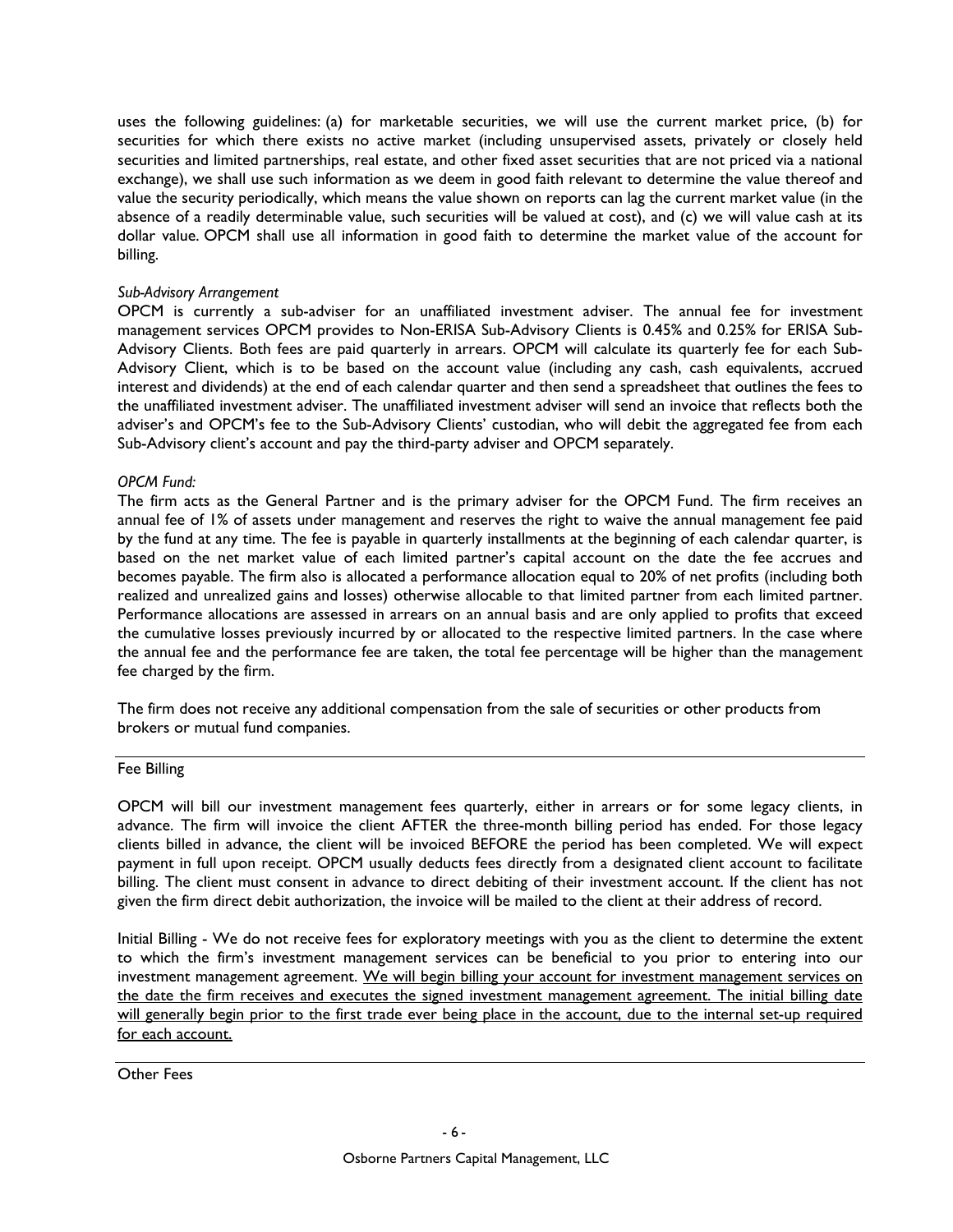Custodians recommended by OPCM charge transaction fees on certain purchases and sales of securities, mutual funds and exchange-traded funds. Our investment team feels the selection of the security is more important than the nominal fee that the custodian charges to buy or sell the security. Client assets invested in mutual funds will be subject to certain fees and expenses imposed directly by each mutual fund to their shareholders, which shall be described in each fund's prospectus. Clients should read each prospectus to get a clear understanding of the additional fees they are paying on their managed assets.

Custodians can also charge other fees to maintain the account or fees for additional services. Examples of such fees include wire fees and alternative investment custody fees. As of January 1, 2021, managed accounts that are custodied at Fidelity will be charged by Fidelity a \$100 quarterly custody fee (\$400 annually). This fee will be debited directly from the client accounts. All clients have the discretion to choose which custodian to use from the established custodian relationships available to OPCM. Clients that select Fidelity will be charged a custody fee.

Additionally, clients incur brokerage commissions and other execution costs charged by the custodian or executing broker-dealer in connection with transactions for a client's account. Clients should further understand that all custodial fees and any other charges, fees, and commissions incurred in connection with transactions for a client's account will be paid out of the assets in the account and are exclusive of and in addition to the fees charged by OPCM. Please refer to Item 12 – Brokerage Practices for additional important information about the brokerage and transactional practices of OPCM.

### **Item 6 - Performance-Based Fees & Side by Side Management**

#### Capital Gains Sharing

OPCM provides investment advisory services on a discretionary and non-discretionary basis for our advisory clients and we also manage the OPCM Fund that does charge fees based on a share of the capital gains or capital appreciation of the managed securities. The specific information regarding the fee received and the calculation of the fee is listed in Item 5 - Fees and Compensation under "Additional Compensation". The firm does not use a performance-based fee structure for our separately managed advisory accounts due to the potential conflict of interest.

Justin W. McNichols, the CIO and a portfolio manager of the firm, manages the OPCM Fund. Mr. McNichols also manages accounts for our advisory clients in addition to the OPCM Fund. A potential conflict of interest arises in that securities purchased/sold in the OPCM Fund are also, from time to time, purchased/sold in accounts for our advisory clients and the firm does not specify a specific order to which trading for advisory clients or the OPCM Fund should occur. Another potential conflict of interest is the OPCM Fund purchases or sells certain securities contrary to the securities being purchased or sold for our advisory client relationships. Given the firm does receive a fee based on the performance of the fund, the portfolio manager has an incentive to trade in the fund before our advisory clients. In order to address this conflict, Mr. McNichols will on a best effort basis, use a rotation system in both the OPCM Fund and separately managed advisory accounts when the same security is traded on the same day. In addition, the firm will try to aggregate trades for multiple accounts, when appropriate, and allocate the trades using an average cost when an appropriate threshold of accounts is reached when trading in the same security on the same day. The majority of the investors in the OPCM Fund are also our advisory clients and for those clients, the fund is used in conjunction with the overall asset allocation and management of the client's account. For those clients that hold the OPCM Fund and are an advisory client, the firm does not charge the advisory client a fee for those assets invested in the fund when the quarterly billing is generated for the account. The market value of the OPCM Fund is excluded from the market value used for the fee bill calculation. The OPCM Fund's investment strategy and the performance-based compensation the firm receives, create an incentive for the portfolio manager to recommend the OPCM Fund to our clients that meet the qualification requirements. Clients should be aware that the OPCM Fund carries a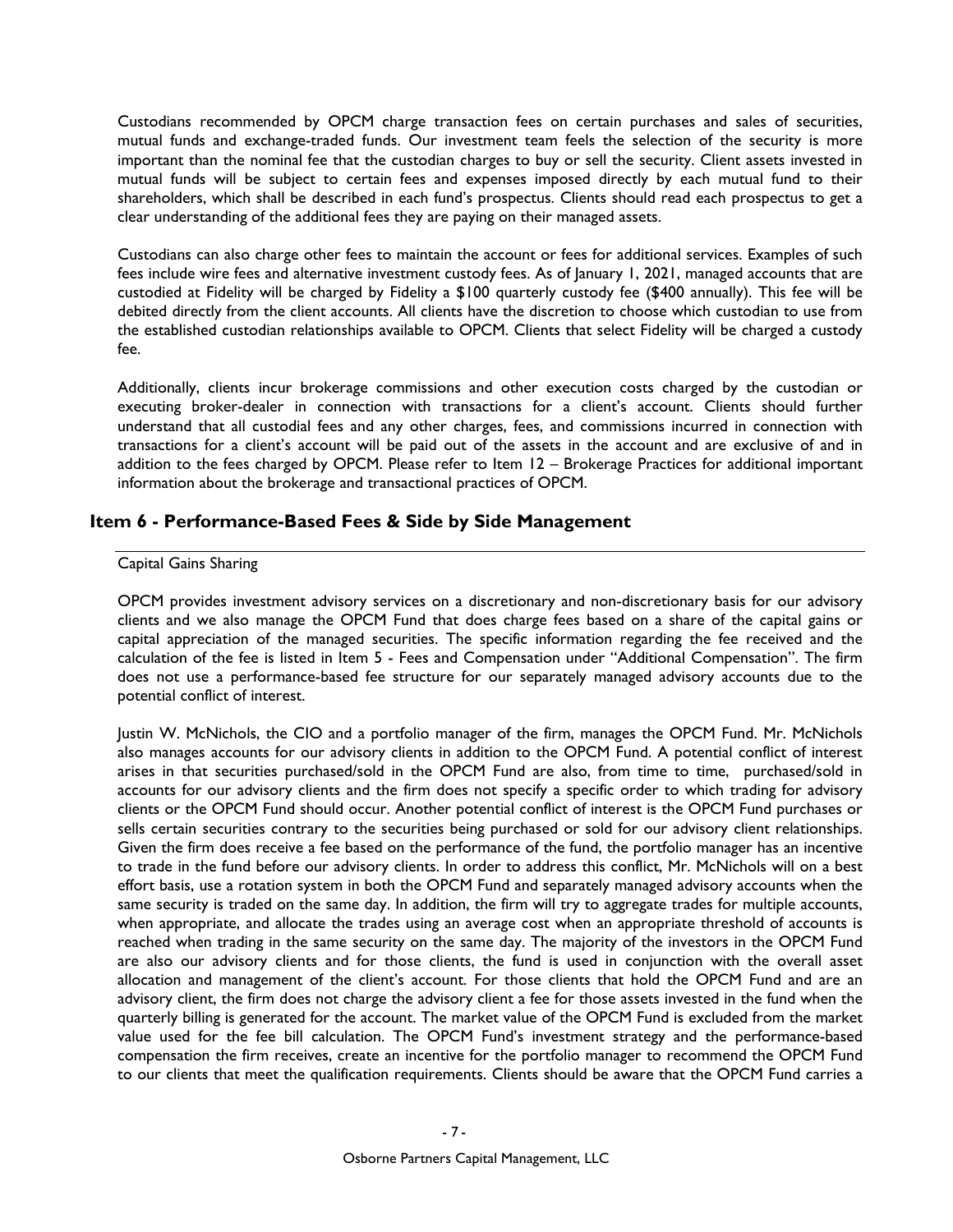higher degree of risk than that of our actively managed portfolios. Please refer to Item 8 – Method of Analysis, Investment Strategies, and Risk of Loss for further information.

As described above, investment management fee schedules can vary from client to client, depending on account circumstances. OPCM's fees also vary by account size. Thus, there are potential conflicts of interest over a portfolio manager's time that is devoted to managing any one account and allocating investment opportunities among our client accounts. Furthermore, the portfolio managers of the firm, have in the past and can in the future give advice and take action with respect to any of our clients that differs from advice given or the timing or nature of action taken with respect to any other advisory client. When the firm trades in any given security, not all clients will participate in the execution of the trades or receive a pro-rata allocation if they have different investment objectives, risk characteristics and restrictions, varying cash flow, portfolio composition and tax considerations at the time the trades are executed. In addition, not all securities considered for purchase and sale by the firm will be considered for all clients and investment products. A client's investment objective or the firm product objective could not be appropriate for all clients or products.

Importantly, some of the private funds that OPCM's clients invest in do charge performance-based fees. OPCM does not receive any portion of these fees. Detailed information regarding the performance-based fees charges is outlined in each private fund's offering documents, which are provided to clients prior to investing. As outlined in Item 4 – Advisory Business, OPCM no longer recommends outside private funds to clients.

# **Item 7 - Types of Clients**

#### **Description**

OPCM generally offers investment management services to the following:

Individuals, families, trusts, estates, conservatorships, foundations, endowments, corporations or business entities and pension and profit-sharing plans, charitable organizations, public funds, investment limited partnerships, 401(k) self-directed accounts, IRAs and retirement plans.

If a client's account is a pension plan or other employee benefit plan governed by the Employee Retirement Income Security Act of 1974, as amended ("ERISA"), OPCM could be a fiduciary to the plan. In providing our investment management services, the sole standard of care imposed upon us is to act with the care, skill, prudence, and diligence under the circumstances then prevailing that a prudent man acting in a like capacity and familiar with such matters would use in the conduct of an enterprise of a like character and with like aims. OPCM will provide certain required disclosures to the "responsible plan fiduciary" (as such term is defined in ERISA) in accordance with Section 408(b)(2), regarding the services we provide and the direct and indirect compensation we receive by such clients. Generally, these disclosures are contained in this Form ADV Part 2A, the client agreement and/or in separate ERISA disclosure documents, and are designed to enable the ERISA plan's fiduciary to: 1. determine the reasonableness of all compensation received by OPCM; 2. identify any potential conflicts of interests; and 3. satisfy reporting and disclosure requirements to plan participants.

### Account Minimums

Our minimum client relationship size is \$500,000 of assets under management for both advisory and subadvisory services. For our advisory services, this equates to an annual fee of \$6,250.

OPCM has the discretion to waive the client relationship minimum. Clients with assets below the minimum relationship size usually pay a higher percentage rate on their annual fees than the fees paid by clients with greater assets under management. Please see Item 5 – Fees and Compensation for our current fee schedule.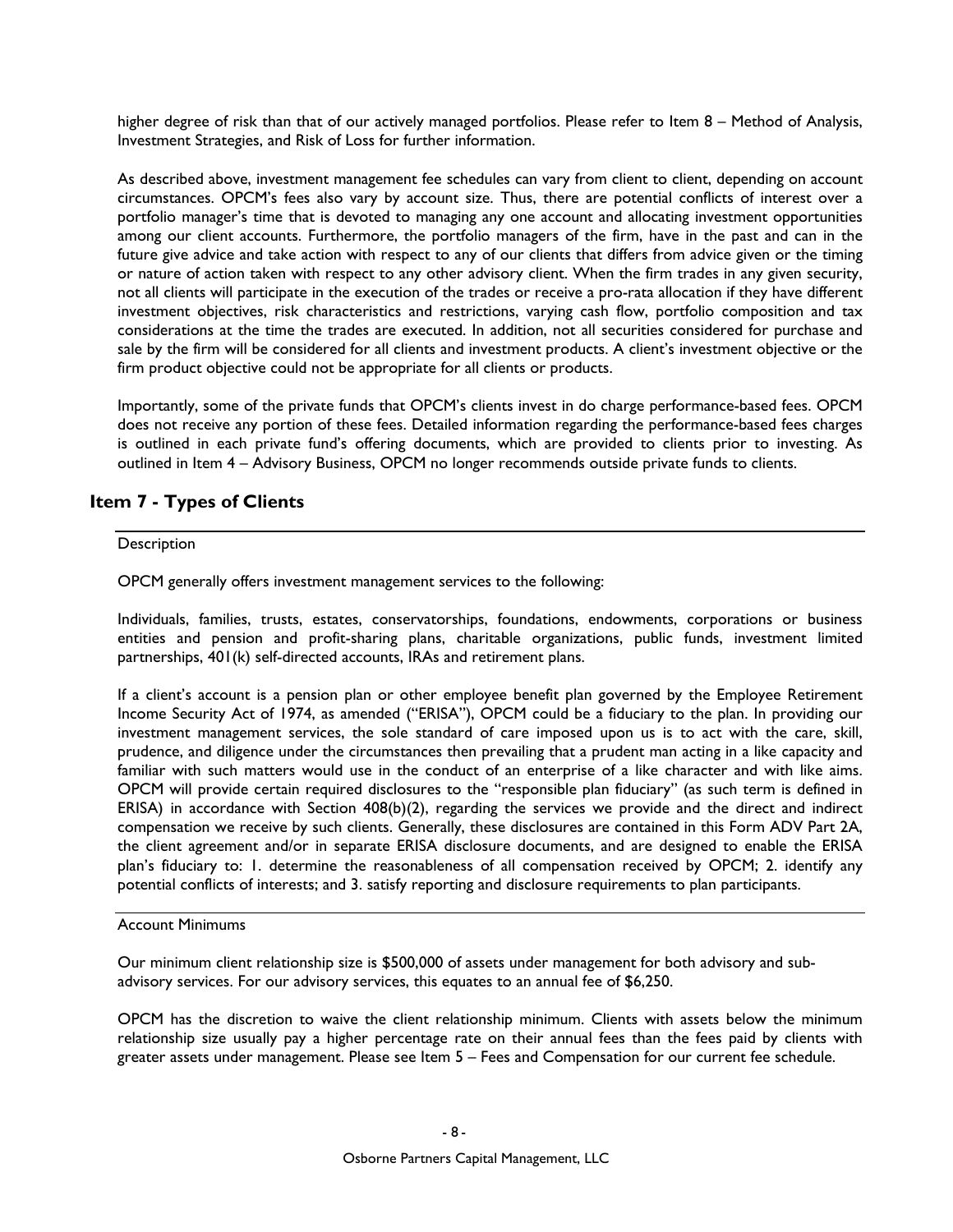## **Item 8 - Methods of Analysis, Investment Strategies and Risk of Loss**

#### Methods of Analysis

OPCM's security analysis methods generally include charting, fundamental analysis, technical analysis, and cyclical analysis.

The main sources of information include financial newspapers and magazines, research materials prepared by others, corporate rating services, timing services, annual reports, prospectuses, filings with the SEC, and company press releases. OPCM also uses our portfolio managers and analysts to gather information by attending Analyst Day Conferences sponsored by companies or virtually attend via video conference presentations.

Other sources of information that OPCM uses include, but are not limited to: FactSet, Eikon, Bloomberg Research Terminals, Morningstar Principia mutual fund information, and the internet.

#### Investment Strategies

OPCM believes that an actively managed, diversified portfolio of multiple asset classes, results in long-term, riskadjusted performance over time. We believe that individuals should have access to multi-asset class portfolios, without higher fees, higher volatility, low liquidity, no customization, and poor tax efficiency.

We also believe a skilled investment management team adds value to portfolio management and over time, losing less in down markets is the most important ingredient for long-term performance. Portfolios are globally diversified to help control the risk associated with traditional markets.

The investment strategy for a specific client is based upon the objectives stated by the client during the initial stages of establishing our relationship. The client can change these objectives at any time. The Investment Policy Guidelines (IPG) document our client's objectives and their desired investment strategy. Depending on market conditions in each asset class, we will typically construct a portfolio with the client's specific asset allocation over a four month time period.

If margin is enabled on your account to purchase additional securities, the total value of eligible account assets increases. Clients will be charged margin interest by their custodian on the debit balance in their account. Please note that using margin is not suitable for all investors; the use of margin increases leverage in a client's account and therefore increases overall risk.

Each asset class in our client portfolios are actively managed and with long-term trading strategies. Below is a description of the various types of asset classes utilized, depending on the type of investment strategy selected by each client:

#### **Equities**

OPCM purchases individual stocks and Exchange-Traded Funds ("ETF") in this asset class. We research the equities we consider for investment in our client portfolios using a team approach.

For individual stocks, OPCM uses a methodical three-stage discipline, described as "a value approach to growth investing" to actively manage the equity asset class - Quantitative, Fundamental, and Valuation. The investment team quantitatively screens a large universe of companies for high quality, industry leadership, and higher growth. The universe is further screened through deep fundamental analysis. On a valuation basis, we require a 2 to 1 reward to risk ratio with low downside risk. The equity asset class is used for growth in a customized portfolio.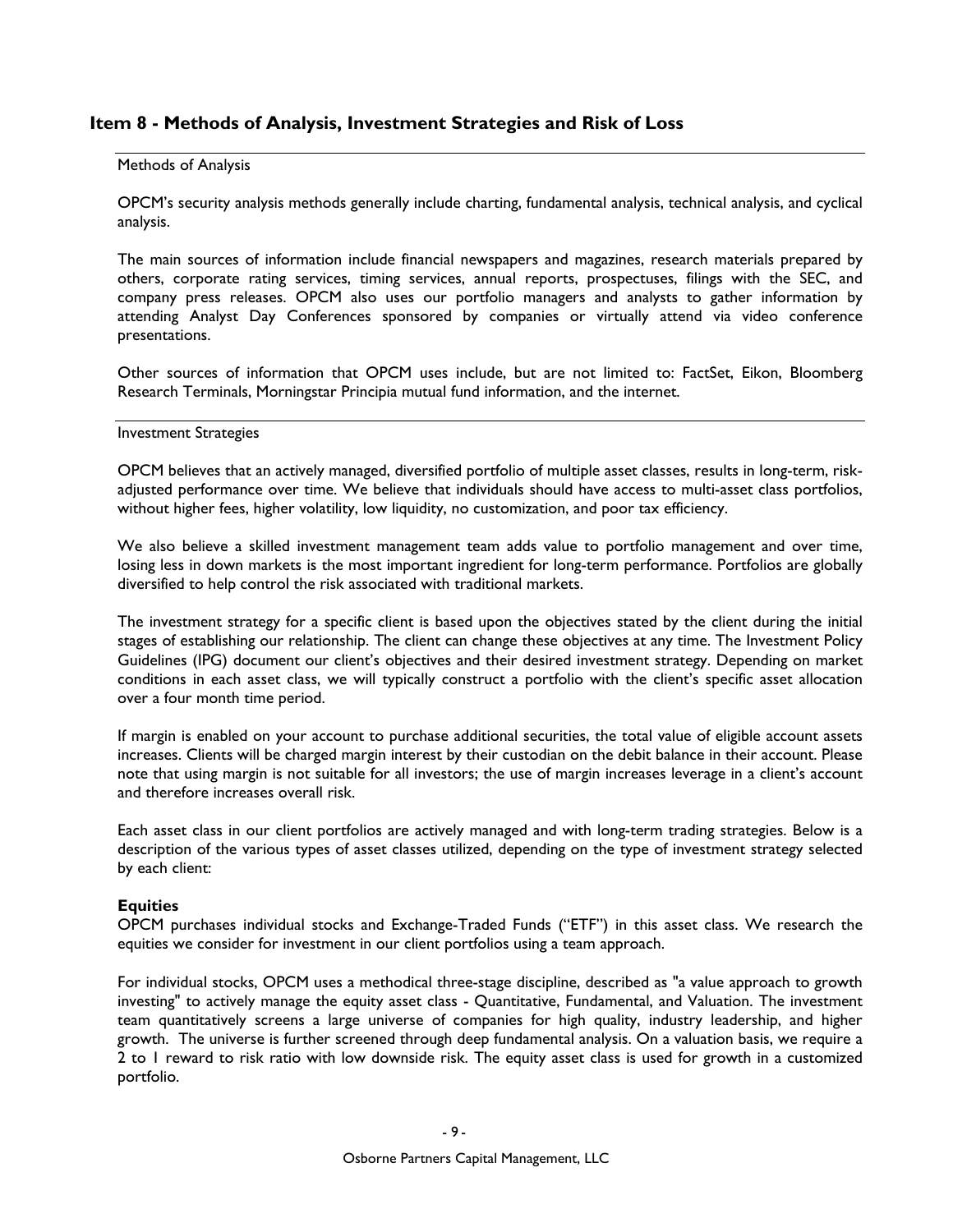We can also choose to purchase an ETF rather than an individual common stock position to provide broader investing opportunities in our client portfolios. ETFs serve to augment our core holdings with specialized investing opportunities in small cap stocks, particular sectors, foreign and emerging markets. ETFs provide exposure to all the underlying stocks within an index, while offsetting the risks of owning individual stocks and providing immediate diversification.

#### **Fixed Income**

The OPCM investment team uses a yield curve approach to capture what they believe are the best combination of yield, maturity, and duration typically using high quality individual bonds. We usually invest where the yield curve is steepest (modified ladder), and tactically add on high yield exposure when spreads are temporarily wide. We use almost entirely individual bonds. The fixed income asset class is used for income generation and risk reduction.

### **Natural Resources**

OPCM's investment team actively manages this asset class with allocations to three subclasses – hard commodities, soft commodities, and energy. Weightings depend on the team's thesis on the future level of inflation, fundamentals of the subclasses, and estimated future currency movements. The natural resource asset class is used for an inflation hedge, growth, and the lower correlation to other asset classes.

### **Real Estate**

OPCM's investment team divides this asset class into three sub-asset classes – REITs, commercial real estate, and residential real estate. The team uses individual, publicly traded securities or ETFs for this asset class. This strategy increases liquidity, reduces risk, and can increase income. The investment team analyzes the macro and micro aspects of the global real estate market to first isolate a macro overweight, neutral, or underweight stance on the asset class. Next, the team targets allocations to the three sub-asset classes, and the allocation between domestic versus foreign holdings. The real estate asset class is used for income generation, growth and the lower correlation to other asset classes.

#### **Alternative Investments**

OPCM's investment team adds hedges and exposure to niche investments to round out the multi-asset class portfolio. Positions are owned to either hedge currency, interest rates, and volatility, or to provide exposure to sub-asset classes such as private equity or distressed assets. The alternatives asset class is used for hedging and risk reduction.

### **OPCM Fund**

The OPCM Fund's strategy allows short-term purchases, frequent trading, short sales, margin transactions, and option writing (including covered options, uncovered options or spreading strategies). The OPCM Fund is available to accredited investors and qualified clients only and this strategy is not appropriate for all clients.

#### Risk of Loss

All investment programs have certain risks that are borne by the client. Our investment approach focuses on minimizing loss for our clients in a down market, which we believe to be one of the most important aspects for longer-term performance; however, we are not implying that a client will not experience a loss. Clients face the investment risks and our job as the adviser is to minimize the risk to the extent that is possible by purchasing securities that we feel addresses the following risks:

- *Interest-rate Risk:* Fluctuations in interest rates can cause investment prices to fluctuate. For example, when interest rates rise, yields on existing bonds become less attractive, causing their market values to decline.
- *Market Risk:* The price of a security, bond, or mutual fund can drop in reaction to tangible and intangible events and conditions. This type of risk is caused by external factors independent of a security's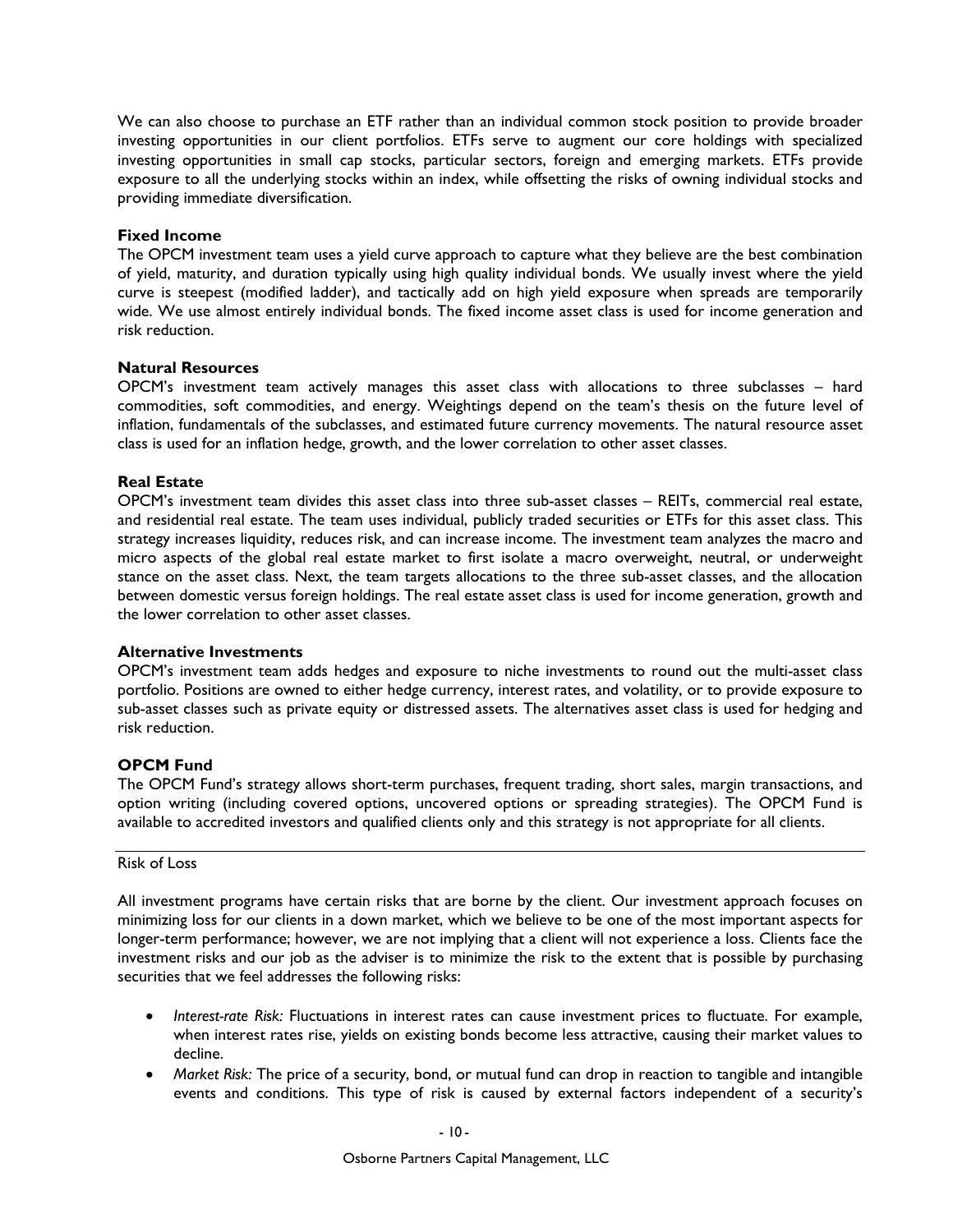particular underlying circumstances. For example, political, economic and social conditions can trigger market events.

- *Inflation Risk:* When any type of inflation is present, a dollar tomorrow will not buy as much as a dollar today, because purchasing power is eroding at the rate of inflation.
- *Currency Risk:* Overseas investments are subject to fluctuations in the value of the dollar against the currency of the investment's originating country. This is also referred to as exchange rate risk.
- *Reinvestment Risk:* This is the risk that future proceeds from investments can have to be reinvested at a potentially lower rate of return (i.e. interest rate). This primarily relates to fixed income securities.
- *Business Risk:* These risks are associated with a particular industry or a particular company within an industry. For example, oil-drilling companies depend on finding oil and then refining it, a lengthy process, before they can generate a profit. They carry a higher risk of profitability than an electric company, which generates its income from a steady stream of customers who buy electricity no matter what the economic environment is like.
- *Liquidity Risk:* Liquidity is the ability to readily convert an investment into cash. Generally, assets are more liquid if many traders are interested in a standardized product. For example, Treasury Bills are highly liquid, while real estate properties are not.
- *Financial Risk:* Excessive borrowing to finance a business' operations increases the risk of profitability, because the company must meet the terms of its obligations in good times and bad. During periods of financial stress, the inability to meet loan obligations can result in bankruptcy and/or a declining market value.
- *Volatility Risk:* Investing in public markets involves risk and price volatility in the various asset classes. Annualized volatility can range from 5-20% for most asset classes utilized. Though we strive to balance our investments with lowly correlated assets to mitigate excessive volatility, there are times when asset class correlations are high and volatility can thus be high as well.
- *Material Risks:* Material risks involved can be due to broad economic weakness, company specific issues, and/or a lack of liquidity in public markets.
- *ETF Risk:* ETFs have the same risks of the underlying assets classes they represent. The ETF fund managers might not be able to replicate the performance of the respective markets they are investing in. Additionally, in times of market volatility, liquidity issues can cause difficulties in efficiently trading the fund which can result in a deflated value upon the sale.
- *ETN Risk:* Our strategies in some cases use Exchange Traded Notes (ETN). These are vehicles whereby the performance is matched against a particular index and/or group of securities. In effect, this securities creditworthiness is based on the credit of the issuer.
- *Leverage Risk:* **Unusual risks are present in the OPCM Fund, whereby the fund is allowed to use leverage for its strategy. Leverage can cause positive or negative returns to be exacerbated.**
- *Trading Risk:* **More frequent trading strategies are used in the OPCM Fund. This can adversely affect performance due to higher trading commissions and short-term gains being generated from security sales.**

Investors in the OPCM Fund should understand that certain conflicts of interest exist due to this performancebased fee arrangement, which include:

- (i) Performance fee arrangements create an incentive for OPCM to make investments that are more risky or more speculative than might be the case in the absence of this type of fee; and
- (ii) The fees charged by us could be higher or lower than fees charged by other advisers for comparable services.

To address these conflicts, OPCM has implemented certain procedures designed to mitigate the effects of these conflicts. For example, as part of our fiduciary duty to clients, OPCM and our employees will put the interests of our clients first, and investments will only be made to the extent that they are reasonably believed to be in the best interests of our clients.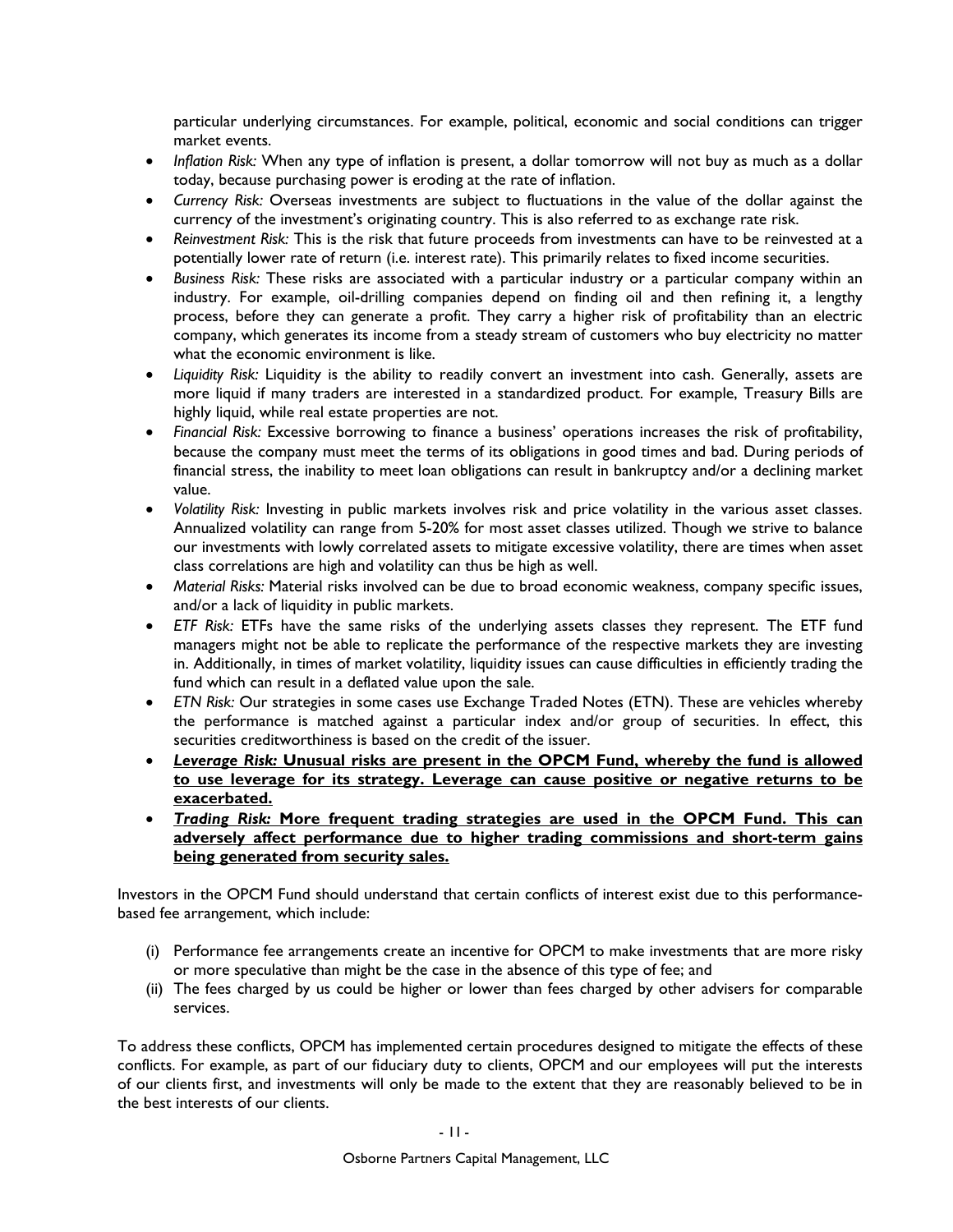Prior to entering into an agreement with OPCM, a client should carefully consider: (1) committing to management only those assets that the client believes will not be needed for current purposes and that can be invested on a long-term basis, usually a minimum of three to seven years, (2) that volatility from investing in the stock market can occur, and (3) that over time the client's assets can fluctuate and at any time be worth more or less than the amount invested.

Investing in securities is subject to various risks. Clients should be aware that there could be a loss or depreciation to the value of their original investment, which clients should be prepared to bear. There can be no assurance that a client's investment objectives will be obtained and no inference to the contrary is being made.

### Asset Management Process

OPCM believes in managing our client portfolios based on the following criteria:

### **Accumulate Client Characteristics Through Meetings**

Through our meetings, completing a risk profile and using the OPCM client questionnaire, your assigned team creates a profile which includes your ability and willingness to assume risk, potential return target, time horizon, taxation issues, income and liquidity needs, and total portfolio allocation, including portfolios held outside of OPCM.

### **Create Customized Investment Policy Guidelines (IPG)**

Our portfolio counselors and our investment team create a customized IPG suited to your individual variables. The IPG includes information obtained during meetings, along with permitted ranges and targets for each actively managed OPCM asset class. The IPG confirms you and the investment team agree on the proper asset allocation and variables. Once the IPG is signed by you and a member of our investment team, the portfolio construction begins.

### **Build A Customized Portfolio**

Depending on market conditions in each asset class, along with capital gains considerations, your portfolio will typically be constructed over the course of four months. Your portfolio is built to your customized IPG.

### **Actively Manage Portfolio To Target Asset Class Ranges**

Each asset class in your portfolio will be actively managed and allocated within your IPG asset class ranges. Asset class allocation changes will be made per the investment team's fundamental and valuation outlook for the asset class. Our investment team will work to keep the asset allocations and cash balance at or around the target percentage, however market conditions and tactical decisions can result in movement between the minimum and maximum of the stated ranges. In some instances, the stated range for the cash allocation can exceed the maximum ranges for a short period of time due to portfolio consideration which could include a bond maturity, a position being sold and the reinvestment of the proceeds not occurring simultaneously.

## **Item 9 - Disciplinary Information**

Legal and Disciplinary

We have nothing to report in response to this item.

## **Item 10 - Other Financial Industry Activities and Affiliations**

Financial Industry Activities

Neither OPCM nor any of its key staff is registered as a broker-dealer or as a representative of a broker-dealer.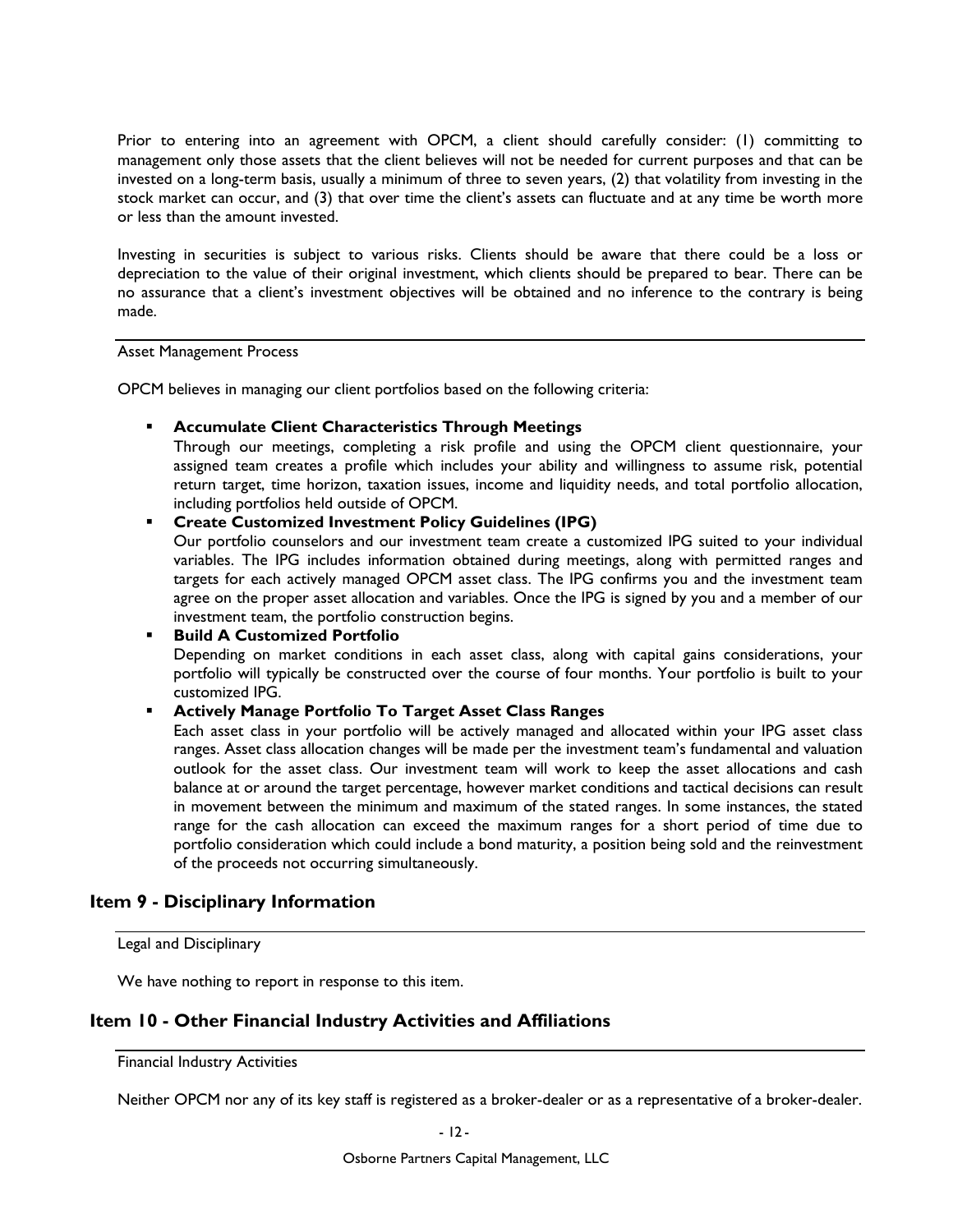Neither OPCM nor any of its key staff is registered as a futures commission merchant, commodity pool operator or a commodity trading adviser.

OPCM does not use or select other advisers or third-party managers. OPCM manages all its client assets in house.

### **Affiliations**

OPCM acts as a general partner to the OPCM Fund, as described in Item 4 – Advisory Business. Please refer to Items 4, 5, 6, and 8 above for further information regarding the OPCM Fund and the potential conflicts of interest.

# **Item 11 - Code of Ethics, Participation or Interest in Client Transactions and Personal Trading**

Code of Ethics

OPCM has adopted a Code of Ethics ("Code"), which establishes standards of conduct for our employees. The Code includes general requirements that employees have an obligation to put the client's interest first, as well as be fair and honest in working with our clients. We address applicable securities laws in our Code, and specific requirements relating to, among other things, personal trading, insider trading, conflicts of interest and confidentiality of client information. Our Code requires employees to report their personal securities transactions quarterly and holdings annually to OPCM's CCO, and requires our CCO to review those reports. OPCM also requires employees to report any violations of the Code promptly to the CCO. Each employee receives a copy of the Code. Employees certify annually that they will adhere to our Code.

The employees of OPCM are committed to our Code of Ethics and the policy in full is available for review by clients and prospective clients upon request.

Favoritism, Entertainment and Gifts

An employee cannot seek or accept gifts, favors, preferential treatment, or valuable consideration of any kind offered from clients, brokers or other companies or persons involved in the securities industry over \$250. Limited exceptions to this policy can be made with the approval of the CCO. An employee will not offer or give any gift, favor, preferential treatment or other valuable consideration of any kind in connection with OPCM's business, except for occasional and reasonable gifts and entertainment (if the employee is present). The CCO must report payments (including each gift and all entertainment) made in connection to a labor organization (including any union-affiliated pension plan (a "Taft-Hartley Plan") and its officers, agents, shop stewards, employees or other representatives (such as union-appointed trustees) if over \$250. The CCO tracks all such payments by OPCM and its employees.

Participation or Interest in Client Transactions

From time to time, employees buy, sell and/or hold the same securities for their own accounts which are recommended for purchase or sale for our clients and held in their accounts. Employee securities transactions and transactions by accounts over which employees have influence over are subject to policies and procedures, restrictions and reporting requirements as described below.

For specific investment strategies offered by the firm, employees will be allowed to invest their portfolios assets in the same manner as for our clients and in doing so, the employee accounts will not be subject to the same reporting requirements and pre-clearance procedures as detailed below. The firm believes that employees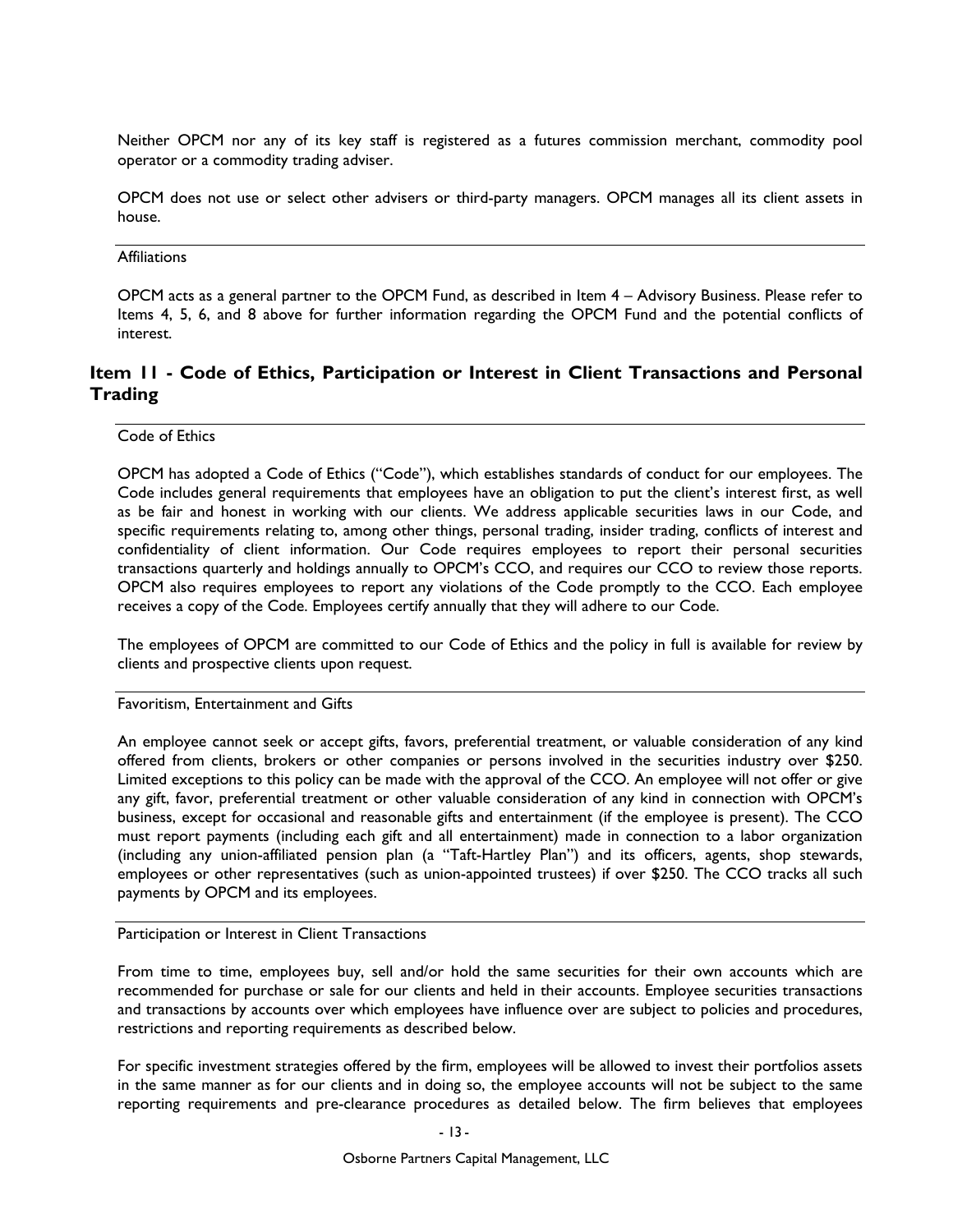should be able to experience the same performance that our clients experience and we feel this demonstrates to our clients that we believe in the fundamental investment strategies that are being used for our clients. In order to avoid any potential conflicts of interest that could arise in trading with the clients in any particular investment strategy, employee accounts will be required to trade their assets according to the same investment policy discipline and guidelines for the investment strategy. The firm believes that the trades will not be favored over client trades, as all trades will generally be placed as block trades, or grouped with client trades and fairly allocated over all client accounts within the investment strategy. Employees have up to 4 months to have their accounts allocated to the portfolio holdings according to the investment strategy. For new clients, it will generally take up to 4 months, depending on the market volatility to full allocate their portfolios so we feel this is a reasonable time frame for the portfolio managers to follow.

Supervised employees of the firm cannot directly or indirectly purchase from or sell to a client of OPCM any security, unless the transaction is pre-approved in writing by the CCO. Employees are prohibited from ever holding customer funds or securities or acting in any capacity as custodian for a client account. Moreover, employees are prohibited from borrowing money or securities from any client of the firm and also from lending money to any client of the firm, unless the client is a member of the employee's immediate family. OPCM requires any deviation of this policy be approved in writing by the CCO.

#### Personal Trading

Our policies and procedures are based upon the principal that the firm and our employees have a responsibility to place the interests of our clients ahead of our own. Given that supervised employees of OPCM are allowed to buy, sell or hold the same securities in their own accounts or accounts that they have a beneficial interest in that the firm recommends to clients or that our clients hold in their accounts, the firm requires supervised employees to receive pre-approval for their personal securities transactions. Under the Code, certain classes of securities, primarily ETFs, mutual funds and bonds have been designated as exempt transactions, based upon a determination that these would not materially interfere with the best interest of clients.

OPCM requires supervised employees to receive approval for all securities transactions that are not exempt. We take steps in order to avoid any potential conflict of interest between the firm and our clients. We prohibit supervised employees from purchasing or selling the same securities on the same day if we execute any of those same securities in our client accounts. Approval remains in effect until the end of the business day requested. A violation in the policy results in a \$500 penalty per trade, per account in the form of a donation to a charity by the employee.

All supervised employees are also subject to quarterly and annual reporting requirements. Employees must file their reports with the CCO.

The firm views an employee having a beneficial interest in a personal account if the securities held are in their name, the name of their spouse, and the names of their children who reside within the same household. Security transactions in accounts in which a supervised employee has a beneficial interest, but over which they have no direct or indirect control, are not subject to the trading restrictions of this Code, however, supervised employees should advise OPCM in writing, giving the name of the account, the person(s) or firm(s) responsible for its management, and the reason for believing that the account should be exempt from reporting requirements under this Code.

The CCO of OPCM is Alicia W. Cheng. Ms. Cheng reviews all employee trades each quarter. The Operations Specialist reviews her quarterly trades. The personal trading reviews ensure that employees are not front running by placing their trades ahead of our clients in order to get better prices or execution and that employees are not trading based on insider information. The firm feels the exemptions outlined for personal trading by employees do not affect the markets. Clients of the firm always receive preferential treatment and their financial interests always come first.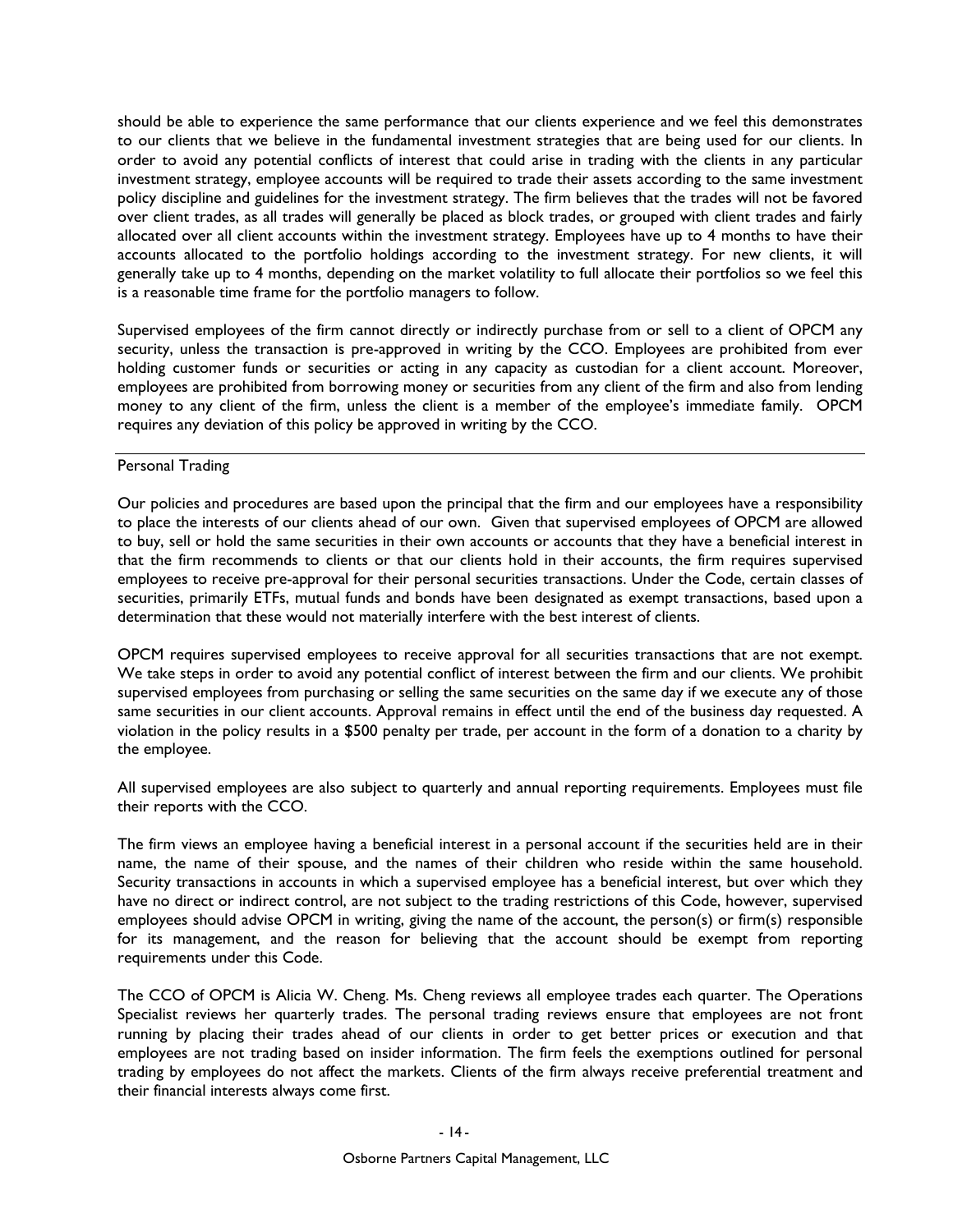## **Item 12 - Brokerage Practices**

#### Selecting Brokerage Firms

OPCM does not maintain physical custody of your assets, although we will be deemed to have custody of your assets if you give us authority to withdraw assets from your account (see Item 15 – Custody). Your assets must be maintained in an account at a "qualified custodian," generally a broker-dealer or bank. OPCM does not have any affiliation with any custodian. OPCM recommends custodians based on the proven integrity and financial responsibility of the firm and the best execution of orders with reasonable transaction rates. Our recommendations are also based on specific custodian data we are able to obtain using electronic trading and transaction data. In using a particular custodian, we believe the use of electronic trading allows for better execution of trades and receiving electronic transaction data allows for closer monitoring of the portfolio transactions on an ongoing basis. In light of the total services the client receives, we believe the particular custodian's services, directly or indirectly, benefits our clients. The firm acknowledges that in recommending a specific custodian to our clients, we also have a duty in executing client securities transactions to obtain the best net price reasonably available under the circumstances.

Schwab Advisor Services™ is Schwab's business serving independent investment advisory firms like us. They provide us and our clients with access to its institutional brokerage - trading, custody, reporting, and related services - many of which are not typically available to Schwab retail customers. Schwab also makes available various support services. Some of those services help us manage or administer our clients' accounts, while others help us manage and grow our business. Schwab's support services generally are available on an unsolicited basis (we don't have to request them) and at no charge to us as long as our clients collectively maintain a total of at least \$10 million of their assets in accounts at Schwab. If our clients collectively have less than \$10 million in assets at Schwab, Schwab can charge us quarterly service fee. The following is a more detailed description of Schwab's support services:

**Services That Benefit You.** Schwab's institutional brokerage services include access to a broad range of investment products, execution of securities transactions, and custody of client assets. The investment products available through Schwab include some to which we might not otherwise have access or that would require a significantly higher minimum initial investment by our clients. Schwab's services described in this paragraph generally benefit you and your account.

**Services That Do Not Directly Benefit You.** Schwab also makes available to us other products and services that benefit us but are not a direct benefit to you or your account. These products and services assist us in managing and administering our clients' accounts. They include investment research, both Schwab's own and that of third parties. We use this research to service all or a substantial number of our clients' accounts, including accounts not maintained at Schwab. In addition to investment research, Schwab also makes available software and other technology that:

- Provide access to client account data (such as trade confirmations and account statements)
- Facilitate trade execution and allocate aggregated trade orders for multiple client accounts
- Provide pricing and other market data
- Facilitate payment of our fees from our clients' accounts
- Assist with back-office functions, recordkeeping, and client reporting

**Services That Generally Benefit Only Us.** Schwab also offers other services intended to help us manage and further develop our business enterprise. These services include:

- Educational conferences and events
- Consulting on technology, compliance, legal, and business needs
- Publications and conferences on practice management and business succession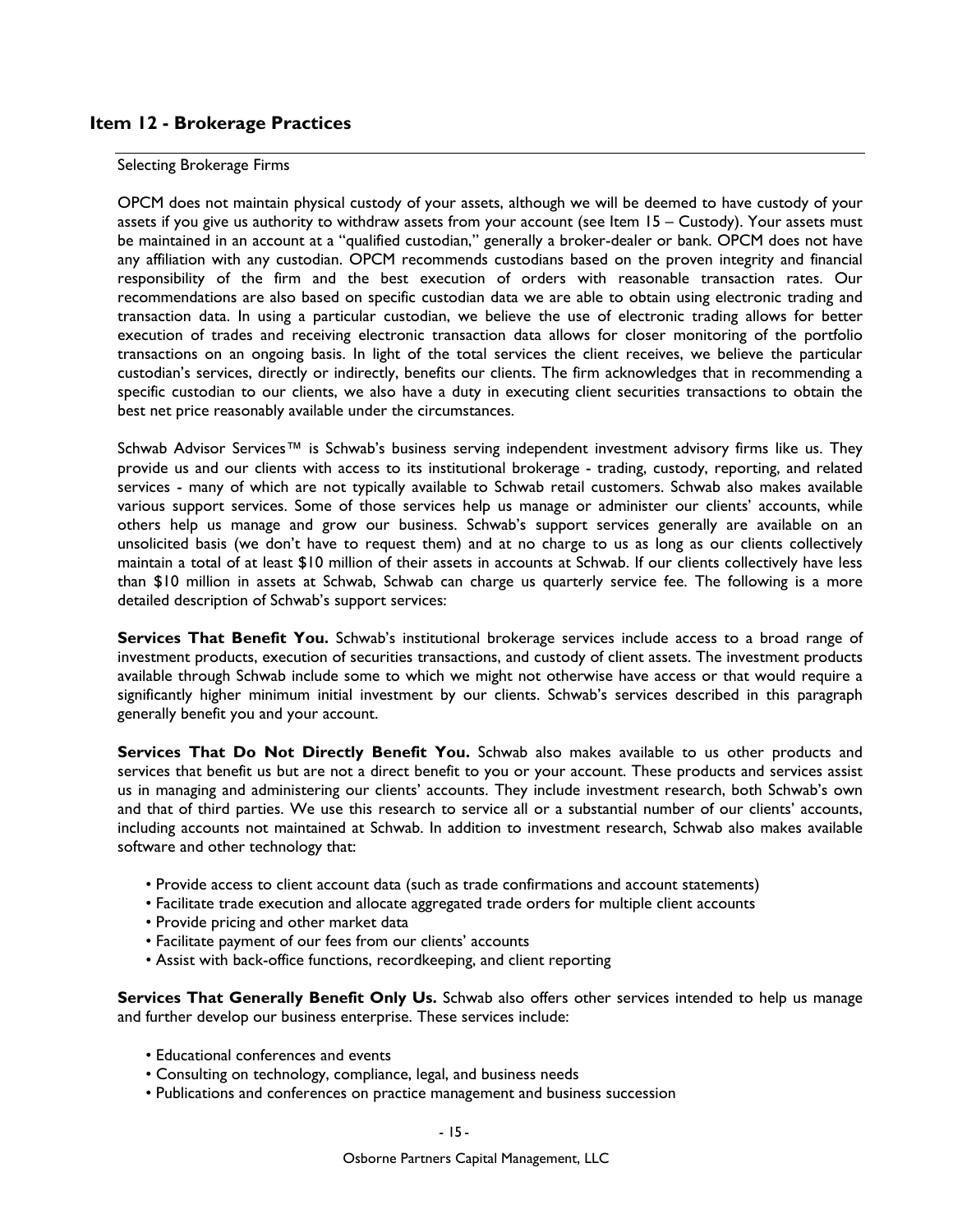Schwab provides some of these services itself. In other cases, it will arrange for third-party vendors to provide the services to us. Schwab, at its discretion, can also discount or waive its fees for some of these services or pay all or a part of a third party's fees. Schwab will also provide us with other benefits, such as occasional business entertainment of our personnel.

OPCM also recommends TD Ameritrade or Pershing to maintain custody of client assets and to execute trades for our client accounts. TD Ameritrade and Pershing services include brokerage and custody. TD Ameritrade and Pershing also makes other products and services available that benefit the firm but do not benefit our clients' individual accounts like Schwab's services previously mentioned. Some of the other products and services assist the firm in managing and administering clients' accounts. These include software or other technology that provide access to client data such as trade confirmations and account statements, facilitate trade execution, pricing information and other market data, facilitate payment of management fees from client accounts and assist with back-office support, record keeping and client reporting.

Although OPCM recommends certain brokerage firms to our clients, clients are not obligated to use the recommended firm. Clients can direct OPCM to use another firm to custody their account assets. In most instances, OPCM will still be able to receive electronic trading and transaction data from the custodian selected by client. OPCM feels it is extremely important to receive electronic trading and transaction data from a client's custodian as it helps to facilitate the administration of the account as well as allows OPCM to closely monitor the portfolio transactions within the account on a continual and timely basis.

OPCM retains Interactive Brokers, LLC to serve as the prime broker and Citibank to serve as the custodian of the OPCM Fund assets. The firm can replace Interactive Brokers as prime broker and Citibank as custodian or appoint an additional prime broker and custodian at any time. The services that Interactive Brokers provides as prime broker and that Citibank provides as custodian usually include custody, margin financing, clearing, settlement and stock borrowing in accordance with the terms of the prime brokerage agreement entered into between the OPCM Fund and Interactive Brokers and the OPCM Fund and Citibank. Interactive Brokers' address is One Pickwick Plaza, Greenwich, CT 06830. Citibank's address is 111 Wall Street, New York, NY 10005. Interactive Brokers and Citibank have custody of a portion of the OPCM Fund's assets. Interactive Brokers and Citibank also provide the firm with other services, which include: technology services, capital introduction services, portfolio reporting and access to electronic communications networks. OPCM expects to use a substantial portion of these services for research and trading on behalf of the OPCM Fund and OPCM's other accounts, but any used for administrative purposes would not be within the safe harbor of section 28(e). Although many prime brokers provide similar services to investment advisers in exchange for brokerage, custody and clearance fees and other charges, if OPCM did not receive these services from the Fund's prime broker, OPCM would be required to pay for all or some portion of them. OPCM is not required to direct a particular number of trades to Interactive Brokers or Citibank or to continue to use the firm as the OPCM Fund's prime broker or custodian, but it has an incentive to do so based on the prior and continued services provided by the firm.

The OPCM Fund's obligations to Citibank and any other custodian are secured by way of a first priority perfected security interest over all of the OPCM Fund's assets held in custody by that custodian. A custodian can transfer to itself all rights, title and interest in and to those assets as collateral and deal with, lend, dispose of, pledge or otherwise use all such collateral for its own purposes.

Best Execution

OPCM conducts periodic Best Execution meetings during the year. The purpose of the meetings is to review the various factors that are relevant to best execution such as efficiency of execution, timing of transactions, price, commission rate, financial responsibility of the broker-dealer as well as the broker-dealer's responsiveness to OPCM. Best Execution meetings are conducted with our CCO, trader and a senior portfolio manager. We document the reviews in our Best Execution Meeting Minutes.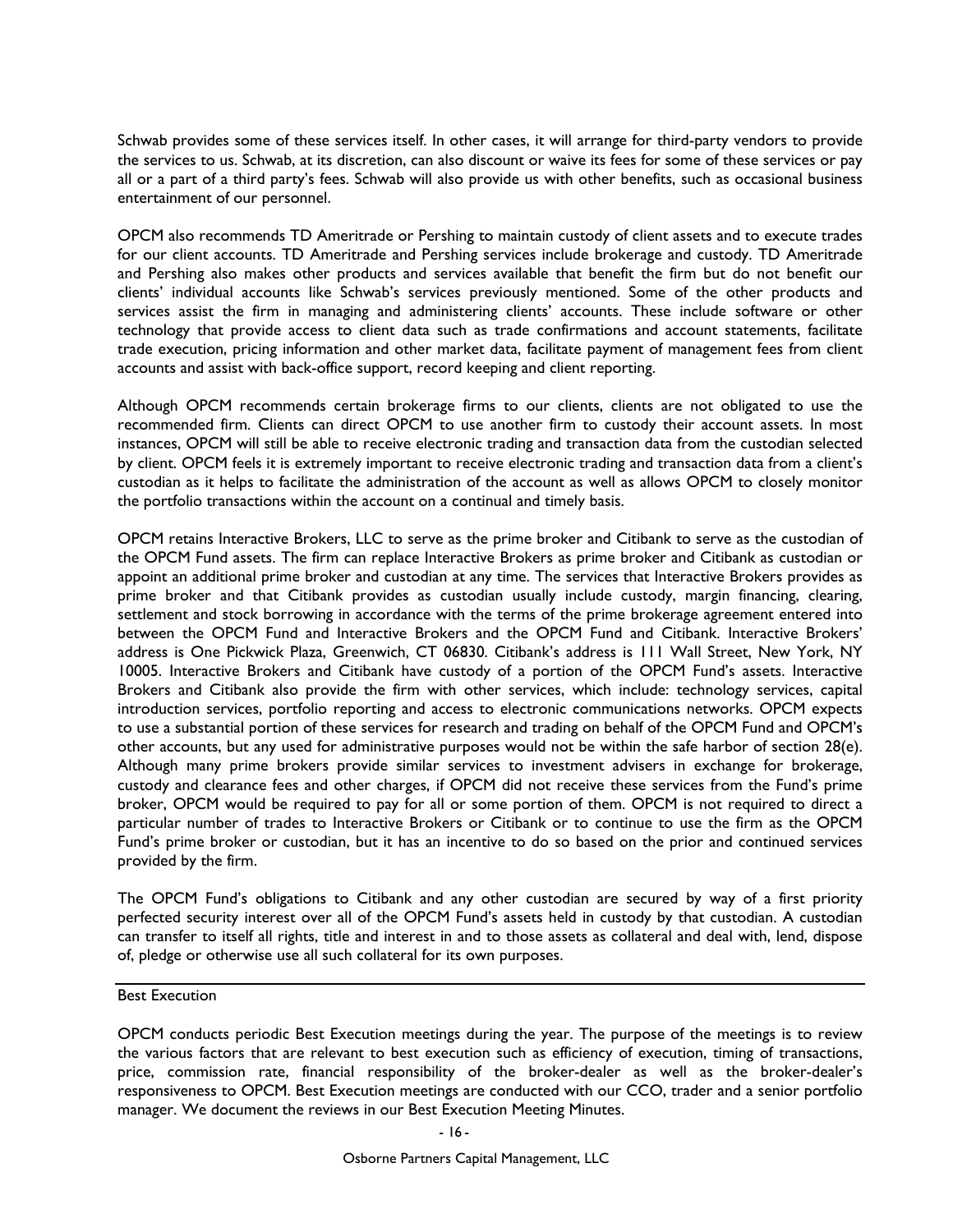Factors that we consider in the execution of trades can be special execution capabilities, block trading and block positioning capabilities, willingness to execute related or unrelated difficult transactions in the future and order of call. In evaluating brokerage firms to execute our client trades, we will consider the following factors: on-line access to computerized data for our clients' accounts, clearance, settlement, reputation, financial strength and stability, efficiency of execution and error resolution, the availability of stocks to borrow for short trades, custody, recordkeeping and similar services, involved in the receipt of brokerage services.

The firm will request clients complete Prime Brokerage paperwork that gives the firm the option and authorizes the firm to "trade away" or execute trades with brokerage firms other than the client's custodian. The firm will trade away to allow our clients to participate in block trades, to execute trades of securities that are thinly traded, to get a better execution price, to purchase a bond that the brokerage firm does not hold in their inventory.

Trade away trades from the brokerage firm that has custody of the assets will incur an additional charge to the client's account. Charles Schwab charges a fee of \$25, TD Ameritrade charges a fee of \$20 and Pershing charges a fee of \$10 to settle the trade. If the trades are placed with the brokerage firm that has custody of the client's account, the client would otherwise not be charged the additional fee.

OPCM will generally have complete discretion over the selection of the broker to be used and be able to negotiate the commission rates to be paid with respect to a select group of clients. Other clients have directed the firm to use a specific broker or specific brokers. When the firm selects the broker-dealer being utilized to execute the trades, we will consider the overall execution of the transaction and services provided by the broker-dealer in conjunction with the commissions paid. We do however anticipate that some clients will direct the firm to buy and sell securities through or to a specific broker-dealer.

### Soft Dollars

From time to time, Osborne Partners places trades with certain broker-dealers in recognition of the value of various brokerage services and/or products (including research) that such broker-dealers provides to OPCM. This is commonly referred to as "soft dollar" or "commission sharing" arrangements. OPCM only does this when we have considered all relevant factors and we believe the selected broker-dealer can provide overall best execution. These arrangements are permitted under Section 28(e) of the Securities Exchange Act of 1934 ("Section  $28(e)$ "), so long as the brokerage services and research products assist us in our investment decisionmaking process and we have determined, in good faith, that the commission/transaction costs paid are reasonable in relation to the value of the brokerage services and products received. For this section, "research" means services or products used to provide lawful and appropriate assistance to OPCM in making investment decisions for its clients. "Brokerage" services and products are those used to effect securities transactions for our clients or to assist in effecting those transactions.

The following is intended to provide clients with certain important information regarding these practices, including the conflicts of interest that arise under soft dollar arrangements. Under these arrangements, OPCM benefits because we do not have to pay for the products and services being provided since the costs are covered by using client commissions/transaction fees. Although customary, these arrangements present conflicts of interest in allocating securities transactional business to broker-dealers in exchange for soft dollar benefits, including an incentive to select or recommend a broker-dealer based on our interests rather than purely on clients' interests. Additionally, we have an incentive to effect more transactions than might otherwise be the case in order to obtain extra benefits. The extent of the conflict depends in large part on the nature and uses of the services and products acquired under soft dollar arrangements. Section 28(e) recognizes the conflicts of interest involved in this activity, but generally provides a safe harbor to investment advisers that use client commissions/transaction fees to pay for certain research products and brokerage services, so long as certain criteria is met.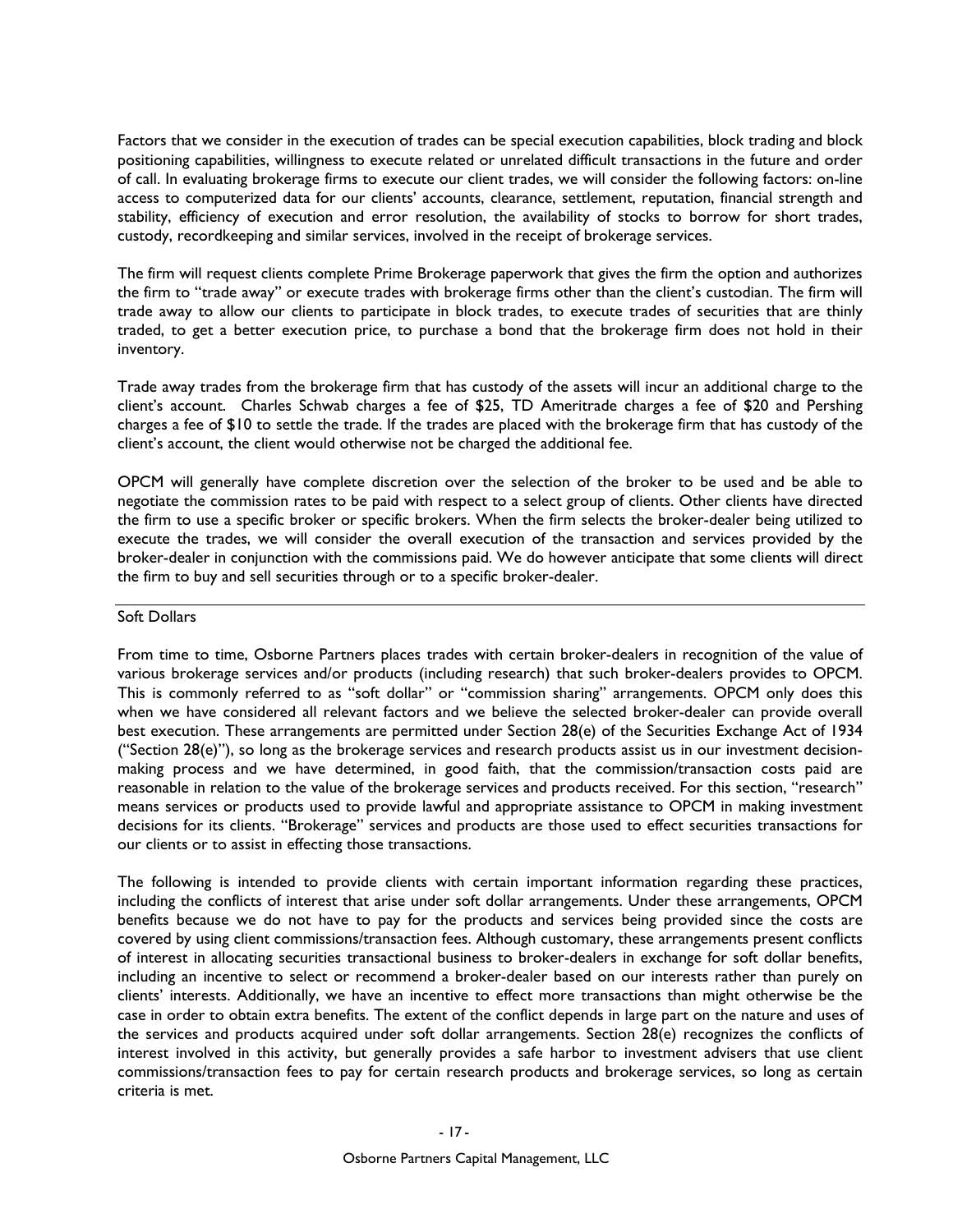Under soft dollar arrangements, the research and other products and services obtained will generally be used to service all our clients; however, as permitted under Section 28(e) commissions/transaction costs paid by one client can be used to pay for research that is not used in managing that client's portfolio. In other words, there can be certain client accounts that benefit from the research services, which did not make the payment of commissions to the broker-dealer providing the services.

Brokerage services obtained under soft dollar arrangements can include, for example, quotation and communication equipment and services, trade order management systems, trade analysis software, on-line pricing services, communication services relating to execution, clearing and settlement and message services used to transmit orders.

Research and related services furnished by broker-dealers can include, but are not limited to, written information and analyses concerning specific securities, companies or sectors; market, financial and economic studies and forecasts; financial publications; recommendations as to specific securities; portfolio evaluation services; financial database software and services; pricing and statistical services; and discussions with research personnel. Research received under soft dollar arrangements can include both proprietary research (created or developed by the broker-dealer) and research created or developed by a third party.

OPCM currently has a third-party soft dollar arrangement in place with Cowen Westminster Research Associates. Under this arrangement, OPCM directs certain clients' trades to this broker-dealer for execution and in exchange receives soft dollar credits that are used to pay for certain research products. The amount of the commissions/transaction fees paid under this arrangement is more than the total cost of the research products being received. As required under Section 28(e), OPCM has made a good faith determination that the total costs are reasonable in relation to the value of the brokerage services and research products received under this arrangement. In addition, the research received provides information that assists us with our investment decisions. Below is more specific information on the arrangement and products received by us.

Cowen allocates a portion of the commissions received through transactions placed by OPCM, as a credit that is currently used to pay for our Refinitiv subscription. The firm uses Refinitiv to gather a portion of the information that our investment team and our portfolio managers use in the analysis of the securities that we buy or sell for our clients' accounts.

At times we will recommend that clients open custodial accounts with Pershing, Schwab, or TD Ameritrade to maintain custody of clients' assets and to effect trades for their accounts. Pershing, Schwab, and TD Ameritrade are SEC-registered broker-dealers and members FINRA/SIPC. While there is no direct link between the investment advice given to clients and OPCM's recommendation to use the custodial or brokerage services of these custodians, certain benefits are received by us due to these arrangements, which are outlined above under "Selecting Brokerage Firms" and in Item 14.

### Trade Error Correction

In the event a trade error is made by OPCM when trading in a client's account, the firm believes in the principal to make the client whole. Reimbursement from losses due to OPCM's error will be provided to the client from OPCM, while any gains received from a trade error by OPCM will be credited to the client's account, if available.

#### Client Directed Brokerage Accounts

OPCM anticipates that some clients will direct the firm to buy and sell securities through or to a specific broker-dealer. Because the firm recognizes that clients have a variety of reasons for instructing the use of a specific broker-dealer, the firm will not actively negotiate commission rates with directed broker-dealers or monitor or evaluate them on a regular basis the rates being paid by such clients, or the nature, quality or value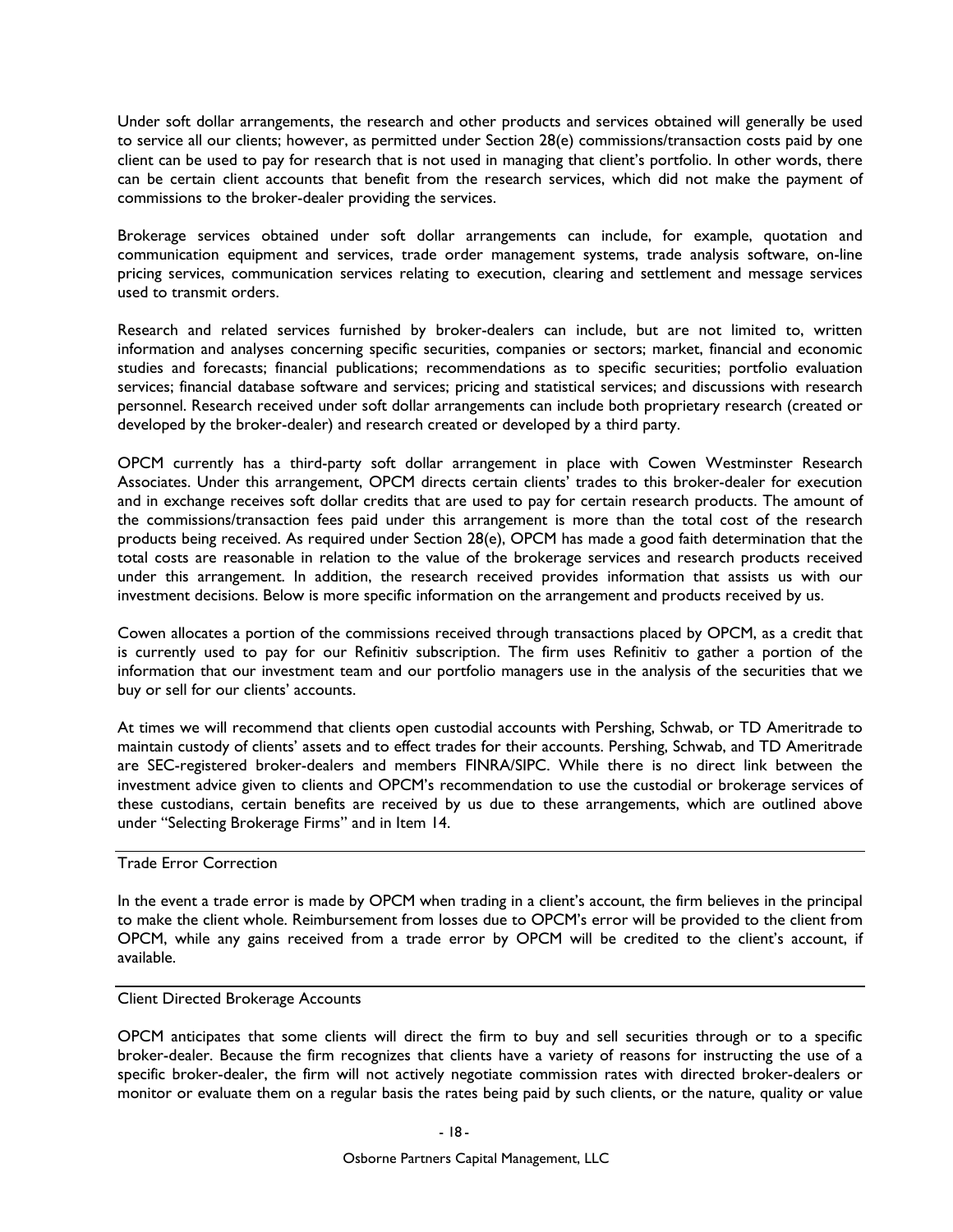of any service or benefits the client receives from such broker-dealers. Since the firm cannot trade with other brokers, we are not able to obtain volume discounts for our Client Directed Brokerage clients and they could pay higher fees and commissions.

#### Order Aggregation

When deemed appropriate and in the best interest of clients, OPCM will aggregate buy and sell orders for client accounts trading in the same security on the same day. In such an event that we aggregate trades, we will use the average price of all securities received from the executed trades and the individual client accounts will receive the average transaction price. In aggregating trades, there are times when the price could be less favorable to the client than it would be if similar transactions were not being executed concurrently for other accounts.

When the firm trades in any given security, not all clients will participate in the execution of a bunched trade or receive a pro-rata allocation if they have different investment objectives, risk characteristics, restrictions, varying cash flow, portfolio composition and tax considerations at the time the trades are executed. In addition, not all securities considered for purchase and sale by the firm will be considered for all clients due to their investment objectives.

In the case of mutual funds or exchange-traded funds, trade aggregation does not garner a significant client benefit.

When we aggregate trades, we will allocate fairly among our clients so that over time, all clients are treated fairly and consistently accordingly with their investment objectives.

## **Item 13 - Review of Accounts**

### Periodic Reviews

OPCM has Investment Team members and Portfolio Counselors "PCs" who review accounts and conduct client meetings. Investment Team members are primarily responsible for regularly reviewing and managing client portfolios. PCs are primarily responsible for creating and managing financial plans, discussing portfolios with clients, and maintaining the client relationship as the main point of contact at OPCM.

PCs and in some cases Investment Team members will meet with clients on an annual, semi-annual or quarterly basis, or as requested by the client, either in person or via conference or video calls. During an account review with a client, the PCs or Investment Team members can provide clients with an account appraisal which facilitates a discussion regarding changes in the portfolio, economic and market conditions as well as any other items that need to be reviewed with the client.

Most client accounts are reviewed at least monthly, and more frequently depending on market conditions.

#### Review Triggers

Tax laws, new investment information, and changes in a client's own personal or financial situation can trigger an account review.

#### Regular Reports

At a minimum, clients receive our quarterly appraisal report which we provide in hard copy, mailed to their address of record, or in an electronic format, which is uploaded under the client's ID to our secure client portal at www.osbornepartners.com. For our electronic clients, we will notify them with an e-mail when we post their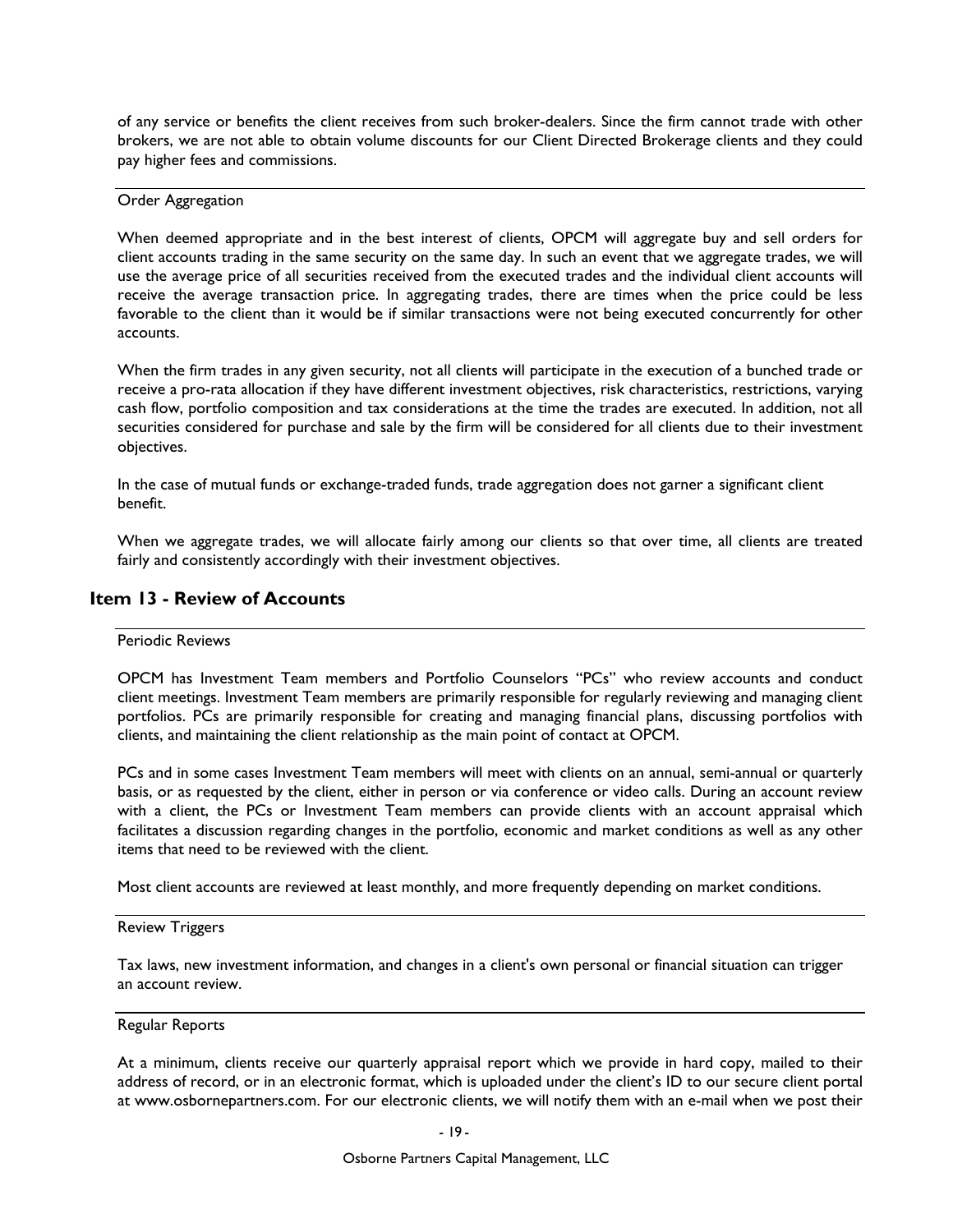reports for their review. The quarterly reports generally will include a portfolio appraisal detailing the number of shares held of each security, cost basis information and market value as of the quarter end date. The quarterly reports also contain: a purchase and sale report, realized gain and loss report, transaction summary, performance report, quarterly management fee invoice, quarterly wealth report and commentary from the investment team.

Clients also have the option of viewing their account(s) daily via the client portal or via the custodian's website.

The custodian of record will also provide statements to the client, at a minimum quarterly. Clients will normally receive monthly statements unless an account does not have security transactions to report on a monthly basis. OPCM urges you to compare the reports that you receive from our firm with account statements received from your custodian. If you are not receiving your custodian statements, please let us know.

### **Item 14 - Client Referrals and Other Compensation**

#### Incoming Referrals

OPCM does provide compensation to third party solicitors. OPCM can pay third party solicitors a referral fee in the form of a retainer, a flat fee per referral and/or a percentage of introduced capital, or a percentage fee on the life of the client relationship. The third party solicitors are not affiliated with OPCM and do not perform investment advisory services on behalf of the firm. The compensation provided does not relate directly to any investment advisory services rendered. Payment of such compensation by a potential client will not differ from those clients that were not solicited. OPCM does and can charge different fees to different clients but the firm **does not** charge a client that was referred to the firm a higher advisory fee than another client who was not referred to the firm through a third party solicitor.

OPCM has entered into an agreement with SmartAsset Advisors LLC ("SmartAdvisor") to provide lead referrals for potential clients. SmartAdvisor is a lead generation service that connects prospective clients with financial advisers. OPCM pays a flat fee per referral, regardless of if the referral engages with OPCM and becomes a client. The maximum flat fee per referral can go up to \$240.

In the past, OPCM received client referrals through Charles Schwab's Advisor Network™ Program ("SAN"). Charles Schwab is a broker-dealer independent of and unaffiliated with OPCM. Schwab does not supervise OPCM and has no responsibility for OPCM's management of clients' portfolios or other advice or services.

OPCM will compensate Charles Schwab for clients referred through the SAN Program typically with 15%-25% of the advisory fees that OPCM receives pursuant to the client's written advisory agreement. OPCM pays Schwab in two manners. Schwab will deduct a percentage of our fees charged to our client accounts or they will charge the firm a percentage fee based on the daily household balance of the client relationship. The fee Schwab charges the firm is dependent upon when the client was referred to the firm through the SAN Program. OPCM will also pay a Non-Schwab Custody fee on all accounts that are maintained at, or transferred to another custodian that were originally referred to OPCM through the SAN Program. This raises potential conflicts of interest as OPCM is likely to execute transactions for our advisory clients referred through the program with Schwab, although it is not required by the program. OPCM pays Schwab the participation fee for so long as the referred client's account remains in custody at Schwab. Charles Schwab bills the participation fee quarterly and can increase, decrease or they can waive the fee from time to time. OPCM, not the client, pays the participation fee. OPCM agrees not to charge clients referred through the service fees or costs greater than the fees or costs we charge clients with similar portfolios who were not referred to us through the program.

OPCM generally pays Schwab a Non-Schwab custody fee if custody of a referred client's account is not maintained by, or assets in the account are transferred from Schwab. This fee does not apply if the client was solely responsible for the decision not to maintain custody at Schwab. The Non-Schwab custody fee is a one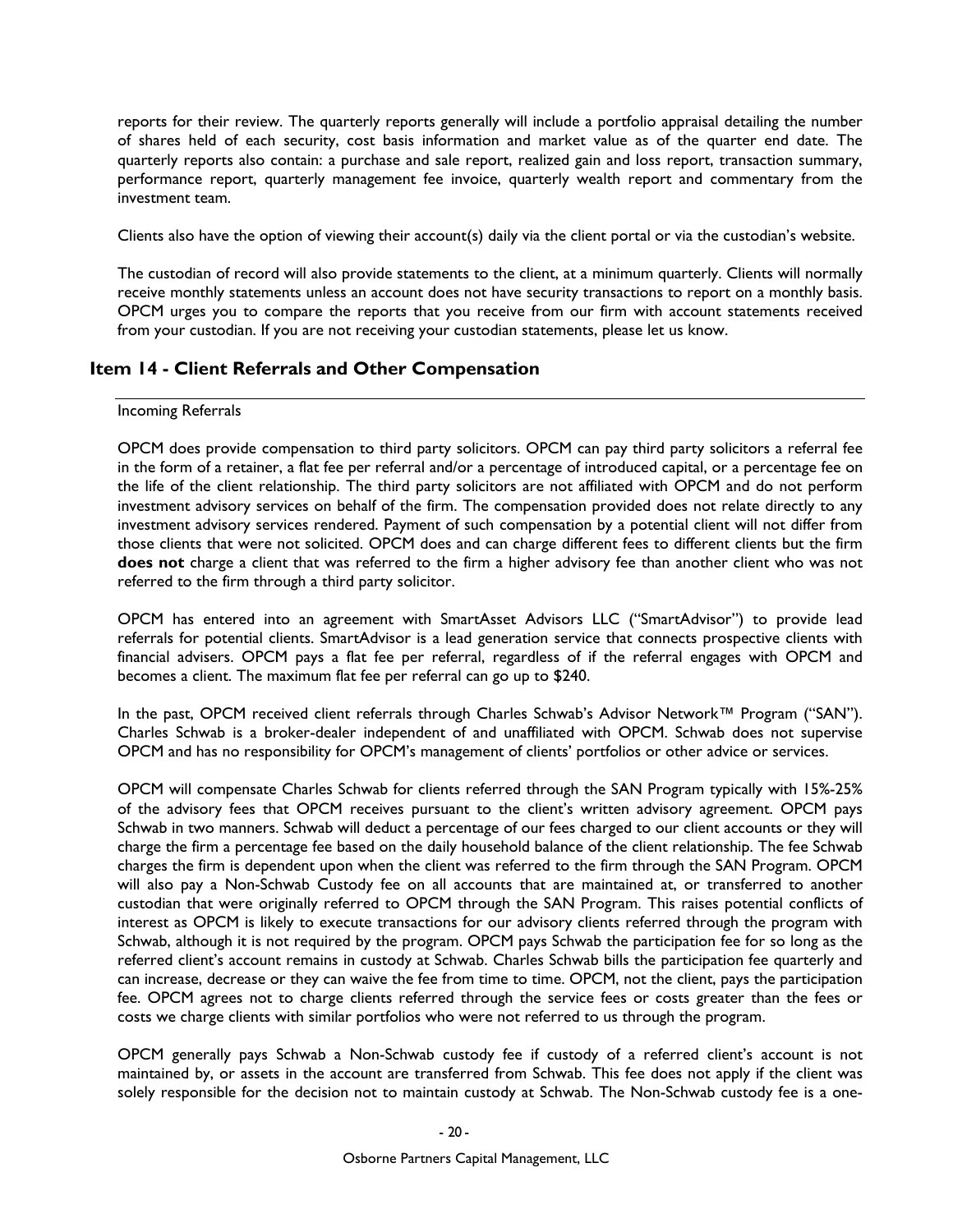time payment equal to a percentage of assets placed with a custodian other than Schwab. The Non-Schwab fee is higher than the participation fees OPCM generally would pay in a single year. Thus, OPCM will have an incentive to recommend client accounts be held in custody at Schwab.

The participation fee and Non-Schwab custody fees will be based on assets in accounts of OPCM's clients referred by Schwab and those referred client's family members living in the same household. Thus, OPCM will have incentives to encourage household members of clients referred through the service to maintain custody of their accounts and execute transactions at Schwab and to instruct Schwab to debit OPCM's fees directly from the accounts.

For clients' accounts maintained at Schwab, Schwab will not charge the client separately for custody but will receive compensation from OPCM's clients in the form of commissions or other transaction related compensation on securities trades executed through Schwab. Schwab will also receive a fee for trades executed at other broker-dealers other than Schwab. Schwab's fees for trades executed through other broker-dealers are in addition to the other broker-dealer's fees. Thus, OPCM has an incentive to cause trades to be executed at Schwab rather than another broker-dealer. OPCM nevertheless acknowledges its duty to seek best execution of trades for client accounts. Trades for client accounts held in custody with Schwab can be executed through a different broker-dealer than trades for OPCM's other clients. Thus, trades for accounts custodied at Schwab can be executed at different times and different prices than trades for other accounts that are executed at other broker-dealers.

### Referrals Out

OPCM does not accept referral fees or any form of remuneration from other professionals when a prospect or client is referred to them.

#### Other Compensation

We receive an economic benefit from Schwab, Pershing and TD Ameritrade in the form of the support products and services they make available to us and other independent investment advisers whose clients maintain their accounts at Schwab, Pershing and TD Ameritrade. These products and services, how they benefit us, and the related conflicts of interest are described in Item 12 – Brokerage Practices. The availability to us of Schwab, Pershing and TD Ameritrade's products and services is not based on us giving particular investment advice, such as buying particular securities for our clients.

## **Item 15 - Custody**

#### Account Statements

OPCM is required to maintain client funds and securities with a broker-dealer, bank, or other qualified custodian. Qualified custodians hold all client assets. The qualified custodians provide account statements independent of OPCM and they provide them directly to the client at their address or email of record. Custodians issue statements at least quarterly, with most custodians providing monthly statements. Clients will only receive statements on a quarterly basis if the account does not have security transaction activity. OPCM urges you to compare the reports that you receive from our firm with account statements received from your custodian. Please contact OPCM if you are not receiving account statements from your custodian.

#### Reporting Custody

Under government regulations, OPCM is deemed to have custody of client assets; however, OPCM will not be required to indicate custody based solely on the deduction of advisory fees. OPCM is the general partner of the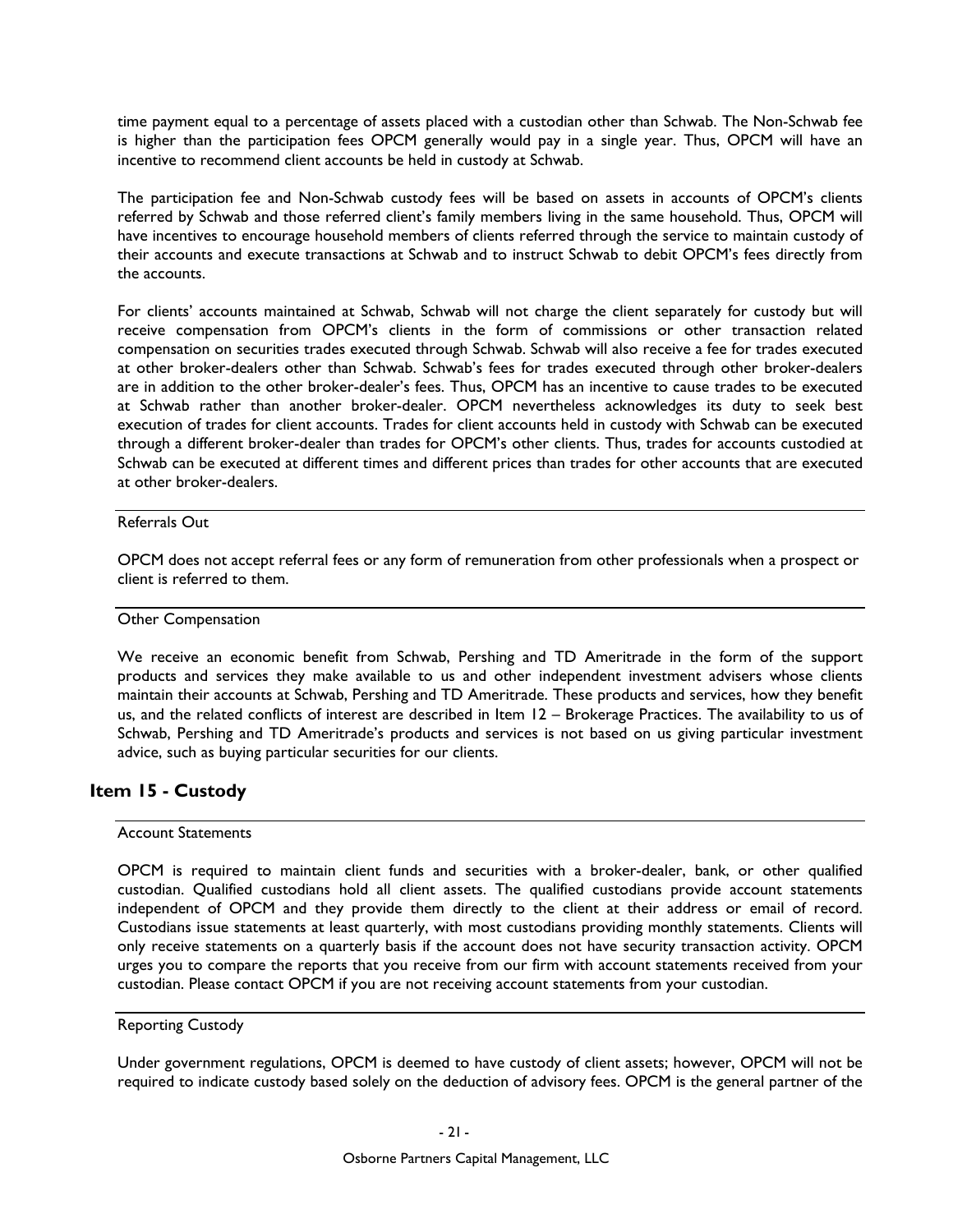OPCM Fund and due to that role, OPCM is deemed to have custody of the fund's assets. We have policies and procedures in place to address the risks and to ensure the safeguarding of clients assets.

OPCM is currently the Registered Investment Adviser for client accounts in which an OPCM employee is a trustee on, and therefore deemed to have custody of the accounts. OPCM is also deemed to have custody on accounts in which we have bill pay and standing authority to withdraw funds. According to rule 206(4)-2 under the Investment Advisers Act of 1940 and the 2/21/2018 SEC No Action Letter, OPCM will have an independent third party public accountant conduct a surprise audit on an annual basis. Our independent public accountant firm is Baker Tilly located in San Francisco, CA.

### **Item 16 - Investment Discretion**

#### Discretionary Authority for Trading

OPCM accepts discretionary authority to manage accounts on behalf of clients. OPCM has the authority to determine, without obtaining specific client consent, the securities to be bought or sold, and the amount of the securities to be bought or sold. However, in the event OPCM executes a contract with a client on a nondiscretionary basis, OPCM consults with the client prior to each trade to obtain trading approval.

Generally, we will buy and sell securities for advisory and sub-advisory client accounts on a fully discretionary basis. For advisory clients, OPCM will have complete discretion over the selection of the broker to be used and the commission rates to be paid with respect to our discretionary clients. Other clients have directed OPCM to use a specific broker or specific brokers. For the most part, we will buy and sell securities through brokerdealers selected by OPCM. When OPCM selects the broker-dealer being utilized to execute the trades, OPCM will consider the overall execution of the transaction and services provided by the broker-dealer in conjunction with the commissions paid.

### Limited Power of Attorney

A limited power of attorney is required by custodians to allow trading authorization for our client accounts and to allow us to complete specific transactions in client accounts. Each custodian has their own limited power of attorney form that they require clients to sign so that we can execute the trades and transactions on behalf of our clients.

### **Item 17 - Voting Client Securities**

#### Proxy Votes

OPCM is not obligated to vote, can refrain from voting and will not be required to direct the client's agent to vote proxies on behalf of our clients or clients of manager selected programs, unless otherwise agreed to in writing. The only accounts OPCM will be required to vote proxies for will be for those accounts that have given the firm voting authority. OPCM does not vote proxies for Sub-Advisory Clients.

OPCM uses Broadridge's ProxyEdge to vote proxies. Broadridge manages the process of meeting notifications, voting, tracking, mailing, reporting, record maintenance and the vote disclosure rules enacted by the SEC. In instances where clients vote their own proxies, the custodian will forward all proxy materials to the client directly.

It is OPCM's overall policy to vote in the best interest of the clients. OPCM has a designated proxy administrator who is responsible for overseeing the proxy voting process. Broadridge has been instructed to vote proxies in accordance with OPCM's pre-determined proxy policy. In the event a non-standard voting issue is solicited, analysis by the investment team will be done to ensure the proper vote is cast to benefit our clients'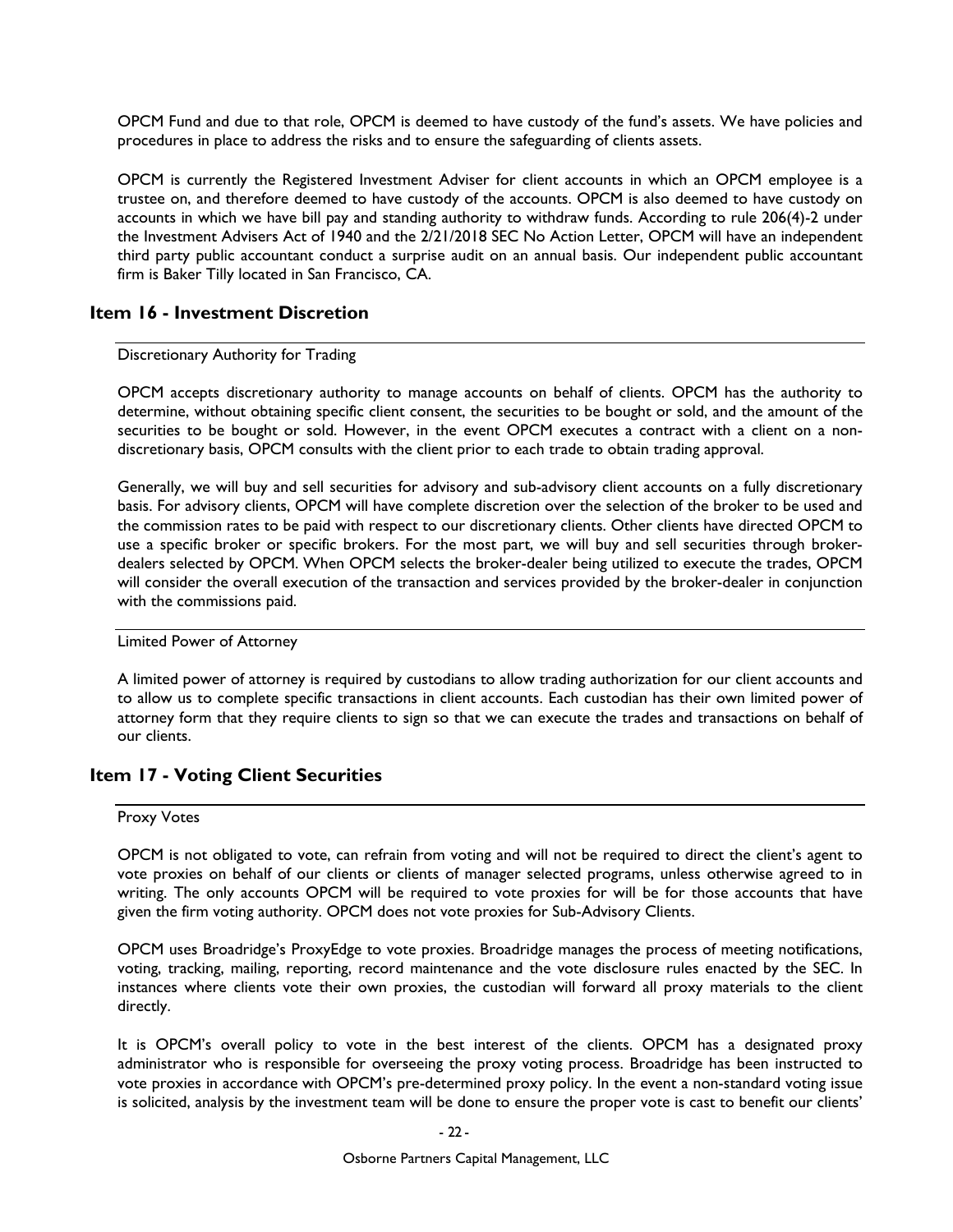best economic interest. Broadridge maintains electronic copies of annual reports for viewing. On a quarterly basis, OPCM's proxy administrator will access our proxy voting record and forward the report to the CCO or a Senior Executive for review.

Clients can contact our CCO to obtain information on the proxies voted on their behalf as well as to request a copy of OPCM's policies and procedures for proxy voting.

### **Item 18 - Financial Information**

#### Financial Condition

OPCM does not have any financial impairment that will preclude the firm from meeting contractual commitments to clients. OPCM does not require or solicit prepayment of more than \$1,200 in fees per client, six months or more in advance and therefore is not required to provide, and has not provided, a balance sheet.

# **Item 19 - Class Action Lawsuits**

### Claim Filing

OPCM engages Chicago Clearing Corporation ("CCC") to provide class action litigation monitoring and securities claim filing services on behalf of our clients. CCC monitors each claim our clients have, collects the applicable documentation, interprets the terms of each settlement, files the appropriate claim form, interacts with the administrators and distributes the client awards on the client's behalf. CCC charges a contingency fee of 15% which is subtracted from each client settlement award. Clients will be responsible for filing their own class action claims for any securities that were held prior to the commencement of the relationship with the firm. Unless you affirmatively "Opt-Out" from the service, we will provide our client data to CCC on a semiannual basis for class action filing services. OPCM does not provide claim filing for Sub-Advisory Clients.

### **Item 20 - Business Continuity**

#### General

OPCM has a Business Continuity Plan in place that provides steps to mitigate and recover from the loss of office space, communications, services or key people. OPCM understands our clients rely on our systems and services for the management of their portfolios.

#### **Disasters**

The Business Continuity Plan covers natural disasters and man-made disasters such as loss of electrical power, fire, bomb threats, communications line outage, and Internet outage. We back up electronic files daily and archive offsite.

OPCM will notify our clients in the event of an emergency as follows:

- We will record a message on our main telephone lines.
- We will post a message on OPCM's Website.
- We will send clients who have elected electronic communications, an e-mail message to their email address on file.

In the event of an emergency, OPCM employees have remote access to e-mails and have remote access to OPCM's communication system to stay in contact with our clients until our systems are restored.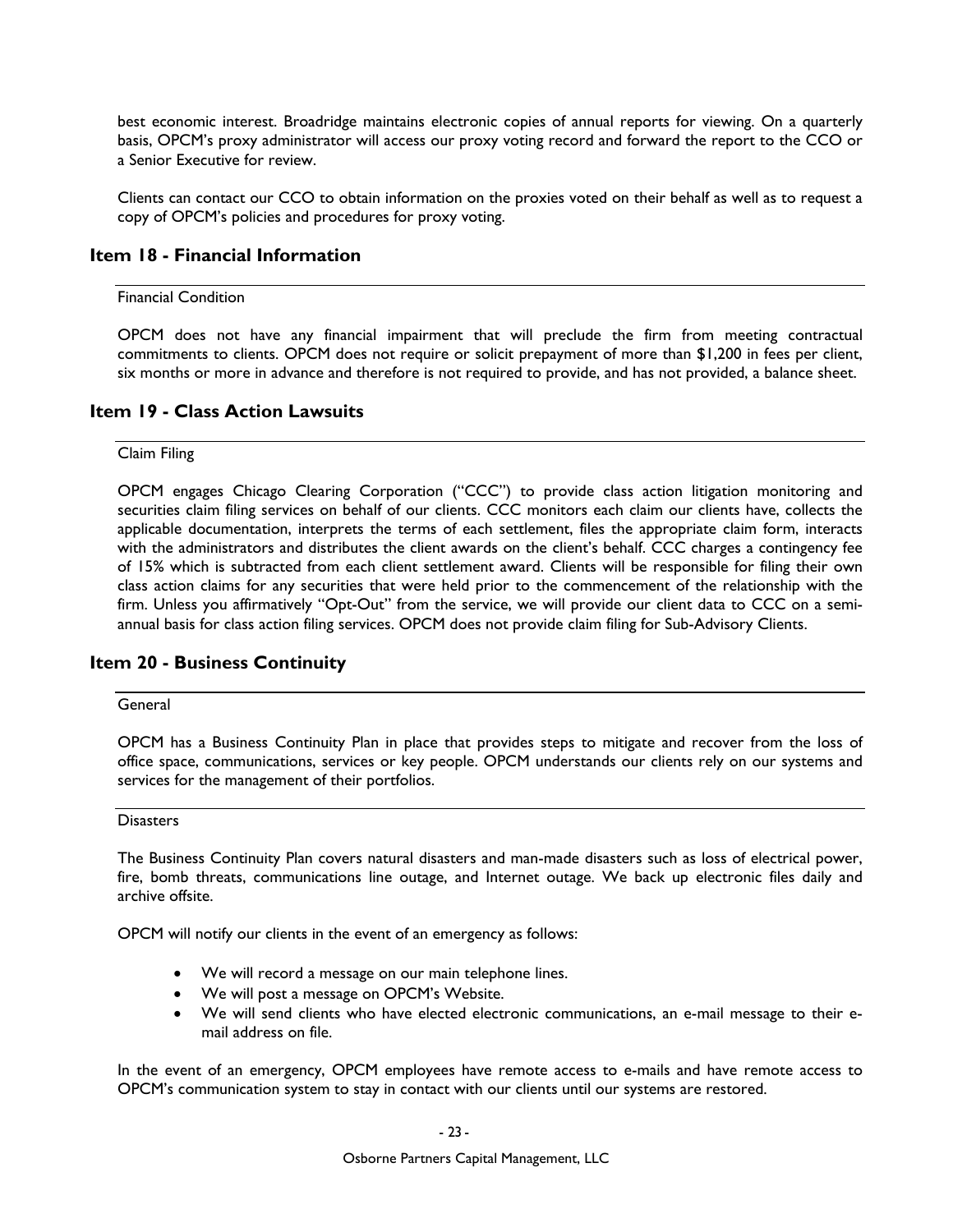#### Alternate Offices

In the event one of our main offices is unavailable, the other can take over its operations. It is our intention to contact all clients within five days of a disaster that dictates moving our office to an alternate location.

OPCM's Primary Offices: 580 California Street, Ste. 1900 525 Middlefield Road, Ste. 150 San Francisco, CA 94104 Menlo Park, CA 94025 Phone: (415) 362-5637/(800) 362-7734 Phone: (650) 854-5100/(800) 397-5101 Fax: (415) 362-5996 Fax: (650) 854-5661

Loss of Key Personnel

OPCM assigns a back-up portfolio manager to each account in the event one of our portfolio managers is unable to fulfill their investment functions due to sickness, disability or death. In addition, the firm has an investment team that would continue to oversee the primary investment strategies of the firm, which limits the risk any one individual has in making investment decisions. In the event of a loss of personnel, the firm has cross trained our operations staff, client service staff and portfolio management staff. Employees in other offices would be able to cover the responsibilities of the key employee until the firm is able to hire a replacement for the position.

## **Item 21 – Privacy Policy**

#### Privacy Policy

For the information you entrust to us, we are committed to maintaining the confidentiality, integrity and security of your personal information. We are required by law to deliver this *Privacy Policy* to you annually, in writing, either electronically or in physical copy.

- **WHY?** Financial companies choose how they share your personal information. Federal law gives consumers the right to limit some, but not all sharing. Federal law also requires us to tell you how we collect, share, and protect your personal information. Please read this notice carefully to understand what we do.
- **WHAT?** The types of information we receive and collect from clients can include the following:
	- Social security/tax identification numbers
	- Financial/Income information banks, account numbers, credit history
	- Household and contact information
	- Investment experience and risk tolerance

HOW DO WE As a client, it is necessary to provide non-public personal financial information to us to **COLLECT**  ensure that your account(s) is/are managed in a manner consistent with your investment **INFORMATION?** objectives and personal financial goals. Below we list how information is collected, if we share information and if you can limit this sharing:

For our everyday business purposes, we collect your personal information as follows:

- Information we receive from our investment advisory contracts, account questionnaires, custodial account applications and related forms.
- Information we receive from you during meetings, telephone conversations, email or through our website.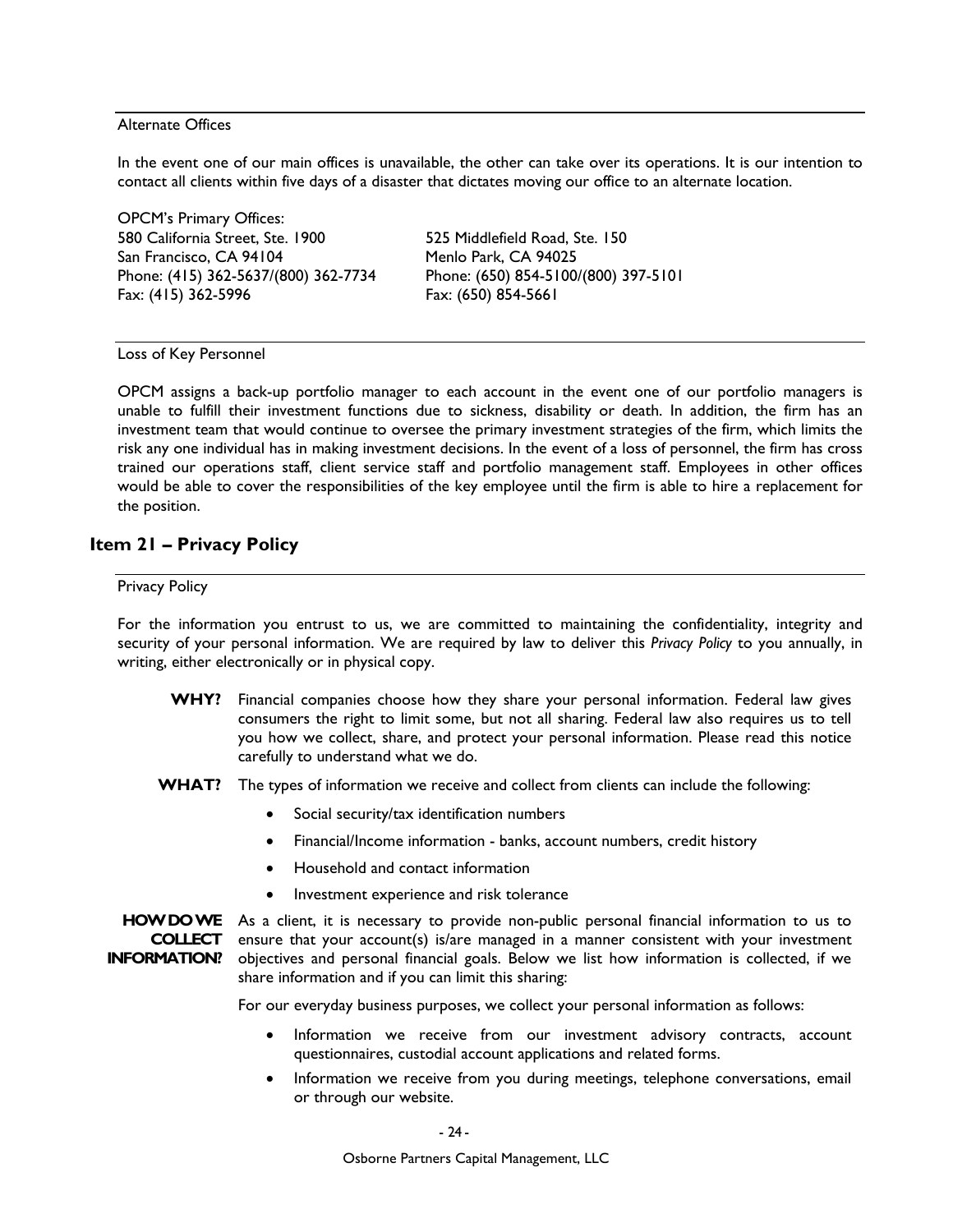- Your securities transactions with us or other advisory firms including broker/dealers/financial service firms that may be providing services to you or for your account.
- Information we receive on your behalf from other third-party service providers.

Who and when do we share your personal information?

- We share information with the companies you authorize us to use in order to manage your account, for example, the custodian of your account.
- We share information with the companies we use in conjunction with managing your account, for example, broker-dealers and service providers.
- We share information when authorized by you with other investment advisers, accountants or estate attorneys that also provide advice to you in connection with your investments.
- We share information for legal proceedings when permitted or required by law or regulation.

**WHAT WE DO TO PROTECT YOUR INFORMATION**  OPCM will not disclose any non-public personal information about you to anyone while you are an active, inactive or former client, except as permitted or required by law, or as required to maintain and manage the account(s) in accordance with the investment management objectives and guidelines agreed upon.

> To protect your personal information from unauthorized access and use, our firm maintains physical, electronic, and procedural safeguards to protect your non-public personal information that complies with federal law. OPCM has access controls on client information systems, including controls to authenticate and permit access only to authorized individuals. The firm also has access restrictions at physical locations containing client information, such as buildings, computer facilities and records storage facilities to permit access only to authorized individuals. In addition, dual control procedures and segregation of duties are in place for individuals who maintain and manage client portfolios. The firm also monitors systems with client information.

**TO LIMIT**  We **do not share** your information for:

## **SHARING**

- Marketing purposes to offer you products and services outside of our investment management.
- Joint marketing with other financial companies.
- Non-affiliates for marketing purposes.

**WHY CAN'T I**  Federal law gives you the right to limit only:

- **LIMIT ALL SHARING?**
- Sharing for affiliates' everyday business purposes.
- Sharing for non-affiliates to market to you.
- Information about your creditworthiness.
- Affiliates from using your information to market to you.

State laws and individual companies may give you additional rights to limit sharing.

**QUESTIONS?** If you have any questions regarding our policy, please call (415) 362-5637 or (800) 362-7734 or email: compliance@osbornepartners.com. Our website is www.osbornepartners.com.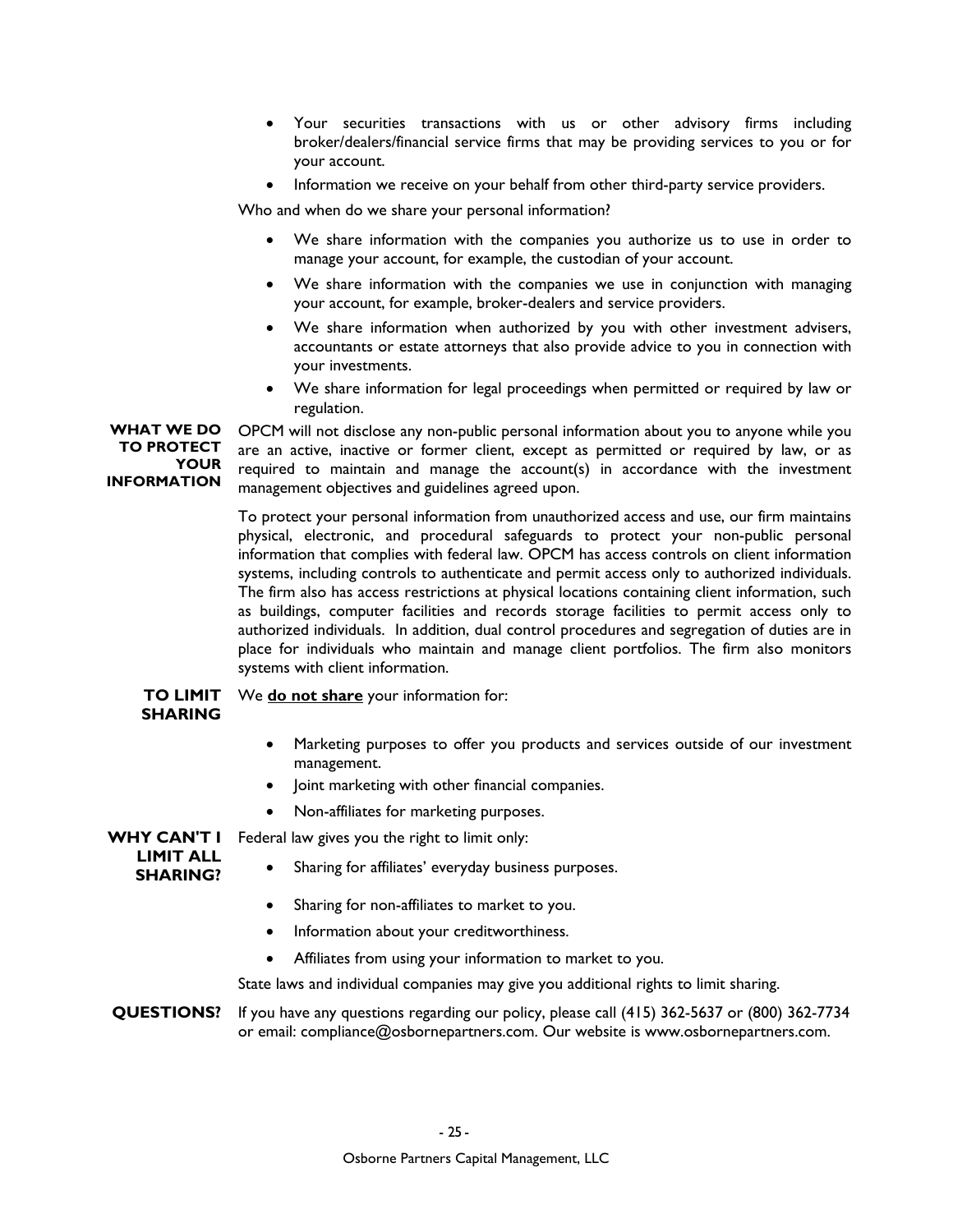

**Firm Brochure Supplement**  (Part 2B of Form ADV)

**Osborne Partners Capital Management, LLC 580 California Street, Suite 1900 San Francisco, CA 94104 Phone: (415) 362-5637/(800) 362-7734 FAX: (415) 362-5996 Website: www.osbornepartners.com** 

This brochure supplement provides information that complements the OSBORNE PARTNERS CAPITAL MANGEMENT, LLC Brochure. This supplement includes all investment professionals and supervised personnel providing investment advice on behalf of the firm. Please contact Alicia Cheng, CCO if you did not receive Osborne Partners Capital Management, LLC's brochure or if you have any questions about the contents of this supplement.

Additional information about our investment professionals is available on the SEC's website at www.adviserinfo.sec.gov.

May 6, 2022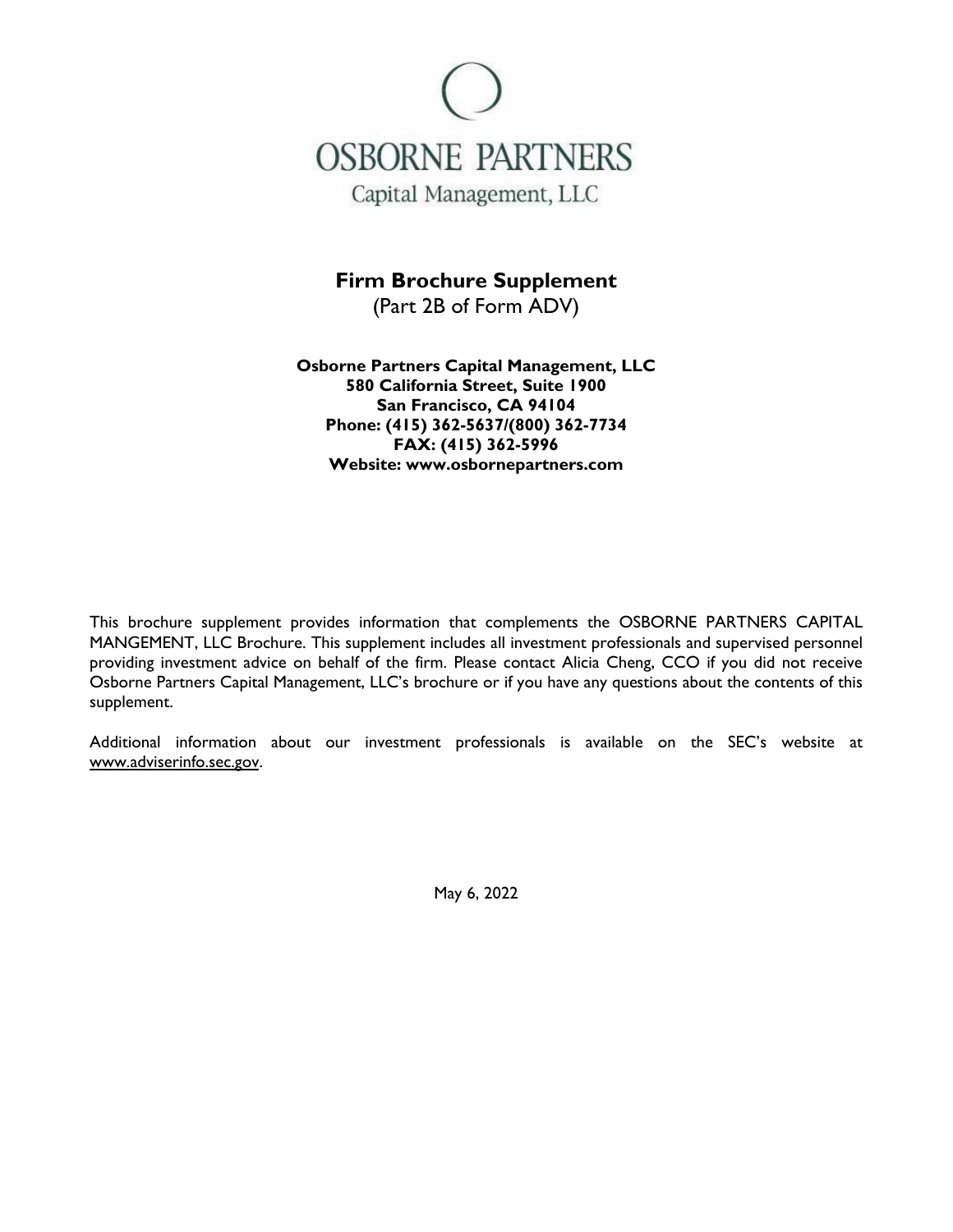### **Education and Business Standards**

A majority of Osborne Partners Capital Management, LLC employees have a bachelor's degree and further coursework demonstrating knowledge of investment management. Examples of acceptable coursework include: a Master's degree, MBA, CFA®, CFP®, JD, or CPA. Additionally, advisors must have work experience that demonstrates their aptitude for investment management.

### **Professional Certifications**

Certain investment professionals have earned the credentials and certifications of:

- Chartered Financial Analyst, CFA<sup>®</sup>
- Certified Financial Planner, CFP<sup>®</sup>
- Certified Investment Management Analyst, CIMA<sup>®</sup>
- Enrolled Agent

These credentials and certifications are required to be explained in further detail. Please see the Addendum at the end of the document for additional information regarding the credentials and certifications.

## **Justin W. McNichols, CFA**

### **Date of birth:** May 1969

- **Educational Background:** 
	- BA: University of California Irvine (1990)
	- MBA: University of California Irvine (1992)

### **Business Experience:**

- Osborne Partners Capital Management, LLC (2001– Present) CIO, Managing Principal, Portfolio Manager and Investment Committee Member
- Berry, Hartell, Evers & Osborne (2000–2001)
- Wells Fargo Asset Management (1997-2000)

#### **Licenses/Designations:**

 $\bullet$  CFA<sup>®</sup>

**Disciplinary Information:** None

**Other Business Activities:** None

#### **Additional Compensation:** None

**Supervision:** Justin McNichols is the Managing Principal and a member of the Investment Committee and Executive Team. Mr. McNichols is supervised by the Executive Team and Board of Directors. The Executive Team meets weekly and the Board of Directors meet quarterly. Mr. McNichols has assigned a backup manager for each of his clients' accounts. The backup manager assigned may periodically review the portfolio activity. Mr. McNichol's activities are also monitored through frequent office/remote interactions, email and client relationship management system by the CCO. Alicia Cheng's contact information: Phone: 415-362-5637 Email: Alicia@osbornepartners.com

## **Morgan W. White**

#### **Date of birth:** May 1945

#### **Educational Background:**

- BS: Stanford University (1967)
- MS: Stanford University (1969)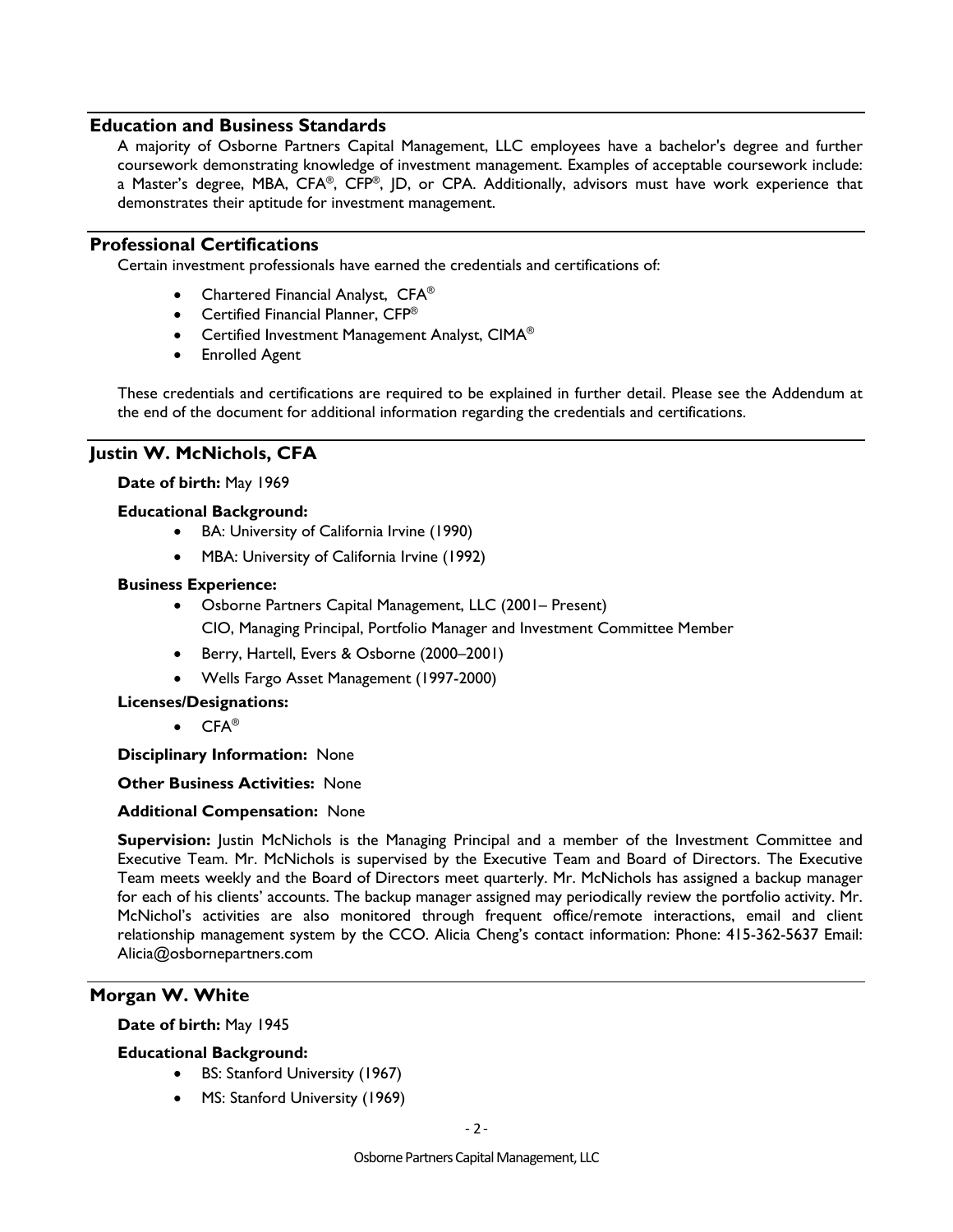• MBA: Stanford University (1974)

## **Business Experience:**

- Osborne Partners Capital Management, LLC (2006 Present) Managing Director, Portfolio Manager and Investment Committee Member
- Woodside Asset Management, Inc. , a subsidiary of Silicon Valley Bank (2002 2006)
- Woodside Asset Management (1987 2002)

## **Licenses/Designations:**

Series 65

**Disciplinary Information:** None

### **Other Business Activities:** None

### **Additional Compensation:** None

**Supervision:** Morgan White is supervised by Justin McNichols. Mr. McNichols supervises Mr. White through remote interactions. Mr. White is a member of the Investment Committee and his actions and participation are monitored by the Investment Committee. Mr. White has assigned a backup manager for each of his clients' accounts. The backup manager assigned may periodically review the portfolio activity. Mr. White's client activities are also monitored through our e-mail and client relationship management system by the CCO. Justin McNichols' contact information: Phone: 415-362-5637 Email: Justin@osbornepartners.com

# **Mark J. Melanson, CFA**

## Date of birth: July 1956

## **Educational Background:**

- BS: University of the Pacific (1978)
- MBA: Claremont Graduate School (1980)

### **Business Experience:**

- Osborne Partners Capital Management, LLC (2009 Present) Managing Director, Portfolio Manager and Investment Committee Member
- Northern Trust Bank (2003 2009)
- Citibank (1985 2003)
- **Licenses/Designations:** 
	- CFA®

**Disciplinary Information:** None

### **Other Business Activities:** None

### **Additional Compensation:** None

**Supervision:** Mark Melanson is supervised by Justin McNichols. Mr. McNichols supervises Mr. Melanson through daily office interactions as well as remote interactions. Mr. Melanson is a member of the Investment Committee and his actions and participation are monitored by the Investment Committee. Mr. Melanson has assigned a backup manager for each of his clients' accounts. The backup manager assigned may periodically review the portfolio activity. Mr. Melanson's client activities are also monitored through our e-mail and client relationship management system by the CCO. Justin McNichols' contact information: Phone: 415-362-5637 Email: Justin@osbornepartners.com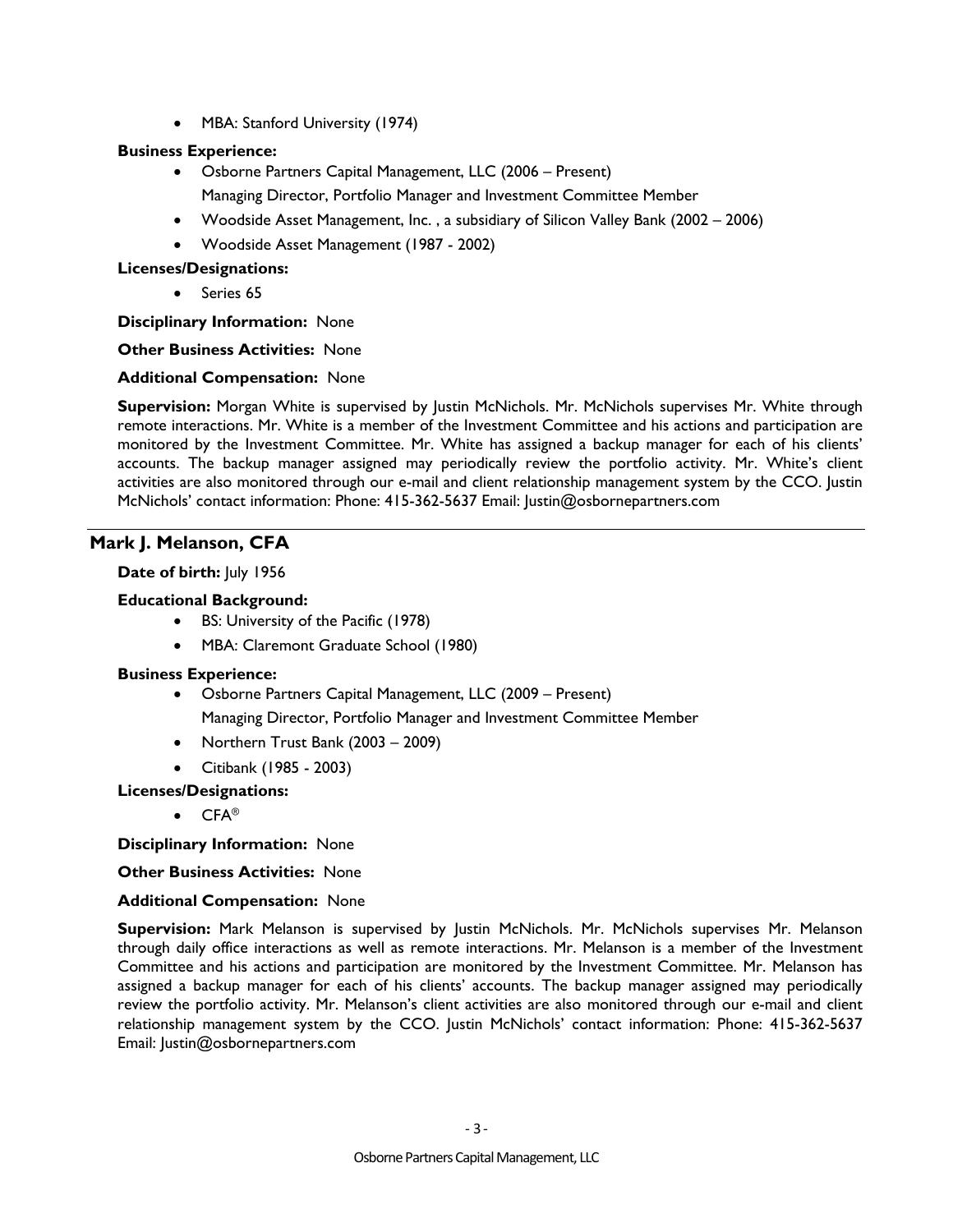## **Paul G. Resnick**

**Date of birth:** May 1948

## **Educational Background:**

- BA: Claremont McKenna College (1970)
- MBA: University of California at Los Angeles (1972)

### **Business Experience:**

- Osborne Partners Capital Management, LLC (2013 Present) Portfolio Manager
- AKJ Asset Management (1989-2012)

### **Disciplinary Information:** None

**Other Business Activities:** Paul is the Trustee of a non-family related account, which is managed by OPCM. Please see Item 15 – Custody in our ADV Part 2A for details and conflicts surrounding this activity. Paul is also the Immediate Past President of the Board and member of the executive and investment committees for the Jewish Community Relations Council of San Francisco, the Peninsula, Marin, Sonoma, Alameda and Contra Costa Counties. He is a member of the audit committee for Alta Housing. He is a Board member, and on the investment, fund development and finance committees for the Legal Aid Society of San Mateo County. He is a Board member, Vice Chair and Treasurer and on the executive, finance, fund development, strategic planning, and nominating/governance committees for the Foundation for a College Education. Paul does not have sole authority in any investment decisions in any of his roles on the audit, investment, or finance committees.

**Additional Compensation:** Approximately 4% of his annual income comes from trustee fees. He is not compensated for any of the board member or committee positions.

**Supervision:** Paul Resnick is supervised by Justin McNichols. Mr. McNichols supervises Mr. Resnick through his frequent office interactions as well as remote interactions. Mr. Resnick has assigned a backup manager for each of his clients' accounts. The backup manager assigned may periodically review the portfolio activity. Mr. Resnick's client activities are also monitored through our e-mail and client relationship management system by the CCO. Justin McNichols' contact information**:** Phone: 415-362-5637 Email: Justin@osbornepartners.com

## **Jay M. Skaalen, CFA, CFP®**

### **Date of birth:** February 1985

### **Educational Background:**

BS: California Polytechnic State University, San Luis Obispo (2007)

### **Business Experience:**

- Osborne Partners Capital Management, LLC (2013 Present) Principal (2020 – Present)
	- Analyst and Investment Committee Member (2013 Present)
- Wells Fargo (2010-2013)
	- Assistant Vice President, Investment Manager
- Qualcomm Incorporated (2007-2010)

### **Licenses/Designations:**

- CFA®
- CFP®

### **Disciplinary Information:** None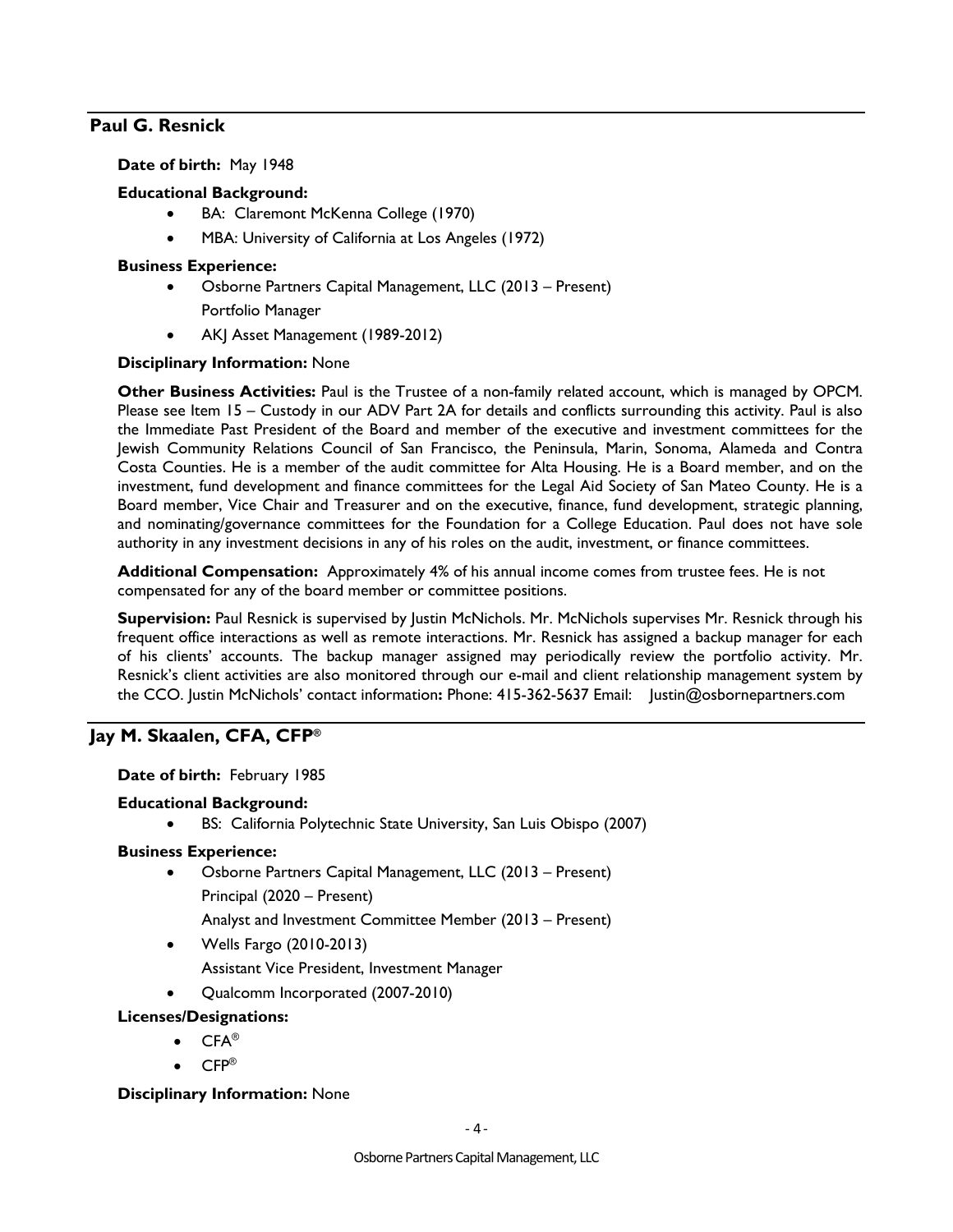### **Other Business Activities:** None

#### **Additional Compensation:** None

**Supervision:** Jay Skaalen is supervised by Justin McNichols. Mr. McNichols supervises Mr. Skaalen through his frequent office interactions as well as remote interactions. Mr. Skaalen has assigned a backup manager for each of his clients' accounts. The backup manager assigned may periodically review the portfolio activity. Mr. Skaalen's client activities are also monitored through our e-mail and client relationship management system by the CCO. Justin McNichols' contact information: Phone: 415-362-5637 Email: Justin@osbornepartners.com

## **Benjamin T. Viemeister, CFA**

**Date of birth:** August 1985

### **Educational Background:**

BA: Lynchburg College (2007)

### **Business Experience:**

- Osborne Partners Capital Management, LLC (2015 Present) Analyst and Investment Committee Member
- The Connable Office, Inc. (2007-2015) Portfolio Strategist (2012-2015) Senior Investment Analyst (2010-2012) Investment Analyst (2007-2010)

### **Licenses/Designations:**

 $\bullet$  CFA<sup>®</sup>

**Disciplinary Information:** None

**Other Business Activities:** None

#### **Additional Compensation:** None

**Supervision:** Benjamin Viemeister is supervised by Justin McNichols. Mr. McNichols supervises Mr. Viemeister through his frequent office interactions as well as remote interactions. Mr. Viemeister has assigned a backup manager for each of his clients' accounts. The backup manager assigned may periodically review the portfolio activity. Mr. Viemeister's client activities are also monitored through our e-mail and client relationship management system by the CCO. Justin McNichols' contact information: Phone: 415-362-5637 Email: Justin@osbornepartners.com

### **Jason P. Rodnick, CFA**

#### **Date of birth:** March 1984

#### **Educational Background:**

- BA: San Francisco State University (2006)
- Certificate of Advanced Accounting Proficiency: Santa Clara University (2009)

#### **Business Experience:**

- Osborne Partners Capital Management, LLC (2018 Present) Analyst and Investment Committee Member
- Raub Brock Capital Management (2010-2018) Analyst
- Pacific Crest Group (2010)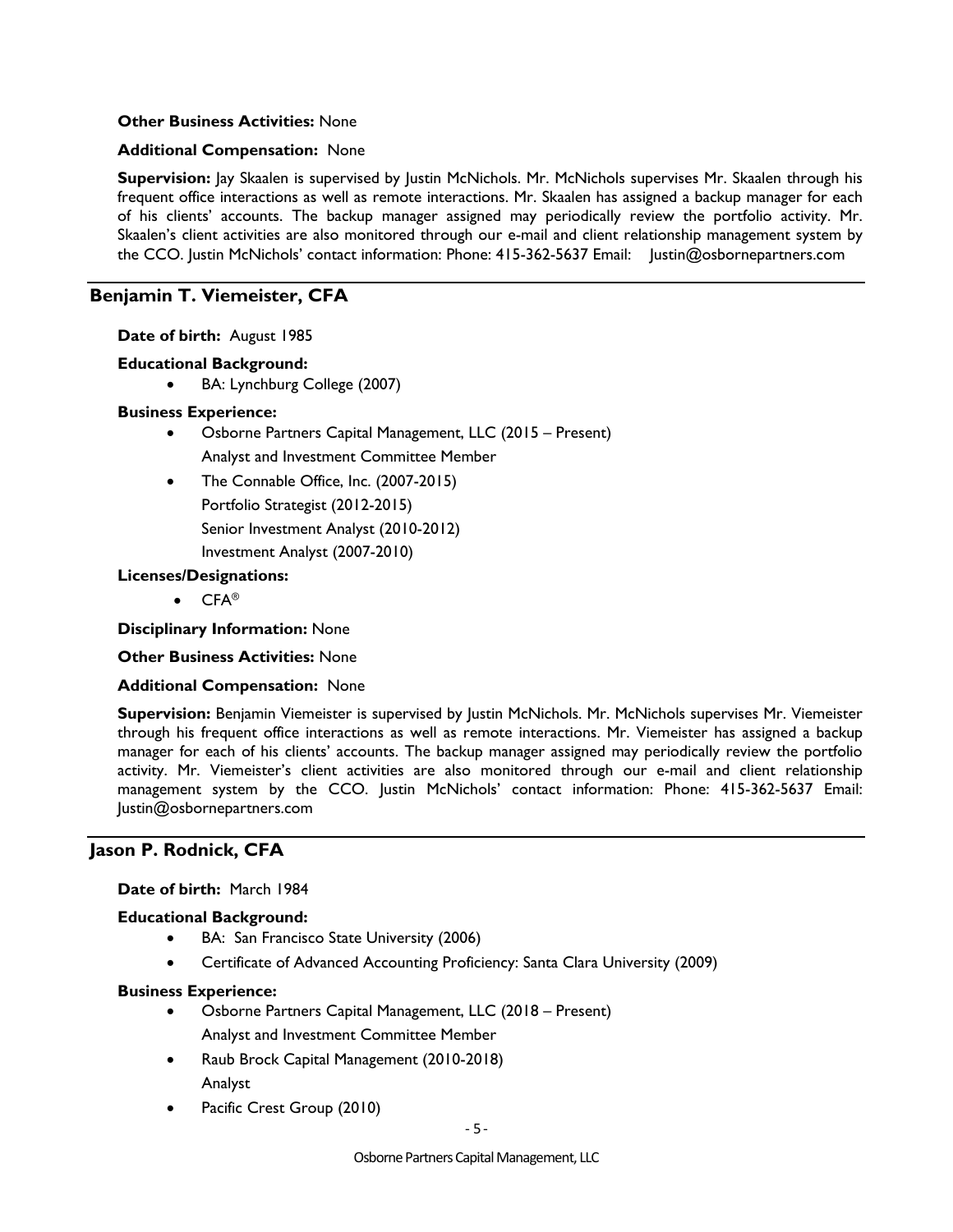Client Accounting Associate

#### **Licenses/Designations:**

CFA®

**Disciplinary Information:** None

**Other Business Activities:** None

### **Additional Compensation:** None

**Supervision:** Jason Rodnick is supervised by Justin McNichols. Mr. McNichols supervises Mr. Rodnick through his frequent office interactions as well as remote interactions. Mr. Rodnick has assigned a backup manager for each of his clients' accounts. The backup manager assigned may periodically review the portfolio activity. Mr. Rodnick's client activities are also monitored through our e-mail and client relationship management system by the CCO. Justin McNichols' contact information: Phone: 415-362-5637 Email: Justin@osbornepartners.com

## **Charles J. Else**

**Date of birth:** November 1973

### **Educational Background:**

BS: University of Vermont (1995)

### **Business Experience:**

- Osborne Partners Capital Management, LLC (2007 Present) Principal (2013 – Present) Director (2007-2013)
- S&Y Asset Management (2006-2007) Managing Director
- Fisher Investments, Inc. (1997-2004)
- Hahn Capital Management (1996-1997)

### **Licenses/Designations:**

Series 65

**Disciplinary Information:** None

#### **Other Business Activities:** None

#### **Additional Compensation:** None

**Supervision:** Charles Else is supervised by the Executive Team and the Board of Directors. Mr. Else is a member of the Executive Team. The Executive Team meets weekly, and the Board of Directors meets quarterly. The CCO also reviews Mr. Else's activities through frequent office/remote interactions, email and our client relationship management system. Alicia Cheng's contact information: Phone: 650-854-5100 Email: Alicia@osbornepartners.com

### **Joseph M. Conachy, CFP®**

**Date of birth:** May 1975

### **Educational Background:**

BA: University of Colorado (1998)

#### **Business Experience:**

Osborne Partners Capital Management, LLC (2020 – Present)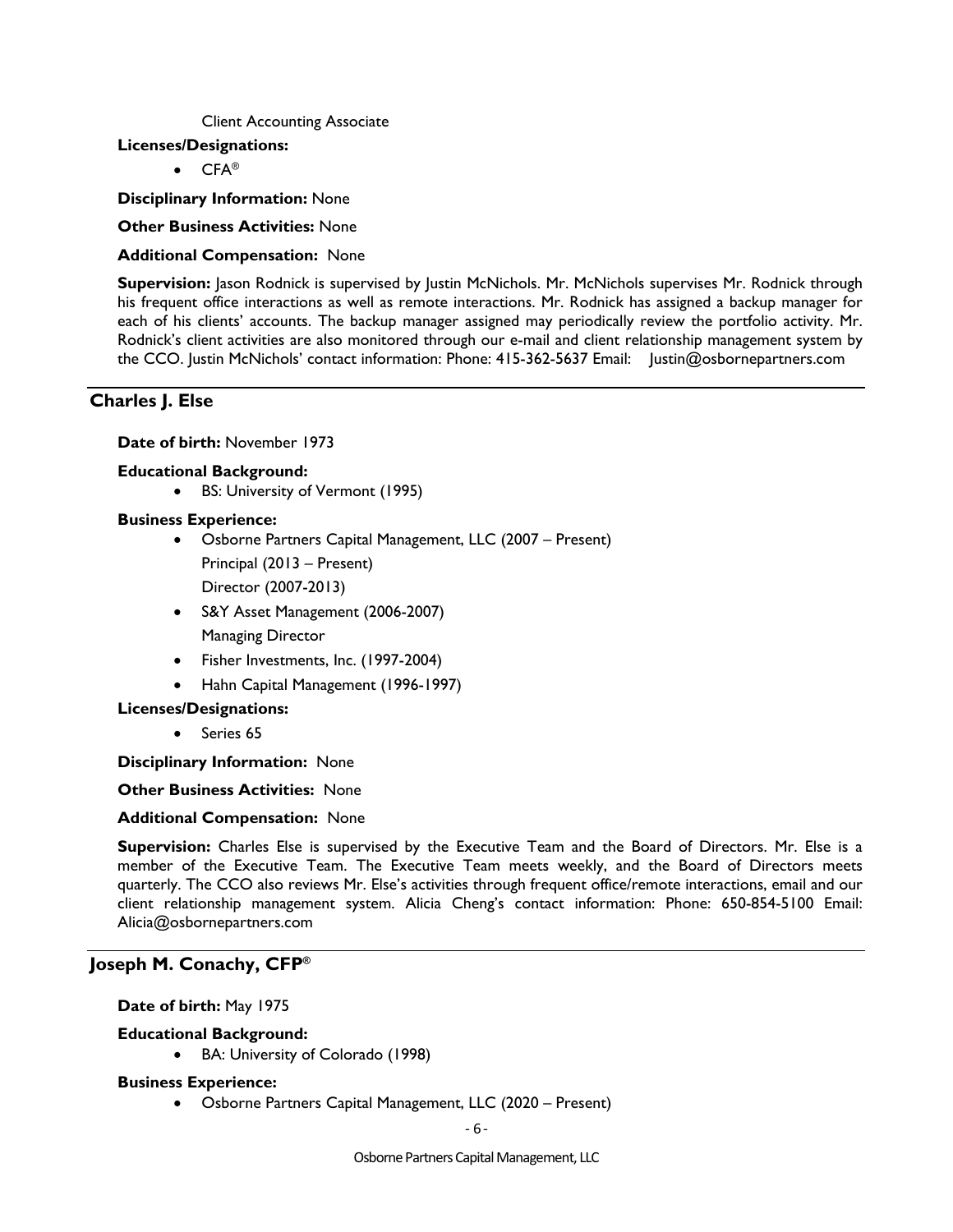Managing Director - Marketing (2020 – Present)

- Empirical Wealth Management (2015-2020) Director of Business Development
- Charles Schwab & Co., Inc. (2003-2015) Regional Manager

### **Licenses/Designations:**

- Series 66
- $\bullet$  CFP®

**Disciplinary Information:** None

### **Other Business Activities:** None

### **Additional Compensation:** None

**Supervision:** Joseph Conachy is supervised by Charles Else. Mr. Else supervises Mr. Conachy through his frequent office and remote interactions. Mr. Else also reviews Mr. Conachy's activities through email and our client relationship management system. Charles Else's contact information: Phone: 415-362-5637 Email: Chuck@osbornepartners.com

## **James W. Baer**

### **Date of birth:** May 1955

### **Educational Background:**

- BA: University of California at Berkeley (1977)
- MS: San Jose State University (1986)

### **Business Experience:**

- Osborne Partners Capital Management, LLC (2013 Present) Portfolio Counselor
- AKJ Asset Management (1990-2012)
- **Licenses/Designations:** 
	- Series 65

**Disciplinary Information:** None

**Other Business Activities:** None

### **Additional Compensation:** None

**Supervision:** Jim Baer is supervised by Sonia Von Berg. Ms. Von Berg supervises Mr. Baer through her frequent office interactions as well as remote interactions. Ms. Von Berg also reviews Mr. Baer's activities through our client relationship management system. Sonia Von Berg's contact information: Phone: 415-362- 5637 Email: Sonia@osbornepartners.com

# **Dan M. Haut, CFP®, CIMA®**

### **Date of birth:** April 1977

### **Educational Background:**

BA: University of California, Davis (2001)

### **Business Experience:**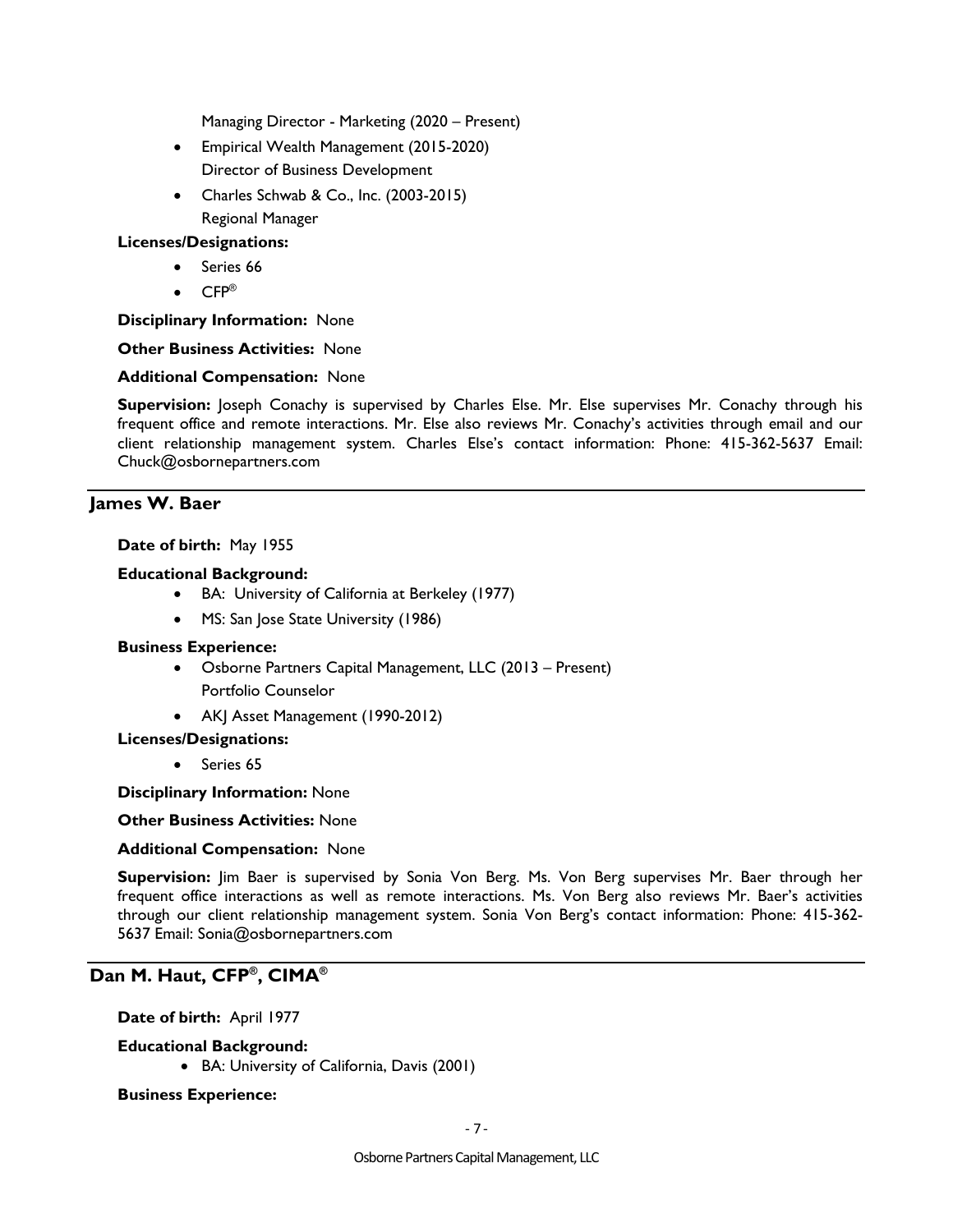- Osborne Partners Capital Management, LLC (2013 Present) Principal (2021 – Present) Portfolio Counselor (2013 – Present)
- Merrill Lynch/Bank of America (2003-2013) Senior Wealth Advisor, Global Private Client Group
- Morgan Stanley (2002-2003)

## **Licenses/Designations:**

- Series 66
- CFP®
- CIMA®
- CFA Level II Candidate

## **Disciplinary Information:** None

**Other Business Activities:** Member of the General Assembly for the Jewish Community Relations Council of San Francisco, the Peninsula, Marin, Sonoma, Alameda and Contra Costa Counties. He is not on any investment related committees.

### **Additional Compensation:** None

**Supervision:** Dan Haut is supervised by Sonia Von Berg. Ms. Von Berg supervises Mr. Haut through her frequent office interactions as well as remote interactions. Ms. Von Berg also reviews Mr. Haut's activities through our client relationship management system. Sonia Von Berg's contact information: Phone: 415-362- 5637 Email: Sonia@osbornepartners.com

# **Karen J. McMillan, CFP®**

### **Date of birth:** November 1960

### **Educational Background:**

Ms. McMillan did not complete any formal education after high school. Ms. McMillan holds professional designations which are listed below, and the details in which the designations were achieved are described in the Addendum at the end of this brochure.

### **Business Experience:**

- Osborne Partners Capital Management, LLC (2017 Present) Portfolio Counselor
- Merrill Lynch/Bank of America (2009-2017) Senior Wealth Advisor
- UBS Financial Services (2007-2009)

## **Licenses/Designations:**

- Series 66
- $\bullet$  CFP®

### **Disciplinary Information:** None

**Other Business Activities:** Karen is the Treasurer of the Istituto Italiano Scuola. Karen does not have authority for investment related decisions in her position.

### **Additional Compensation:** None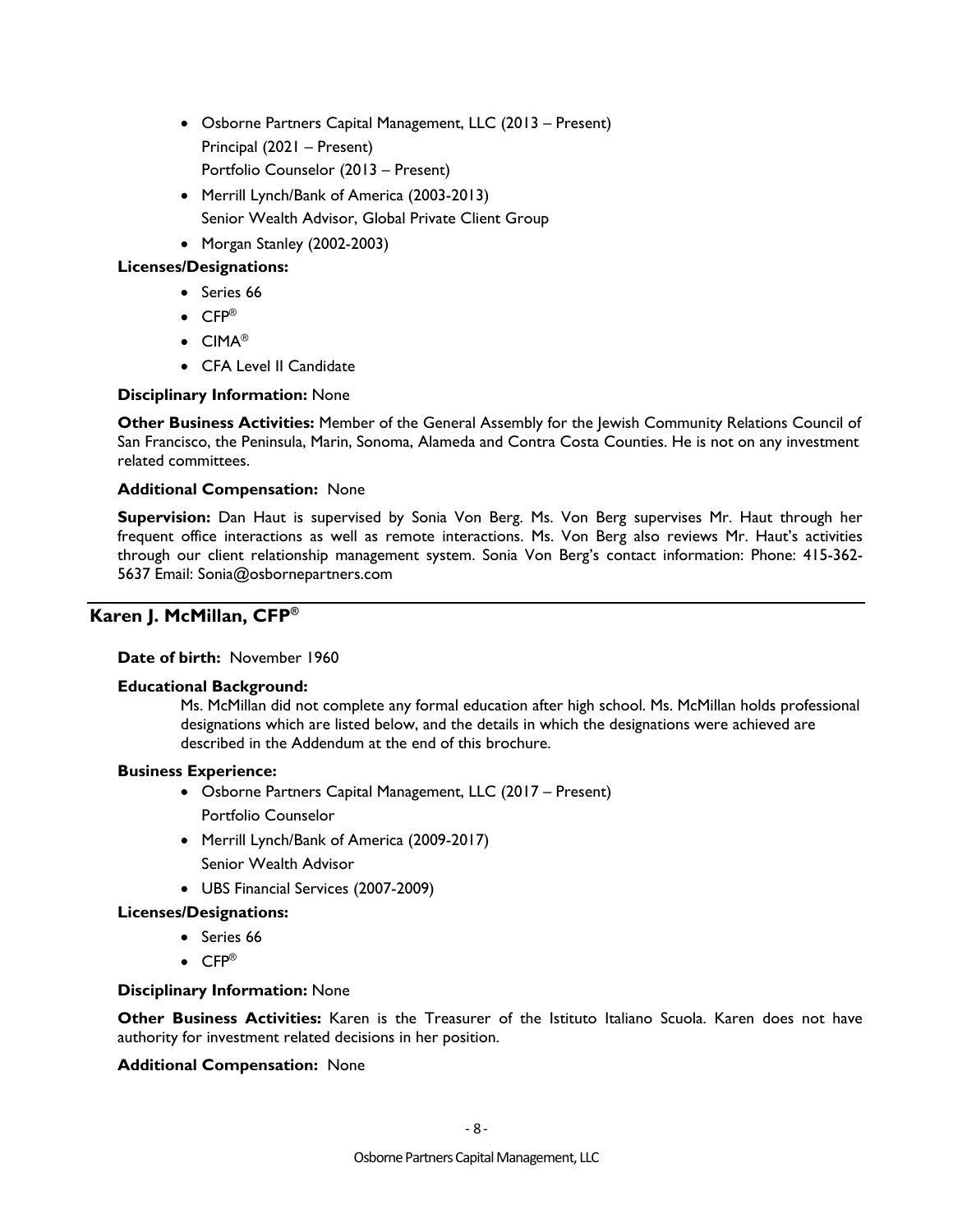**Supervision:** Karen McMillan is supervised by Sonia Von Berg. Ms. Von Berg supervises Ms. McMillan through her frequent office interactions as well as remote interactions. Ms. Von Berg also reviews Ms. McMillan's activities through our client relationship management system. Sonia Von Berg's contact information: Phone: 415-362-5637 Email: Sonia@osbornepartners.com

## **Tom A. Piro, CFP®, Enrolled Agent**

**Date of birth:** May 1976

**Educational Background:** 

BA: Saint Mary's (1998)

### **Business Experience:**

- Osborne Partners Capital Management, LLC (2021 Present) Portfolio Counselor
- Baker Avenue (2017-2021) Wealth Advisor
- The McBride Group (2015-2016)
- Wealth Advisor
- Wells Fargo Advisors (2014-2015) Financial Advisor

### **Licenses/Designations:**

- CFP®
- Enrolled Agent
- Series 66

### **Disciplinary Information:** None

**Other Business Activities:** Tom is on the board of the Italian Athletic Club Foundation and does not have authority for investment related decisions in his position.

#### **Additional Compensation:** None

**Supervision:** Tom Piro is supervised by Sonia Von Berg. Ms. Von Berg supervises Mr. Piro through her frequent office interactions as well as remote interactions. Ms. Von Berg also reviews Mr. Piro's activities through our client relationship management system. Sonia Von Berg's contact information: Phone: 415-362- 5637 Email: Sonia@osbornepartners.com

## **Sonia J. Von Berg**

**Date of birth:** November 1988

**Educational Background:**  BA and BS: Santa Clara University (2011)

#### **Business Experience:**

 Osborne Partners Capital Management, LLC (2011 – Present) Chief Operating Officer/Principal (2018 – Present) Director of Operations (2015–2018) Operations Manager (2014-2015) Operations Specialist (2011-2014)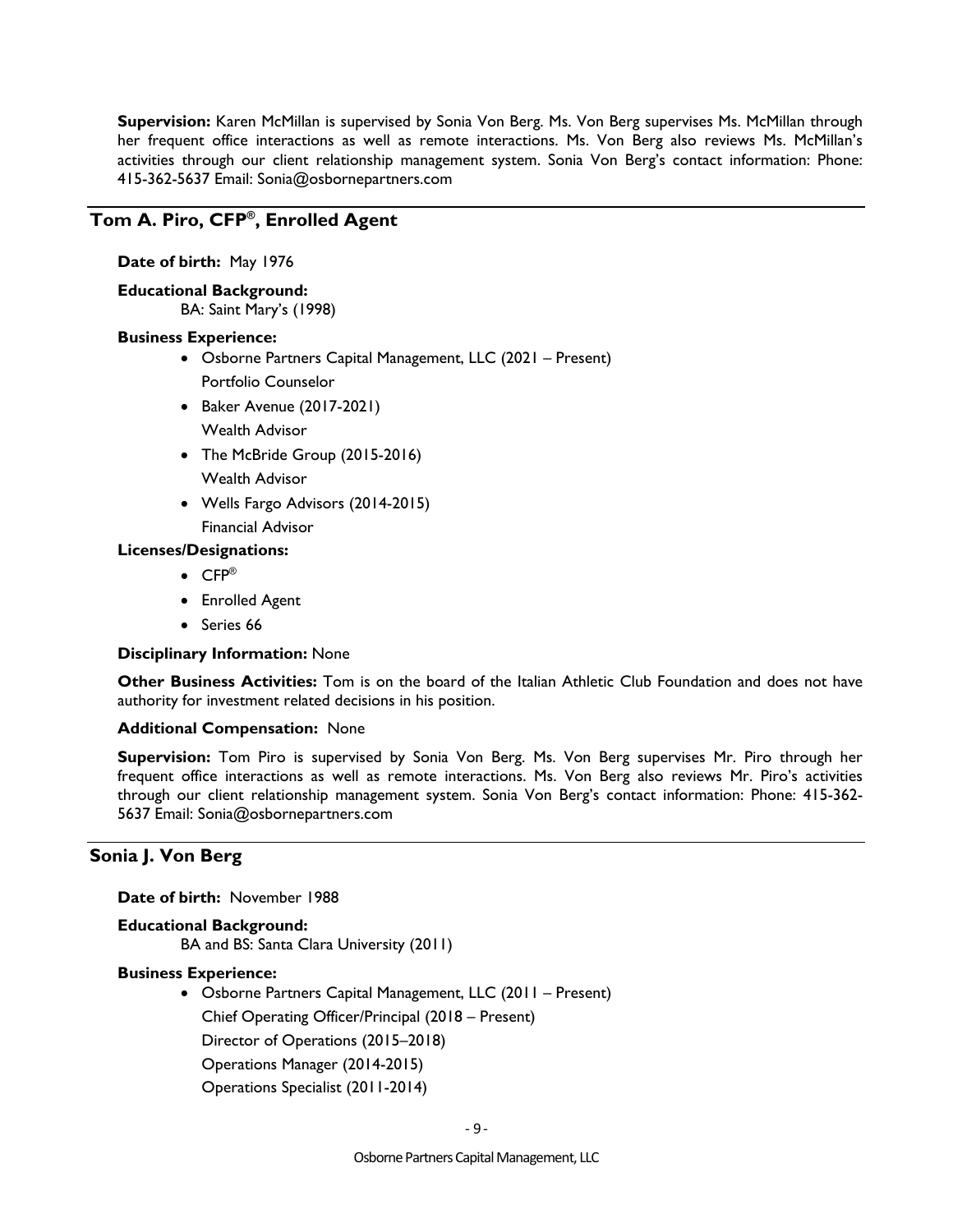**Licenses/Designations:** None

**Disciplinary Information:** None

**Other Business Activities:** None

**Additional Compensation:** None

**Supervision:** Sonia Von Berg is supervised by the Executive Team and the Board of Directors. Ms. Von Berg is a member of the Executive Team. The Executive Team meets weekly, and the Board of Directors meets quarterly. The CCO also reviews Ms. Von Berg's activities through frequent office/remote interactions, email and our client relationship management system. Alicia Cheng's contact information: Phone: 650-854-5100 Email: Alicia@osbornepartners.com

### **Son M. Nguyen**

**Date of birth:** March 1971

#### **Educational Background:**

BA: University of California at Berkeley (1996)

#### **Business Experience:**

- Osborne Partners Capital Management, LLC (2011 Present) Equity/Fixed Income Trader
- Sand Hill Advisors (2004-2011)
- Advent Software (2000-2004)
- Merrill Lynch (1998-2000)

**Disciplinary Information:** None

**Other Business Activities:** None

#### **Additional Compensation:** None

**Supervision:** Son Nguyen is supervised by Justin McNichols. Mr. McNichols supervises Mr. Nguyen through his frequent office interactions as well as remote interactions. Mr. McNichols also reviews Mr. Nguyen's activities through our trading platform. Justin McNichols' contact information: Phone: 415-362-5637 Email: Justin@osbornepartners.com

#### **ADDENDUM:**

### **CHARTERED FINANCIAL ANALYST® (CFA®)**

The Chartered Financial Analyst (CFA) charter is a globally respected, graduate-level investment credential established in 1962 and awarded by CFA Institute — the largest global association of investment professionals.

CFA Institute does not endorse, promote or warrant the accuracy or quality of Osborne Partners Capital Management LLC. CFA<sup>®</sup> and Chartered Financial Analyst<sup>®</sup> are registered trademarks owned by CFA Institute. Chartered Financial Analysts are licensed by the CFA Institute to use the CFA mark. CFA certification requirements:

- Pass three sequential, six-hour examinations
- Have at least four years of qualified professional investment experience
- Ioin CFA Institute as members
- Commit to abide by, and annually reaffirm, their adherence to the CFA Institute Code of Ethics and Standards of Professional Conduct.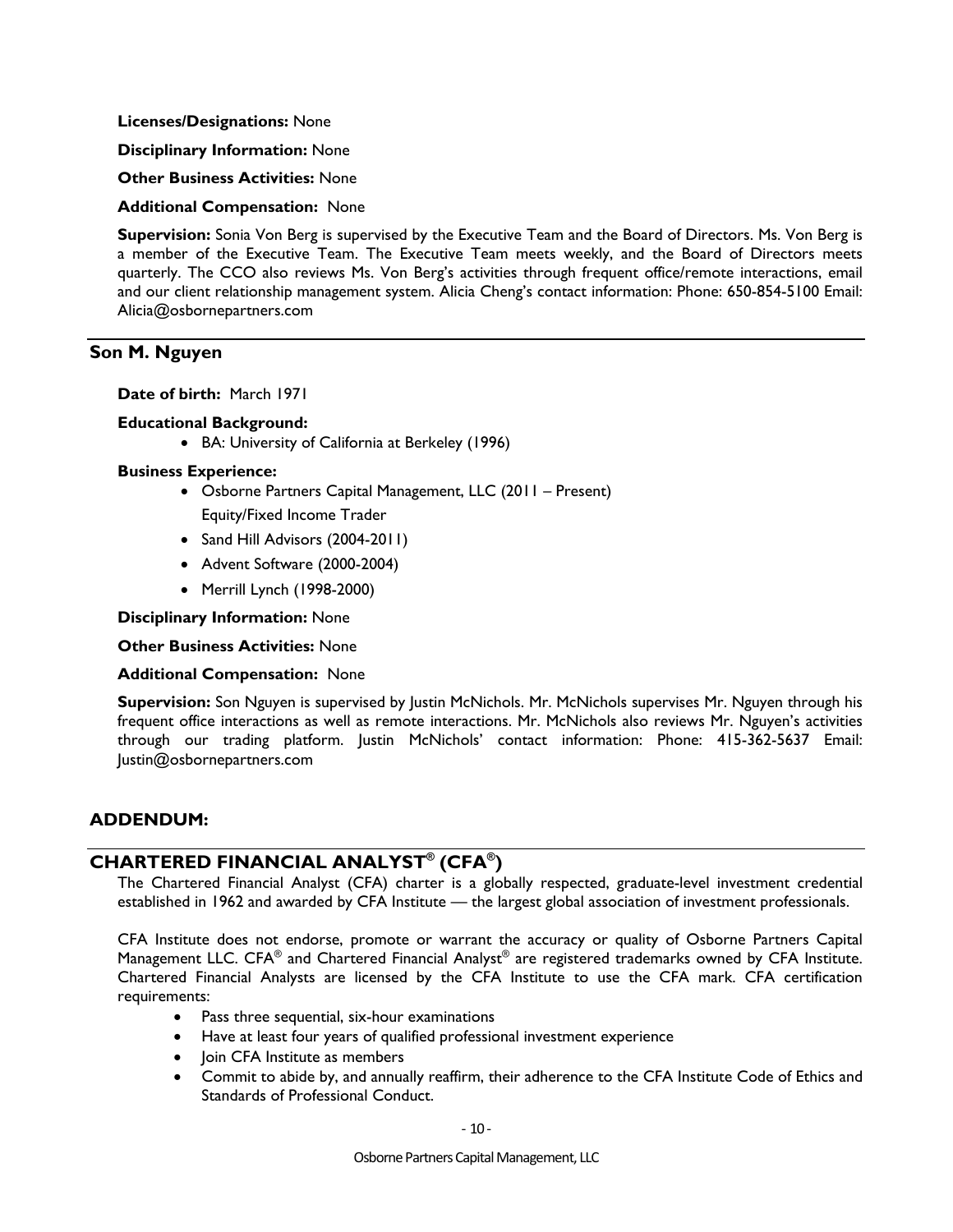### **High Ethical Standards**

The CFA Institute Code of Ethics and Standards of Professional Conduct, enforced through an active professional conduct program, require CFA charterholders to:

- Place their clients' interests ahead of their own
- Maintain independence and objectivity
- Act with integrity
- Maintain and improve their professional competence
- Disclose conflicts of interest and legal matters

### **Global Recognition**

Earning the CFA charter demonstrates mastery of many of the advanced skills needed for investment analysis and decision making in today's quickly evolving global financial industry. Regulatory bodies in 23 countries/territories recognize the CFA charter as a proxy for meeting certain requirements, and more than 125 colleges and universities around the world have incorporated a majority of the CFA Program curriculum into their own finance courses.

### **Comprehensive and Current Knowledge**

The CFA Program curriculum provides a comprehensive framework of knowledge for investment decision making and is firmly grounded in the knowledge and skills used every day in the investment profession. The three levels of the CFA Program test a proficiency with a wide range of fundamental and advanced investment topics, including ethical and professional standards, fixed-income and equity analysis, alternative and derivative investments, economics, financial reporting standards, portfolio management, and wealth planning.

The CFA Program curriculum is updated every year by experts from around the world to ensure that candidates learn the most relevant and practical new tools, ideas, and investment and wealth management skills to reflect the dynamic and complex nature of the profession. To learn more about the CFA charter, visit www.cfainstitue.org

# **CERTIFIED FINANCIAL PLANNER™ (CFP®)**

The CFP® certification is a voluntary certification; no federal or state law or regulation requires financial planners to hold CFP® certification. It is recognized in the United States and a number of other countries for its (1) high standard of professional education; (2) stringent code of conduct and standards of practice; and (3) ethical requirements that govern professional engagements with clients.

Certified Financial Planner Board of Standards, Inc. owns the certification marks CFP®, CERTIFIED FINANCIAL PLANNER™ and federally registered CFP (with flame design) in the U.S., which it awards to individuals who successfully complete the CFP Board's initial and ongoing certification requirements. CFP certification requirements:

- Bachelor's degree from an accredited college or university.
- Completion of the financial planning education requirements set by the CFP Board (www.cfp.net).
- CFP Board's financial planning subject areas include insurance planning and risk management, employee benefits planning, investment planning, income tax planning, retirement planning, and estate planning;
- Examination Pass the comprehensive  $CFP^{\circledast}$  Certification Examination. The examination includes case studies and client scenarios designed to test one's ability to correctly diagnose financial planning issues and apply one's knowledge of financial planning to real world circumstances;
- Experience Complete at least three years of full-time financial planning-related experience (or the equivalent, measured as 2,000 hours per year); and
- Ethics Agree to be bound by CFP Board's *Standards of Professional Conduct*, a set of documents outlining the ethical and practice standards for CFP® professionals.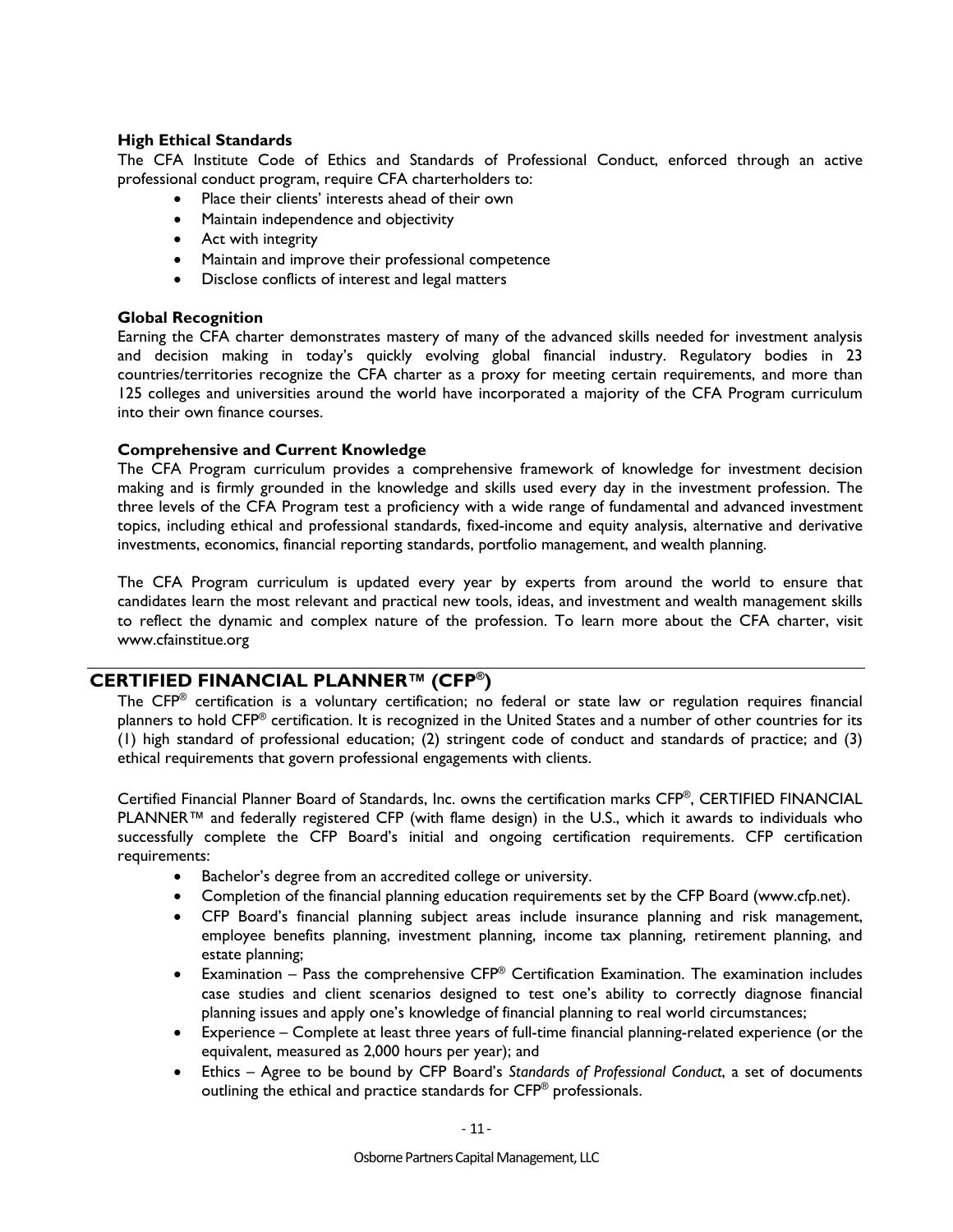• Successfully pass the Candidate Fitness Standards and background check.

Individuals who become certified must complete the following ongoing education and ethics requirements in order to maintain the right to continue to use the CFP® marks:

- Continuing Education Complete 30 hours of continuing education hours every two years, including two hours on the *Code of Ethics* and other parts of the S*tandards of Professional Conduct*, to maintain competence and keep up with developments in the financial planning field; and
- Ethics Renew an agreement to be bound by the *Standards of Professional Conduct*. The *Standards* prominently require that CFP® professionals provide financial planning services at a fiduciary standard of care. This means CFP<sup>®</sup> professionals must provide financial planning services in the best interests of their clients.

CFP® professionals who fail to comply with the above standards and requirements may be subject to CFP Board's enforcement process, which could result in suspension or permanent revocation of their CFP® certification.

## **CERTIFIED INVESTMENT MANAGEMENT ANALYST® (CIMA®)**

The CIMA<sup>®</sup> is a professional designation representing completion of a comprehensive course consisting of financial education, examinations and practical experience. Those who earn the designation are understood to be knowledgeable in financial matters and to have the ability to provide objective advice and guidance to both individual and institutional investors. The CIMA certification signifies that an individual has met initial and ongoing experience, ethical, education, and examination requirements for investment management consulting, including advanced investment management theory and application. To earn CIMA certification, candidates must: submit an application, pass a background check and have an acceptable regulatory history; pass an online Qualification Examination; complete an in-person or online executive education program at an AACSB accredited university business school; pass an online Certification Examination; and have an acceptable regulatory history as evidenced by FINRA Form U-4 or other regulatory requirements and have three years of financial services experience at the time of certification.

CIMA certificants must adhere to IMCA's Code of Professional Responsibility, Standards of Practice, and Rules and Guidelines for Use of the Marks. CIMA designees must report 40 hours of continuing education credits, including two ethics hours, every two years to maintain the certification. The designation is administered through Investment Management Consultants Association (IMCA).

## **Series 65**

The Series 65 is a "criterion based" minimum competency examination. The exam is administered to professionals within the investment industry. The Series 65 exam covers laws, regulations, ethics, and knowledge on specific investment products. The exam focuses on topic areas that are important for an investment advisor to know when providing investment advice. These areas include topics such as retirement planning, portfolio management strategies, and fiduciary obligations. The exam is administered by the Financial Industry Regulatory Authority (FINRA).

#### **Series 66**

The Series 66 is the Uniform Combined State Law Exam and administered by the Financial Industry Regulatory Authority (FINRA). It is designed to qualify candidates as both securities agents and investment advisor representatives. Successful completion of the Series 66 exam is equivalent to successful completion of both the Series 63 and Series 65 exams.

#### **Series 63**

The Series 63 exam is designed to qualify candidates as securities agents. The exam covers the principles of state securities regulation reflected in the Uniform Securities Act (with the amendments adopted by NASAA